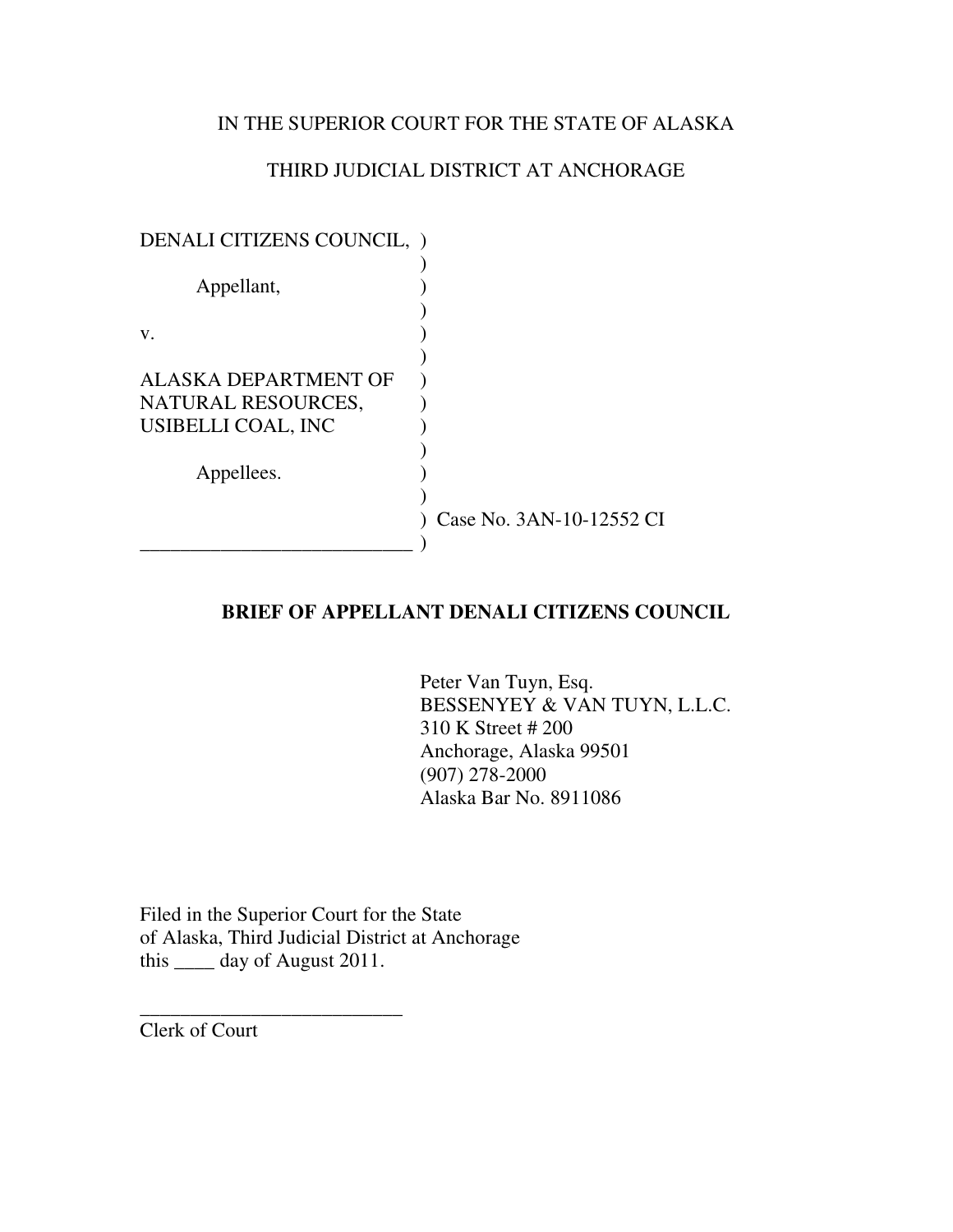# **TABLE OF CONTENTS**

| Ι.   |                 |                                                                                                                                                                                                                                                                                                                                                                                       |  |
|------|-----------------|---------------------------------------------------------------------------------------------------------------------------------------------------------------------------------------------------------------------------------------------------------------------------------------------------------------------------------------------------------------------------------------|--|
| II.  |                 |                                                                                                                                                                                                                                                                                                                                                                                       |  |
| III. |                 |                                                                                                                                                                                                                                                                                                                                                                                       |  |
|      |                 |                                                                                                                                                                                                                                                                                                                                                                                       |  |
| V.   |                 |                                                                                                                                                                                                                                                                                                                                                                                       |  |
| VI.  |                 |                                                                                                                                                                                                                                                                                                                                                                                       |  |
|      |                 |                                                                                                                                                                                                                                                                                                                                                                                       |  |
|      | A.<br><b>B.</b> | DNR's Finding That A Smaller License Area Is Not Feasible Is<br>DNR's Approach To Mitigation Measures Is Not Supported In<br>The Law<br>DNR's Finding Not To Impose Strict Mitigation Measures<br>1.<br>DNR's Approach To The Blanket Exception To<br>a.<br>DNR's Approach To Specific Mitigation Measures Is<br>$\mathbf b$ .<br>DNR's Approach To Mitigation Measures Renders<br>2. |  |
|      |                 |                                                                                                                                                                                                                                                                                                                                                                                       |  |
|      |                 |                                                                                                                                                                                                                                                                                                                                                                                       |  |
|      |                 |                                                                                                                                                                                                                                                                                                                                                                                       |  |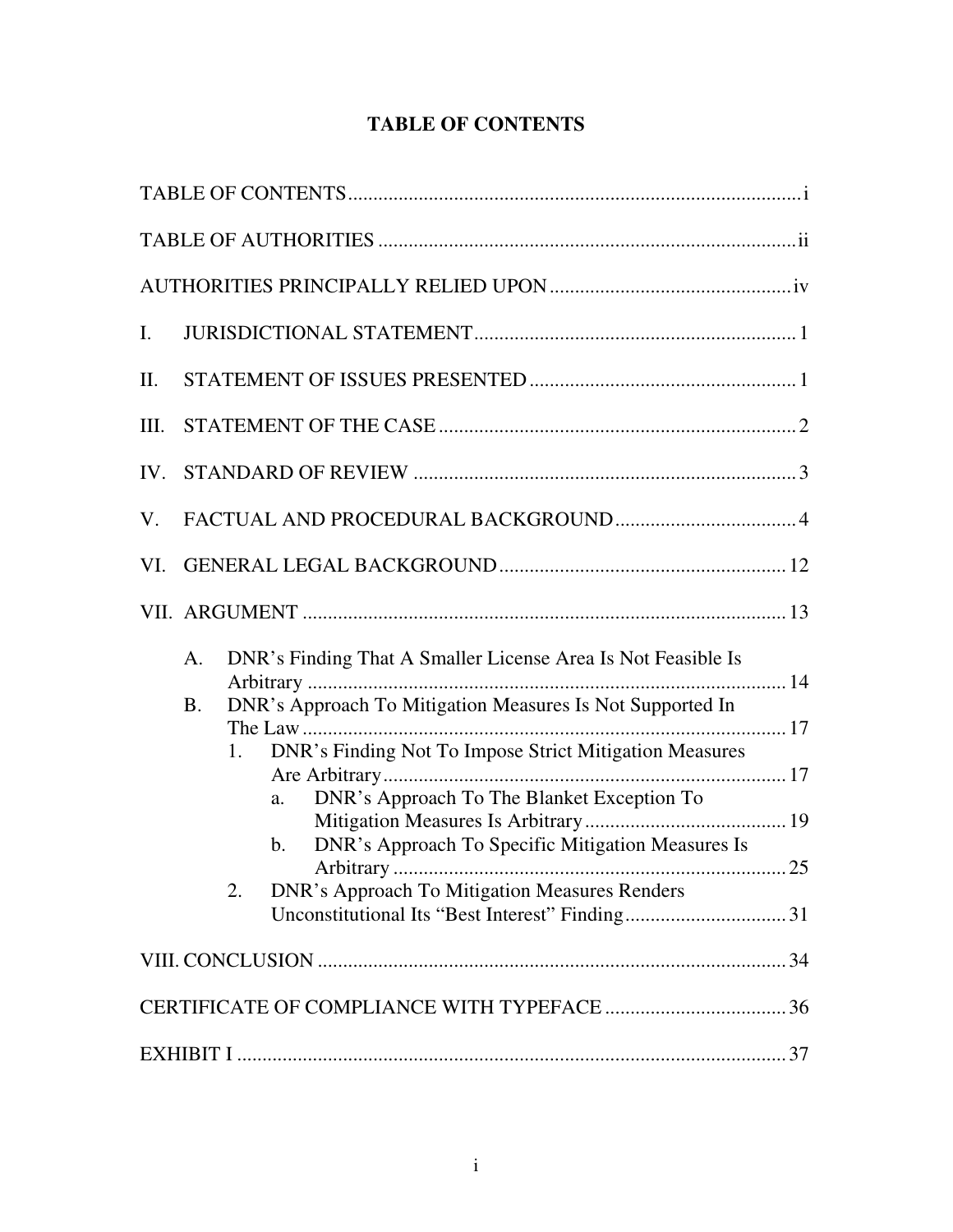# **TABLE OF AUTHORITIES**

### **Cases**

| <b>Alaska Constitution</b>                                                              |
|-----------------------------------------------------------------------------------------|
| Trustees for Alaska v. State, Dep't of Natural Res., 851 P.2d 1340                      |
| Trustees for Alaska v. State, 795 P.2d 805 (Alaska 1990) 4, 14, 17, 19, 24, 27          |
| State v. Arctic Slope Regional Corp., 834 P.2d 134 (Alaska 1991)  12, 13, 17, 31,<br>32 |
| Northern Alaska Environmental Center v. State, Dep't of Natural Resources,              |
| Noey v. Dep't of Envtl. Conservation, 737 P.2d 796 (Alaska 1987) 16, 17                 |
|                                                                                         |
| Kelly v. Zamarello, 486 P.2d 906 (Alaska 1971)3, 16, 17, 23, 28                         |
| Kachemak Bay Conservation Society v. State Department of Natural                        |
| Ellis v. State, Dep't of Nat. Res., 944 P.2d 491 (Alaska 1997)23, 27, 28                |
| Citizens to Preserve Overton Park v. Volpe, 401 U.S. 402 (1971)  20, 22, 25             |
| Calvert v. State, Dept. of Labor & Workforce Development, Employment                    |
|                                                                                         |
|                                                                                         |
| Alaska Legislative Council v. Knowles, 21 P.3d 367 (Alaska 2001) 4                      |
| Alaska Center for the Environment v. State, 80 P.3d 231                                 |

|--|--|--|--|--|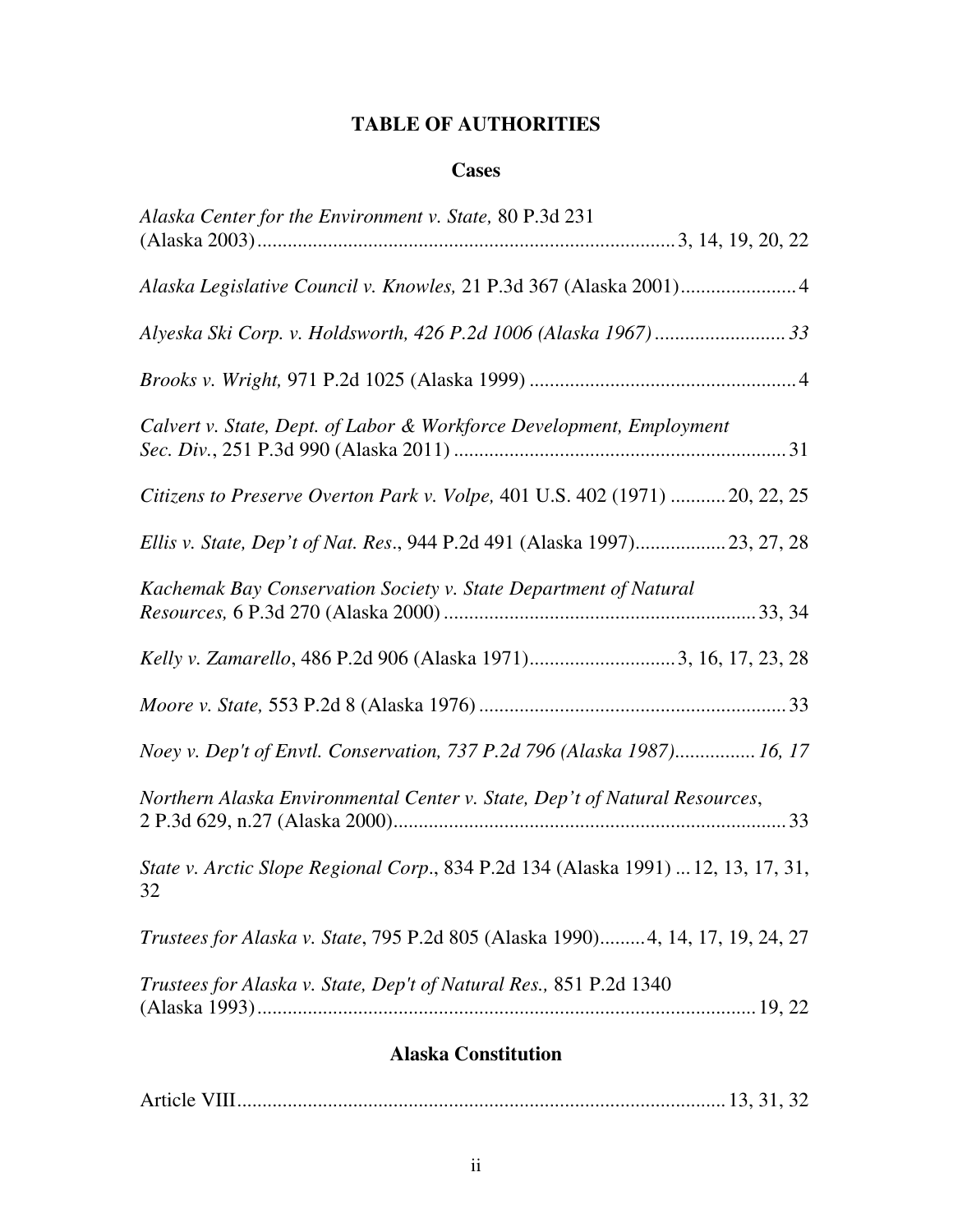# **Alaska Statutes**

# **Alaska Regulations**

# **Federal Regulations**

# **Alaska Rules of Appellate Procedure**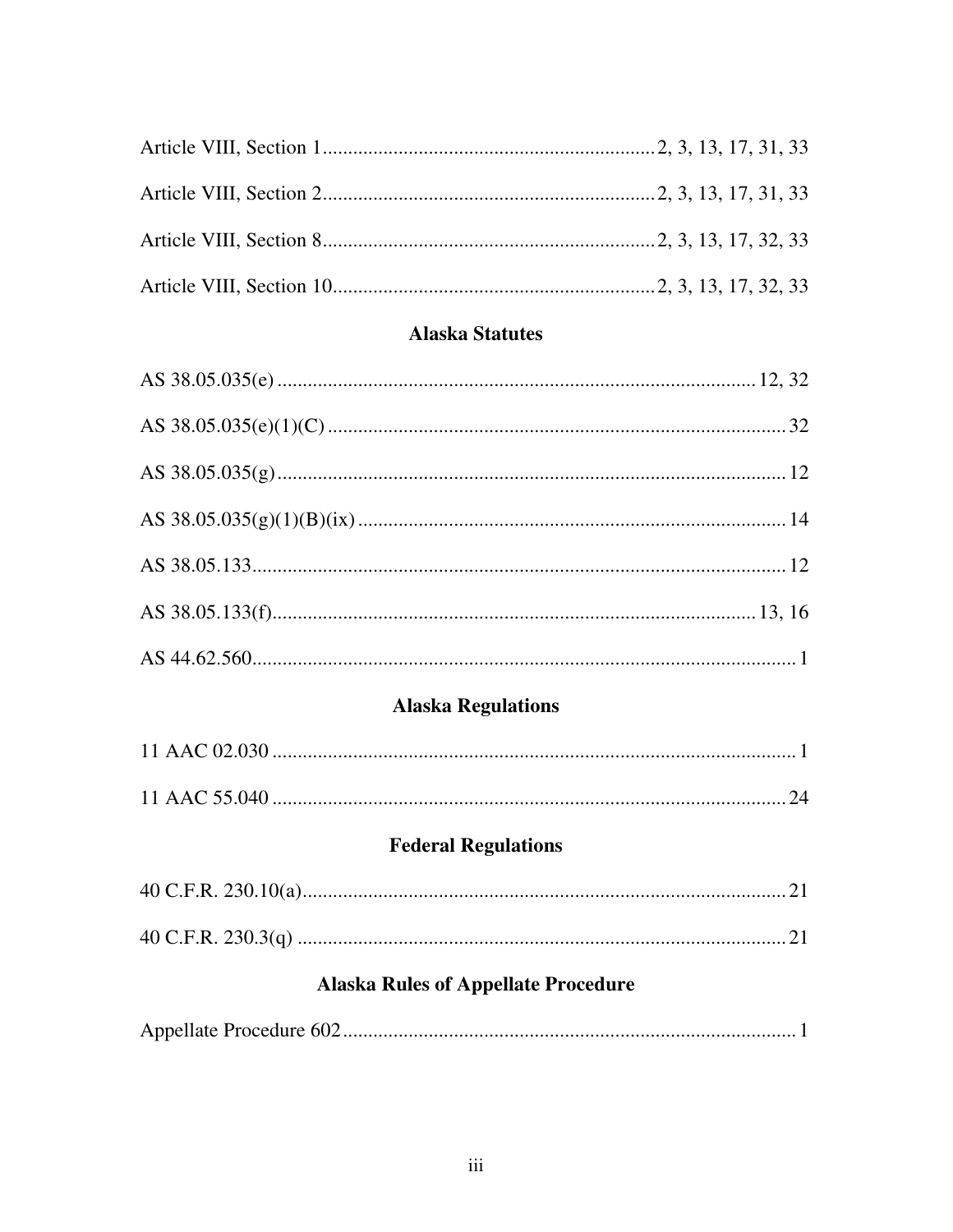### **Other Authorities**

## **AUTHORITIES PRINCIPALLY RELIED UPON**

### **Alaska Constitution**

### **Article VIII, Section 1**

It is the policy of the State to encourage the settlement of its land and the development of its resources by making them available for maximum use consistent with the public interest.

### **Article VIII, Section 2**

The legislature shall provide for the utilization, development, and conservation of all natural resources belonging to the State, including land and waters, for the maximum benefit of its people.

### **Article VIII, Section 8**

The legislature may provide for the leasing of, and the issuance of permits for exploration of, any part of the public domain or interest therein, subject to reasonable concurrent uses. Leases and permits shall provide, among other conditions, for payment by the party at fault for damage or injury arising from noncompliance with terms governing concurrent use, and for forfeiture in the event of breach of conditions.

### **Article VIII, Section 10**

No disposals or leases of state lands, or interests therein, shall be made without prior public notice and other safeguards of the public interest as may be prescribed by law.

### **Alaska Statutes**

### **AS 38.05.035(e)**

(e) Upon a written finding that the interests of the state will be best served, the director may, with the consent of the commissioner, approve contracts for the sale, lease, or other disposal of available land, resources, property, or interests in them. In approving a contract under this subsection, the director need only prepare a single written finding. In addition to the conditions and limitations imposed by law, the director may impose additional conditions or limitations in the contracts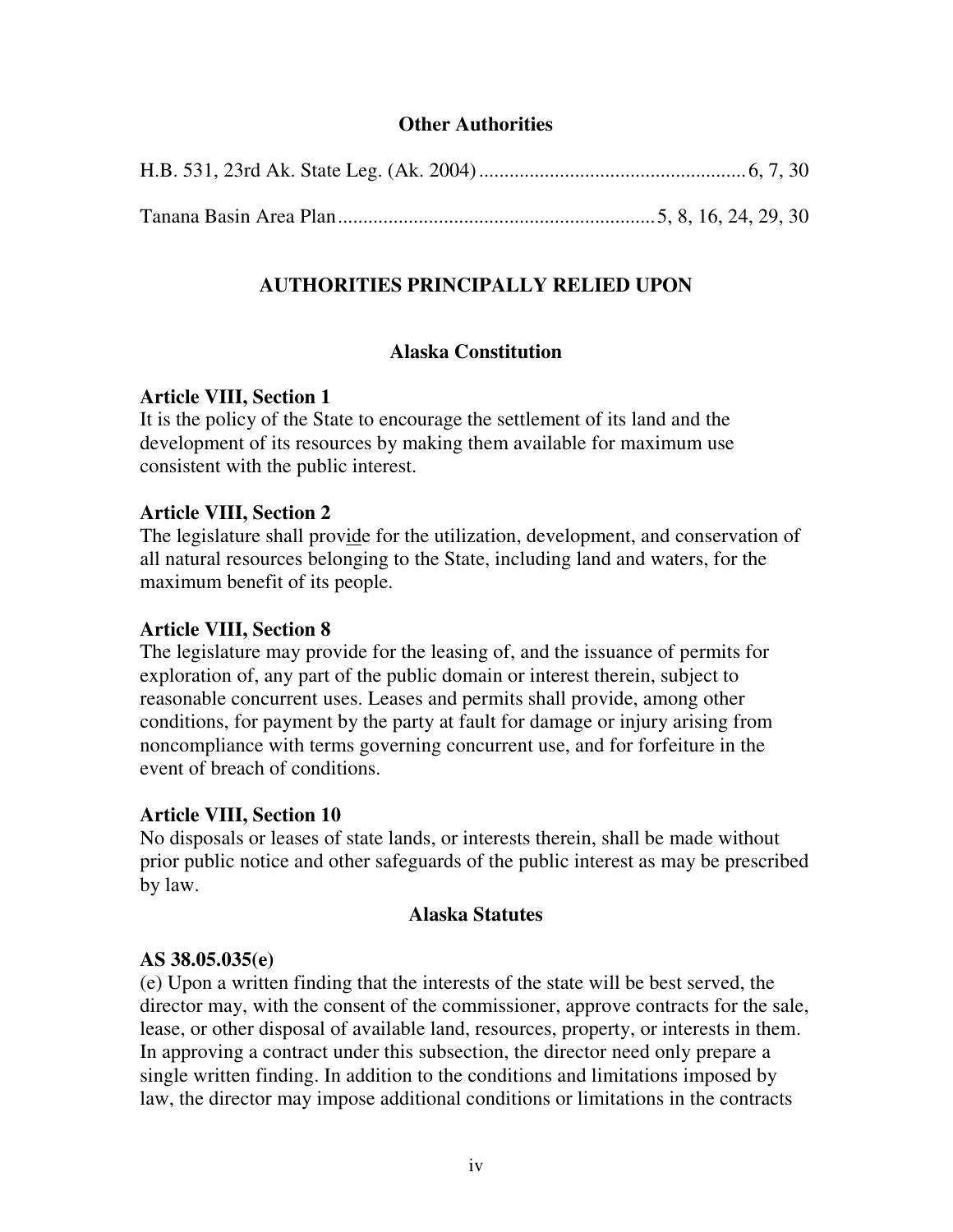as the director determines, with the consent of the commissioner, will best serve the interests of the state. The preparation and issuance of the written finding by the director are subject to the following:

(1) with the consent of the commissioner and subject to the director's discretion, for a specific proposed disposal of available land, resources, or property, or of an interest in them, the director, in the written finding,

(A) shall establish the scope of the administrative review on which the director's determination is based, and the scope of the written finding supporting that determination; the scope of the administrative review and finding may address only reasonably foreseeable, significant effects of the uses proposed to be authorized by the disposal;

(B) may limit the scope of an administrative review and finding for a proposed disposal to

(i) applicable statutes and regulations;

(ii) the facts pertaining to the land, resources, or property, or interest in them, that the director finds are material to the determination and that are known to the director or knowledge of which is made available to the director during the administrative review; and

(iii) issues that, based on the statutes and regulations referred to in (i) of this subparagraph, on the facts as described in (ii) of this subparagraph, and on the nature of the uses sought to be authorized by the disposal, the director finds are material to the determination of whether the proposed disposal will best serve the interests of the state; and

(C) may, if the project for which the proposed disposal is sought is a multiphased development, limit the scope of an administrative review and finding for the proposed disposal to the applicable statutes and regulations, facts, and issues identified in  $(B)(i)$  - (iii) of this paragraph that pertain solely to the disposal phase of the project when

(i) the only uses to be authorized by the proposed disposal are part of that phase;

(ii) the disposal is a disposal of oil and gas, or of gas only, and, before the next phase of the project may proceed, public notice and the opportunity to comment are provided under regulations adopted by the department;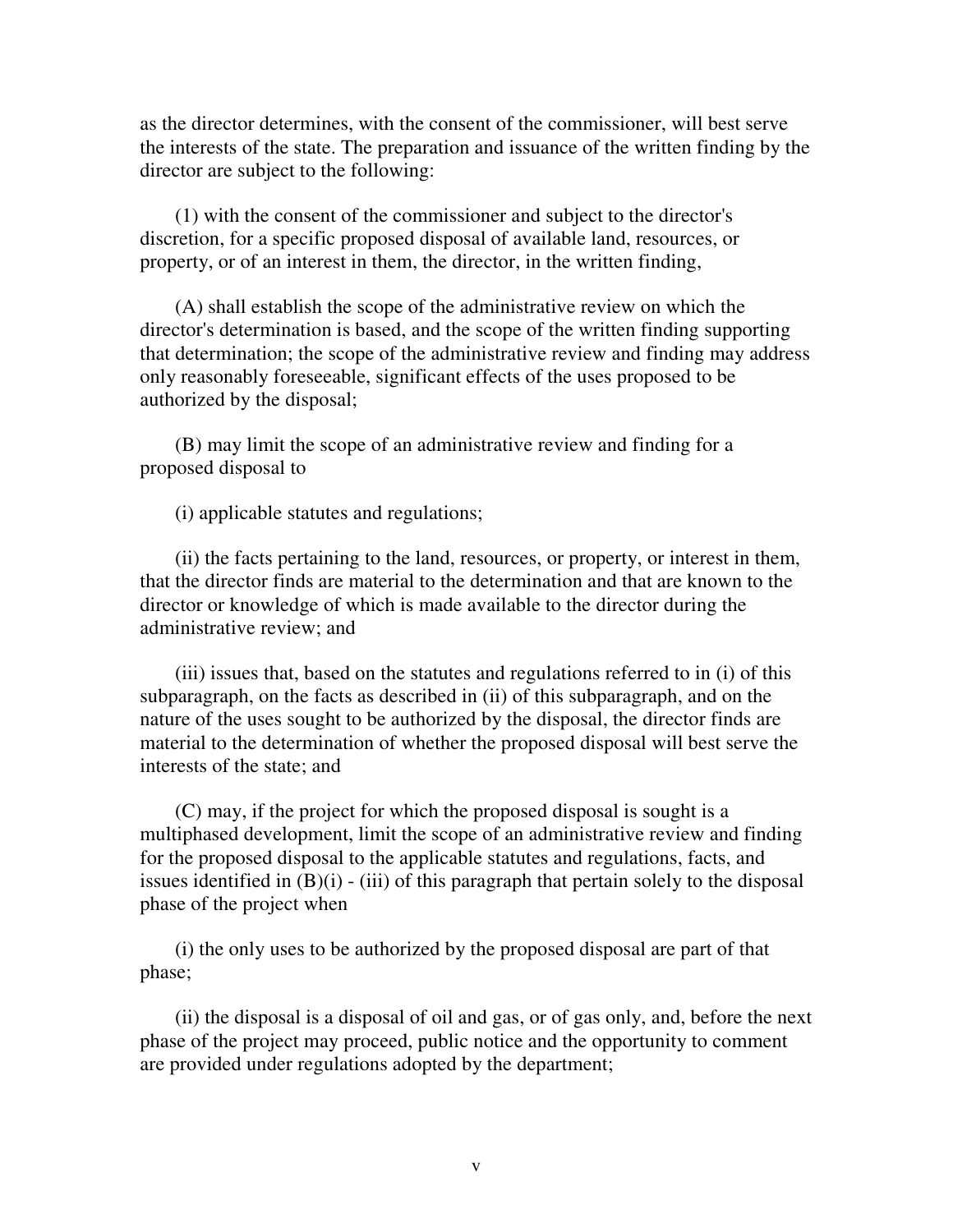(iii) the department's approval is required before the next phase of the project may proceed; and

(iv) the department describes its reasons for a decision to phase;

(2) the director shall discuss in the written finding prepared and issued under this subsection the reasons that each of the following was not material to the director's determination that the interests of the state will be best served:

(A) facts pertaining to the land, resources, or property, or an interest in them other than those that the director finds material under  $(1)(B)(ii)$  of this subsection; and

 $(B)$  issues based on the statutes and regulations referred to in  $(1)(B)(i)$  of this subsection and on the facts described in  $(1)(B)(ii)$  of this subsection;

(3) a written finding for an oil and gas lease sale or gas only lease sale under AS 38.05.180 is subject to (g) of this section;

(4) a contract for the sale, lease, or other disposal of available land or an interest in land is not legally binding on the state until the commissioner approves the contract, but if the appraised value is not greater than \$50,000 in the case of the sale of land or an interest in land, or \$5,000 in the case of the annual rental of land or interest in land, the director may execute the contract without the approval of the commissioner;

(5) public notice requirements relating to the sale, lease, or other disposal of available land or an interest in land for oil and gas, or for gas only, proposed to be scheduled in the five-year oil and gas leasing program under AS 38.05.180 (b), except for a sale under  $(6)(F)$  of this subsection, are as follows:

(A) before a public hearing, if held, or in any case not less than 180 days before the sale, lease, or other disposal of available land or an interest in land, the director shall make available to the public a preliminary written finding that states the scope of the review established under  $(1)(A)$  of this subsection and includes the applicable statutes and regulations, the material facts and issues in accordance with  $(1)(B)$  of this subsection, and information required by  $(g)$  of this section, upon which the determination that the sale, lease, or other disposal will serve the best interests of the state will be based; the director shall provide opportunity for public comment on the preliminary written finding for a period of not less than 60 days;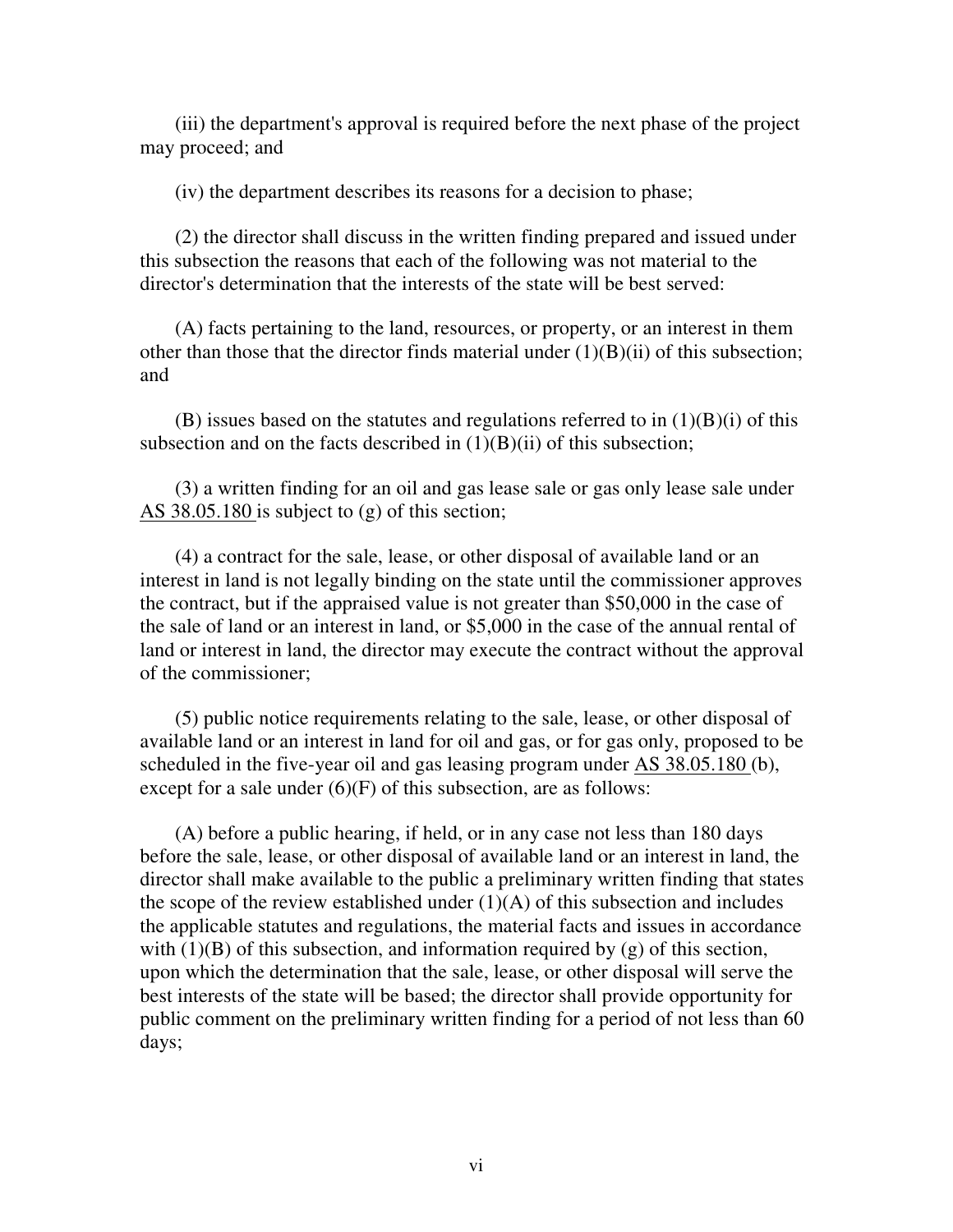(B) after the public comment period for the preliminary written finding and not less than 90 days before the sale, lease, or other disposal of available land or an interest in land for oil and gas or for gas only, the director shall make available to the public a final written finding that states the scope of the review established under  $(1)(A)$  of this subsection and includes the applicable statutes and regulations, the material facts and issues in accordance with (1) of this subsection, and information required by (g) of this section, upon which the determination that the sale, lease, or other disposal will serve the best interests of the state is based;

(6) before a public hearing, if held, or in any case not less than 21 days before the sale, lease, or other disposal of available land, property, resources, or interests in them other than a sale, lease, or other disposal of available land or an interest in land for oil and gas or for gas only under (5) of this subsection, the director shall make available to the public a written finding that, in accordance with (1) of this subsection, sets out the material facts and applicable statutes and regulations and any other information required by statute or regulation to be considered upon which the determination that the sale, lease, or other disposal will best serve the interests of the state was based; however, a written finding is not required before the approval of

(A) a contract for a negotiated sale authorized under AS 38.05.115 ;

(B) a lease of land for a shore fishery site under AS 38.05.082 ;

(C) a permit or other authorization revocable by the commissioner;

(D) a mineral claim located under AS 38.05.195 ;

(E) a mineral lease issued under AS 38.05.205 ;

(F) an exempt oil and gas lease sale or gas only lease sale under AS 38.05.180(d) of acreage subject to a best interest finding issued within the previous 10 years or a reoffer oil and gas lease sale or gas only lease sale under AS 38.05.180 (w) of acreage subject to a best interest finding issued within the previous 10 years, unless the commissioner determines that substantial new information has become available that justifies a supplement to the most recent best interest finding for the exempt oil and gas lease sale or gas only lease sale acreage and for the reoffer oil and gas lease sale or gas only lease sale acreage; however, for each oil and gas lease sale or gas only lease sale described in this subparagraph, the director shall call for comments from the public; the director's call for public comments must provide opportunity for public comment for a period of not less than 30 days; if the director determines that a supplement to the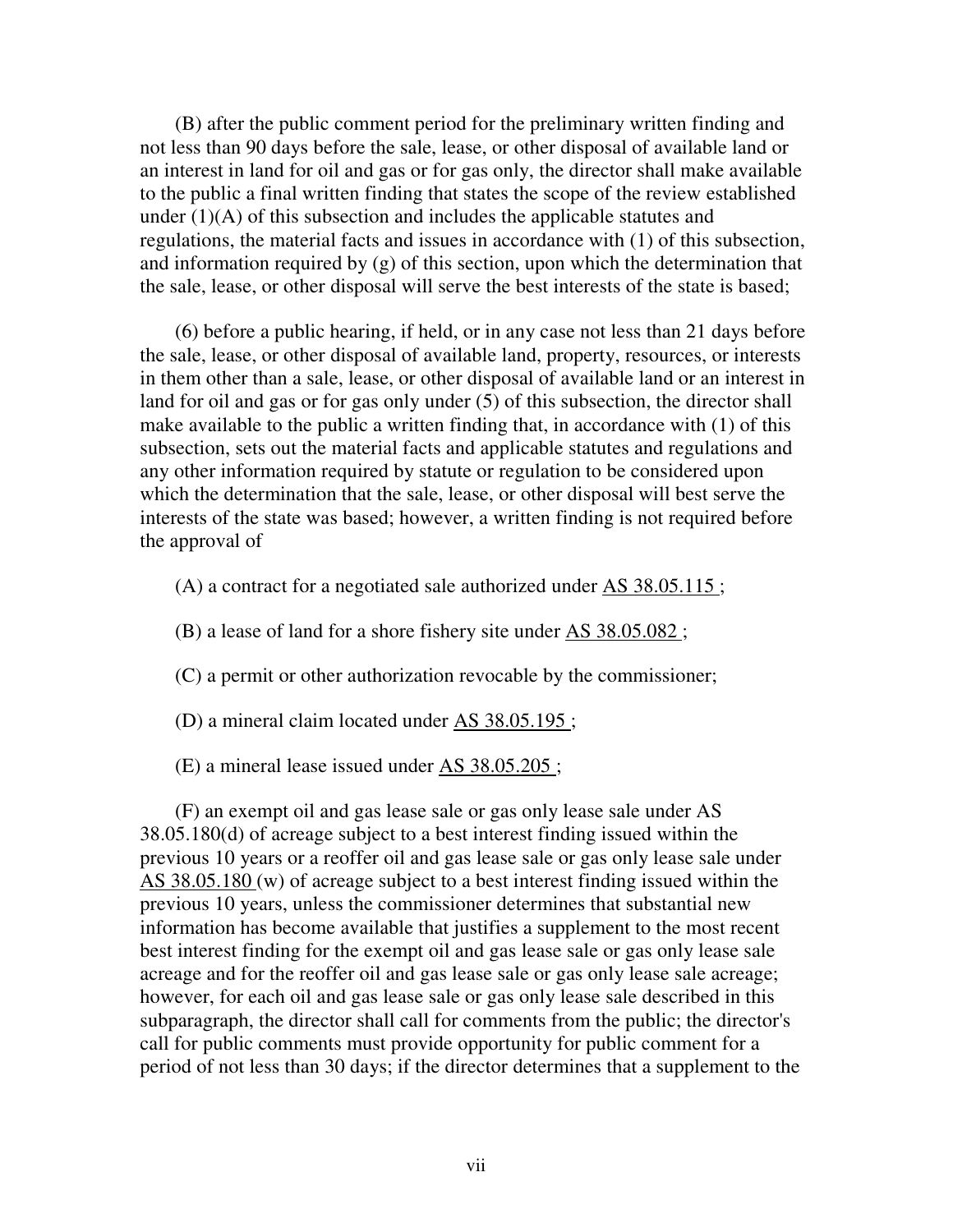most recent best interest finding for the acreage is required under this subparagraph,

(i) the director shall issue the supplement to the best interest finding not later than 90 days before the sale;

(ii) not later than 45 days before the sale, the director shall issue a notice describing the interests to be offered, the location and time of the sale, and the terms and conditions of the sale; and

(iii) the supplement has the status of a final written best interest finding for purposes of (i) and (l) of this section;

(G) a surface use lease under AS 38.05.255 ;

(H) a permit, right-of-way, or easement under AS 38.05.850 ;

(7) the director shall include in

(A) a preliminary written finding, if required, a summary of agency and public comments, if any, obtained as a result of contacts with other agencies concerning a proposed disposal or as a result of informal efforts undertaken by the department to solicit public response to a proposed disposal, and the department's preliminary responses to those comments; and

(B) the final written finding a summary of agency and public comments received and the department's responses to those comments.

#### **AS 38.05.035(g)**

 $(g)$  Notwithstanding  $(e)(1)(A)$  and  $(B)$  of this section, when the director prepares a written finding required under (e) of this section for an oil and gas lease sale or a gas only lease sale scheduled under AS 38.05.180, the director shall consider and discuss

(1) in a preliminary or final written finding facts that are known to the director at the time of preparation of the finding and that are

(A) material to issues that were raised during the period allowed for receipt of public comment, whether or not material to a matter set out in (B) of this paragraph, and within the scope of the administrative review established by the director under  $(e)(1)$  of this section; or

(B) material to the following matters: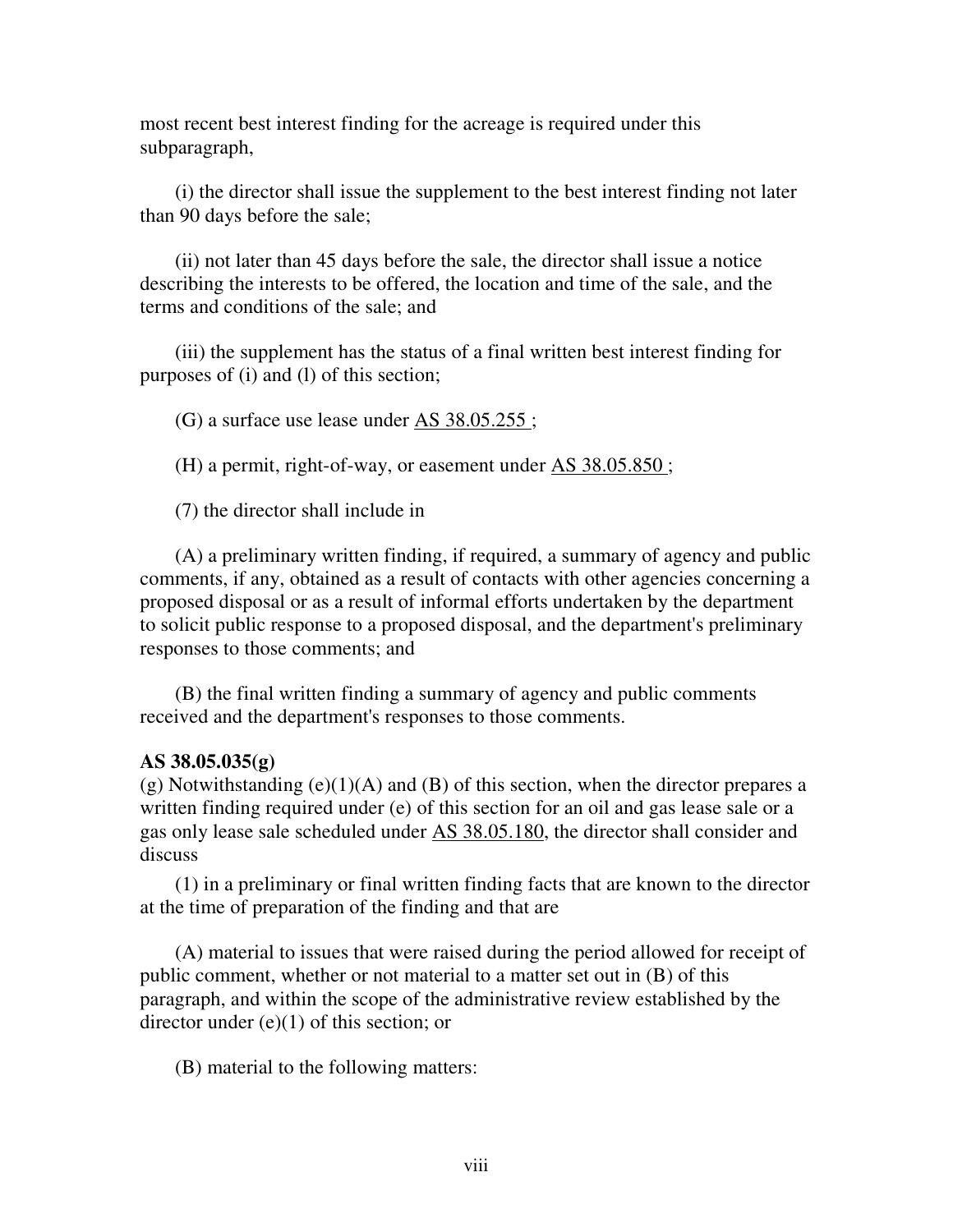(i) property descriptions and locations;

(ii) the petroleum potential of the sale area, in general terms;

(iii) fish and wildlife species and their habitats in the area;

(iv) the current and projected uses in the area, including uses and value of fish and wildlife;

(v) the governmental powers to regulate the exploration, development, production, and transportation of oil and gas or of gas only;

(vi) the reasonably foreseeable cumulative effects of exploration, development, production, and transportation for oil and gas or for gas only on the sale area, including effects on subsistence uses, fish and wildlife habitat and populations and their uses, and historic and cultural resources;

(vii) lease stipulations and mitigation measures, including any measures to prevent and mitigate releases of oil and hazardous substances, to be included in the leases, and a discussion of the protections offered by these measures;

(viii) the method or methods most likely to be used to transport oil or gas from the lease sale area, and the advantages, disadvantages, and relative risks of each;

(ix) the reasonably foreseeable fiscal effects of the lease sale and the subsequent activity on the state and affected municipalities and communities, including the explicit and implicit subsidies associated with the lease sale, if any;

(x) the reasonably foreseeable effects of exploration, development, production, and transportation involving oil and gas or gas only on municipalities and communities within or adjacent to the lease sale area; and

 $(xi)$  the bidding method or methods adopted by the commissioner under  $\overline{AS}$ 38.05.180 ; and

(2) the basis for the director's preliminary or final finding, as applicable, that, on balance, leasing the area would be in the state's best interest.

#### **AS 38.05.133**

(a) The procedures in this section apply to the issuance of an exploration license under AS 38.05.132 .

 (b) The licensing process is initiated by the commissioner preparing, or a prospective licensee submitting to the commissioner, a proposal that identifies a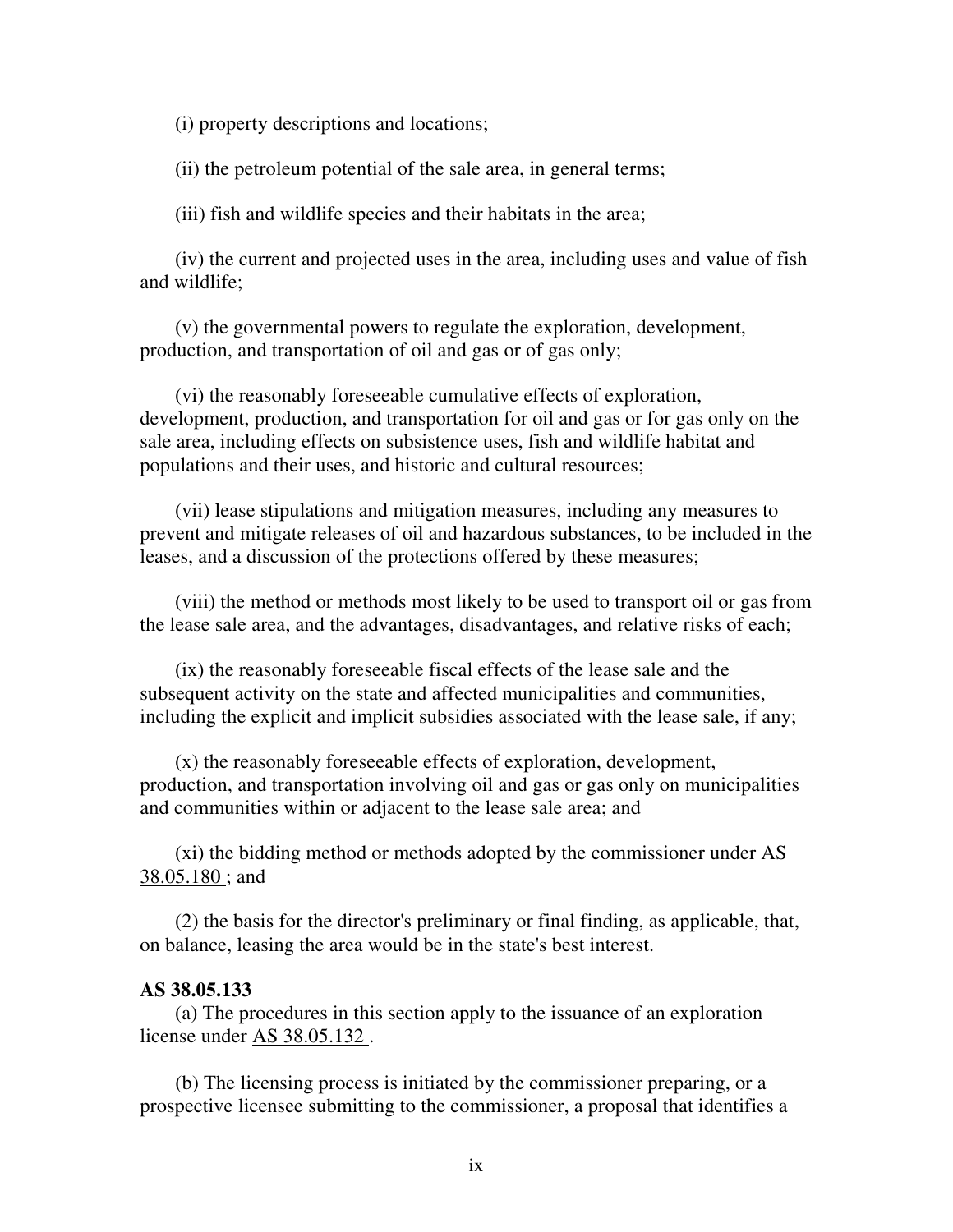specific area to be subject to the exploration license, proposes specific minimum work commitments, and states the minimum qualifications for a licensee as established by regulations adopted by the commissioner. A prospective licensee may initiate a proposal only in response to a call for proposals by the commissioner or during a period specified in regulations adopted by the commissioner. The regulations must provide for at least one period for that purpose during each calendar year.

(c) If the commissioner initiates the licensing process under (b) of this section, the commissioner shall publish notice of the commissioner's proposal in order to solicit comments and competing proposals.

(d) Within 30 days after receipt of a proposal from a prospective licensee under (b) of this section, the commissioner shall either reject it in a written decision or give public notice of the intent to evaluate the acceptability of the proposal. The commissioner shall solicit comments on a proposal for which public notice is given under this subsection, and shall request competing proposals.

(e) The commissioner may make a written request to a prospective licensee for additional information on the prospective licensee's proposal. The commissioner shall keep confidential information described in AS 38.05.035 (a)(8) that is voluntarily provided if the prospective licensee has made a written request that the information remain confidential.

(f) After considering proposals not rejected under (d) of this section and public comment on those proposals, the commissioner shall issue a written finding addressing all matters set out in AS  $38.05.035(e)$  and (g), except for AS  $38.05.035$  $(g)(1)(B)(xi)$ . If the finding concludes that the state's best interests would be served by issuing an exploration license, the finding must (1) describe the limitations, stipulations, conditions, or changes from the initiating proposal or competing proposals that are required to make the issuance of the exploration license conform to the best interests of the state, and (2) if only one proposal was submitted, identify the prospective licensee whom the commissioner finds should be issued the exploration license. The commissioner shall attach to the finding a copy of the exploration license to be issued and the form of lease that will be used for any portion of the exploration license area subsequently converted to a lease under AS 38.05.134 .

(g) If only one prospective licensee submits a proposal and the finding under (f) of this section concludes that an exploration license should be issued to that prospective licensee, the prospective licensee has 30 days after issuance of the finding within which to accept or reject the issuance of the exploration license, as limited or conditioned by the terms contained in the finding. The exploration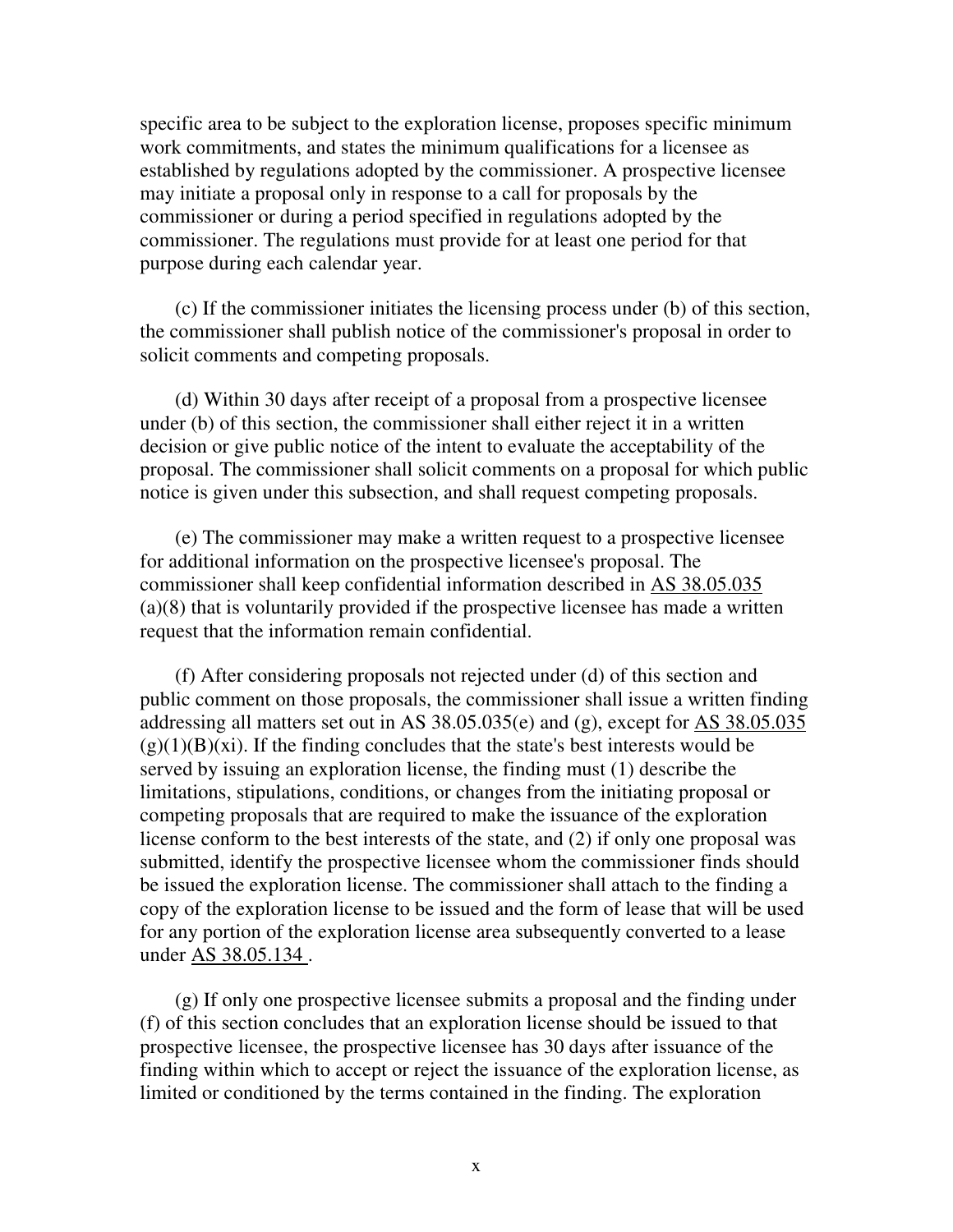license to be issued and the form of lease that will be used must be attached to that finding. The prospective licensee must accept or reject the issuance of the exploration license in writing.

(h) If competing proposals are submitted, and the commissioner's finding under (f) of this section concludes that an exploration license should be issued, the commissioner shall issue a request for competitive sealed bids, under procedures adopted by the commissioner by regulation, to determine which prospective licensee should be issued the exploration license. The finding provided to the prospective licensees and the public under (f) of this section must contain notice that (1) the commissioner intends to request competitive sealed bids, (2) a prospective licensee who intends to participate in the bidding must notify the commissioner in writing by the date specified in the notice, and (3) a prospective licensee's notice of intent to participate in the bidding constitutes acceptance of issuance of the exploration license, as limited or conditioned by the terms contained in the finding and by the exploration license to be issued and the form of lease to be used that have been attached to that finding, if the prospective licensee is the successful bidder. The successful bidder is the prospective licensee who submits the highest bid in terms of the minimum work commitment dollar amount.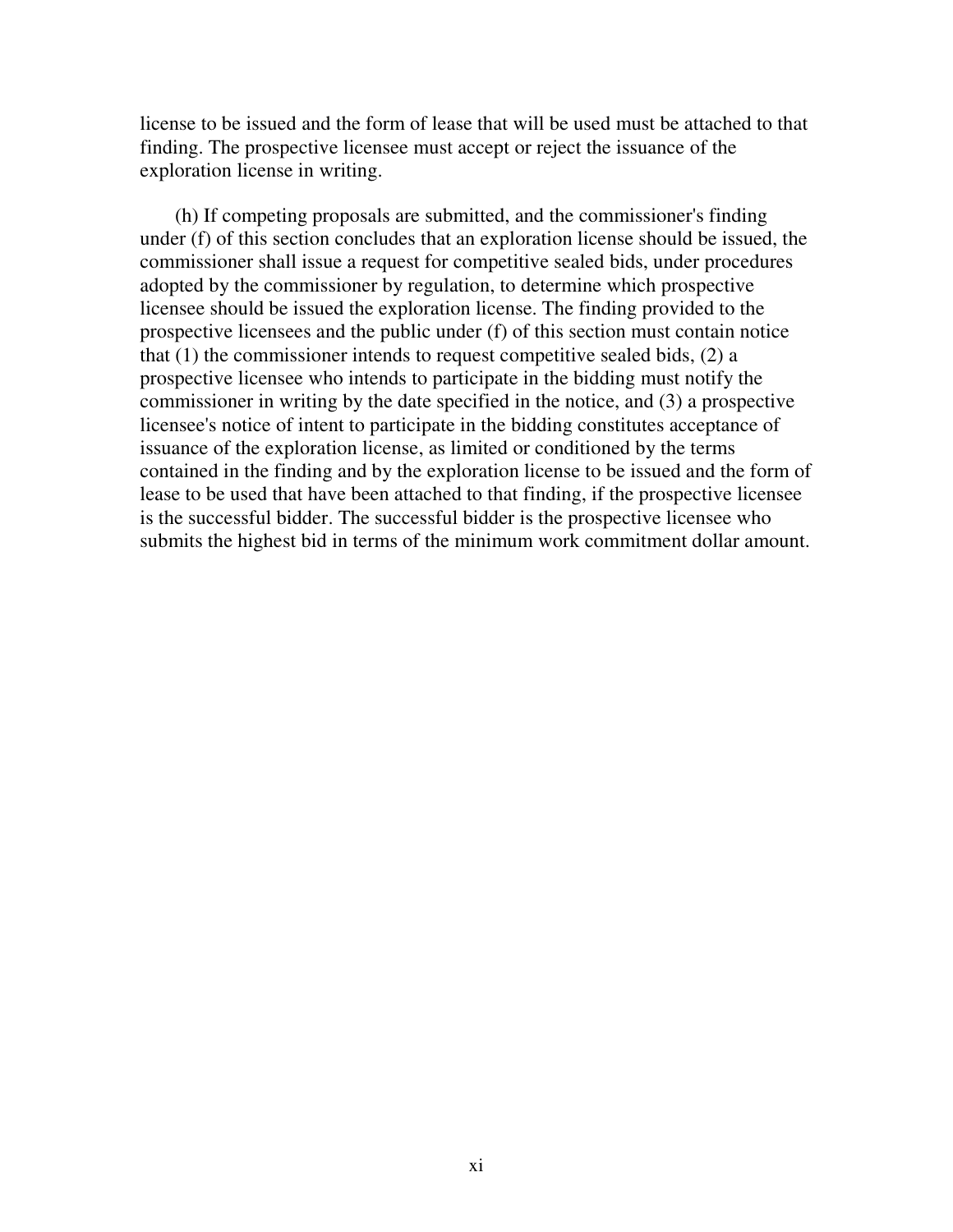### **I. JURISDICTIONAL STATEMENT**

 On August 31, 2005, the Alaska Department of Natural Resources Division of Oil and Gas (DNR) issued a preliminary "best interest" finding (preliminary finding), concluding that issuance of the Healy Basin Gas Only Exploration License to Usibelli Coal Mine, Inc. (Usibelli) was in the best interest of the State of Alaska. Denali Citizens Council (Denali Citizens) actively participated in the administrative process for this DNR decision. In 2010, DNR issued its final "best interest" finding (final finding) for the Healy Basin Gas Only Exploration License. Denali Citizens timely requested reconsideration pursuant to 11 AAC 02.030, and then-DNR Commissioner Tom Irwin granted this request. On November 9, 2010, Commissioner Irwin issued the agency's final administrative order in this matter, affirming the final finding. Denali Citizens then timely filed its notice of appeal on December 8, 2010 pursuant to AS 44.62.560 (allowing judicial review by the superior court of a final administrative order) and Alaska Rule of Appellate Procedure 602 (requiring that an appeal to the superior court of a final administrative order be filed within 30 days of that order).

#### **II. STATEMENT OF ISSUES PRESENTED**

1) Is DNR's final finding arbitrary because DNR found, without analysis, that a smaller license area may be uneconomic for the licensee?

2) Is DNR's final finding arbitrary because DNR refused to stringently apply important mitigation measures at the land disposal phase?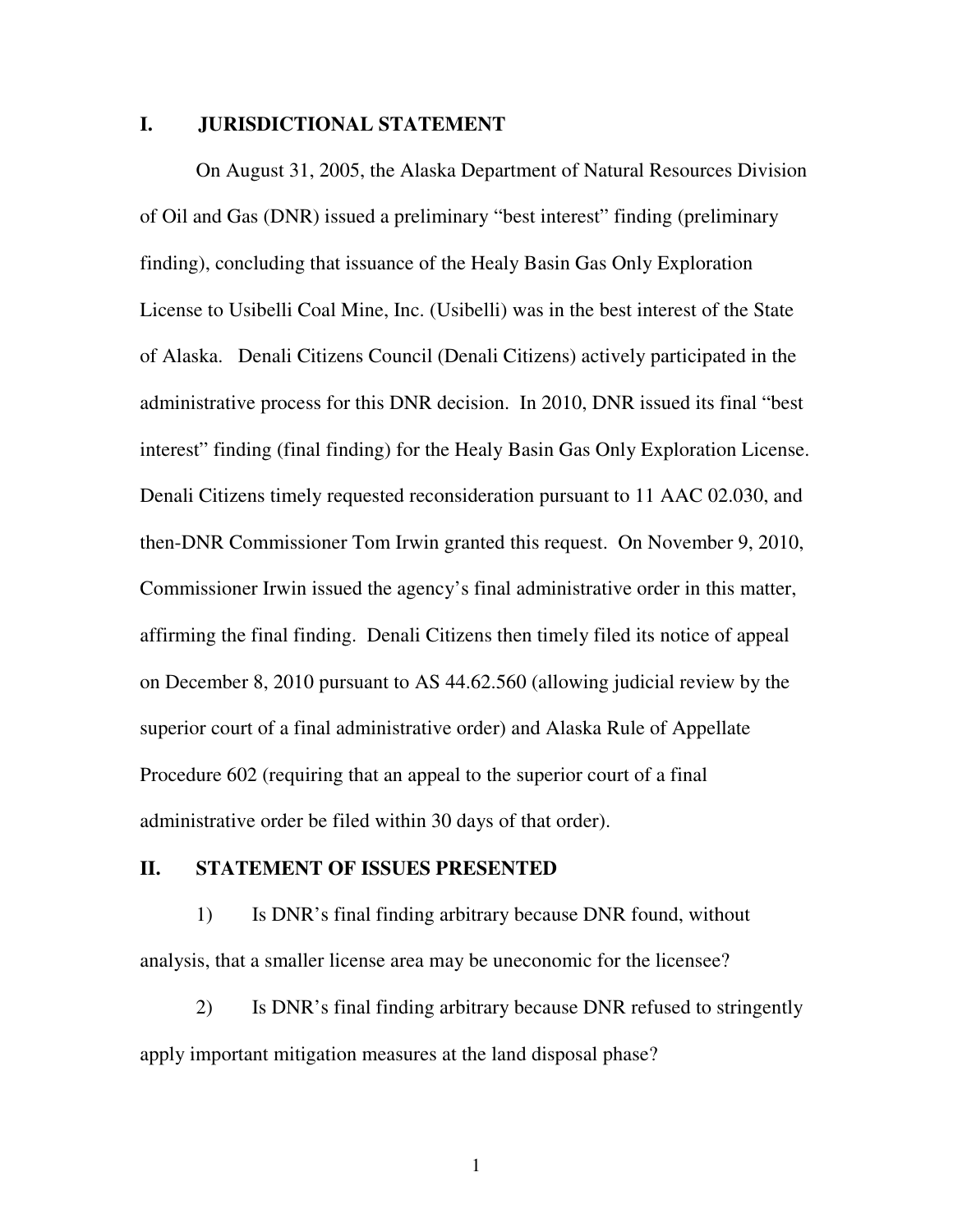3) Is DNR's decision to declare the Healy Basin land disposal in the "best interest" of Alaska without applying important mitigation measures a violation of Article VIII, §§ 1, 2, 8 and 10 of the Alaska Constitution?

#### **III. STATEMENT OF THE CASE**

 Appellant Denali Citizens seeks review of DNR's decision to grant Usibelli the Healy Basin Gas Only Exploration License. In 2003, Usibelli submitted to DNR eight lease applications totaling 46,080 acres. The vast majority of these lands were on the east, less populated, side of the Nenana River. The next year, Usibelli submitted seven lease applications totaling 38,400 acres in roughly the same areas as the 2003 applications. Later in 2004, in anticipation of a change in Alaska's oil and gas management structure, Usibelli submitted a gas only exploration license application that covered 208,630 acres, which encompassed the land in the 2003 and 2004 lease applications, and also encompassed lands west of the Nenana River that include residential areas where most of the Denali Borough residents live and the wildlife and recreation-rich Wolf Townships.

 DNR granted Usibelli the license after finding that it was in the "best interest" of the State to do so. In making this finding, DNR found that anything less might not be economically feasible for Usibelli and thus it would not consider granting a license for a smaller area. This finding was made without supporting analysis, is contradicted by evidence in the record, and is therefore arbitrary.

Additionally, while initially imposing stronger mitigation measures in the preliminary finding on Usibelli's operations, DNR backtracked in its final decision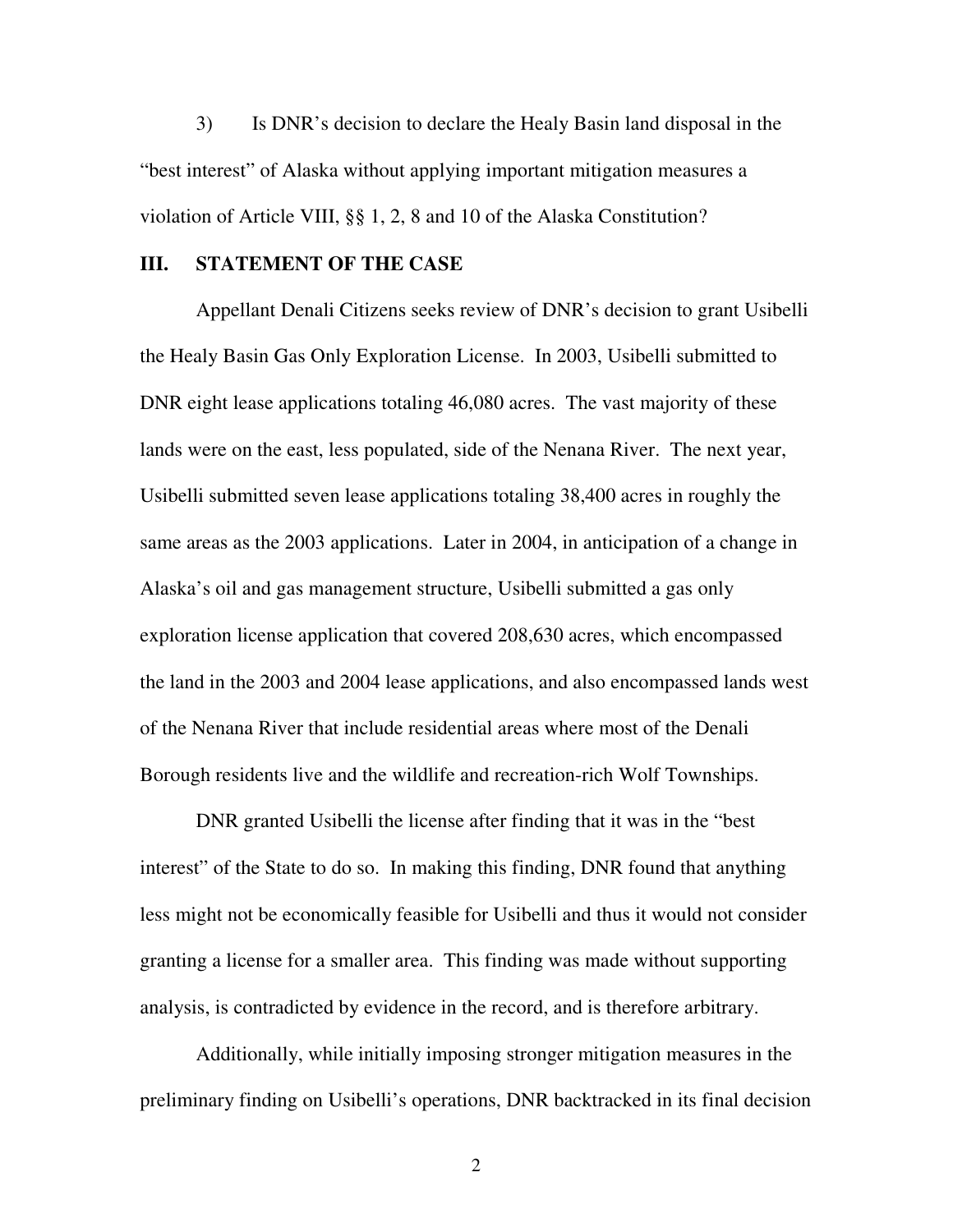and found that a stringent blanket exception to such measures, and core setback, subdivision and noise protection measures, "may be unnecessarily restrictive" on Usibelli. DNR thus significantly eased the blanket exception to mitigation measures so as to undercut all such measures, and will only consider applying many of them at later stages of the exploration process. DNR's finding is not supported in the record and is arbitrary.

Finally, DNR's deferred approach to core mitigation measures, coupled with the fact that DNR will not revisit whether the land disposal is in the public interest, violates Article VIII, §§ 1, 2, 8, and 10 of the Alaska Constitution.

### **IV. STANDARD OF REVIEW**

The Alaska Supreme Court has identified four main standards of review of agency decisions:

the 'substantial evidence test' for questions of fact; the 'reasonable basis test' for questions of law involving agency expertise; the 'substitution of judgment test' for questions of law where no expertise is involved; and the 'reasonable and not arbitrary test' for review of administrative regulations.

*Alaska Ctr. for the Env't v. State,* 80 P.3d 231, 236 (Alaska 2003). In general, the "reasonable basis" test applies to this Court's review of an agency's decision under the Alaska Lands Act. *Kelly v. Zamarello*, 486 P.2d 906, 916-18 (Alaska 1971) (addressing appropriate standard of review for administrative decisions, including need for "substantial basis in the record" for agency findings). In reviewing a DNR decision, a court should analyze whether DNR has given reasoned consideration to all materials facts and issues "with particular vigilance if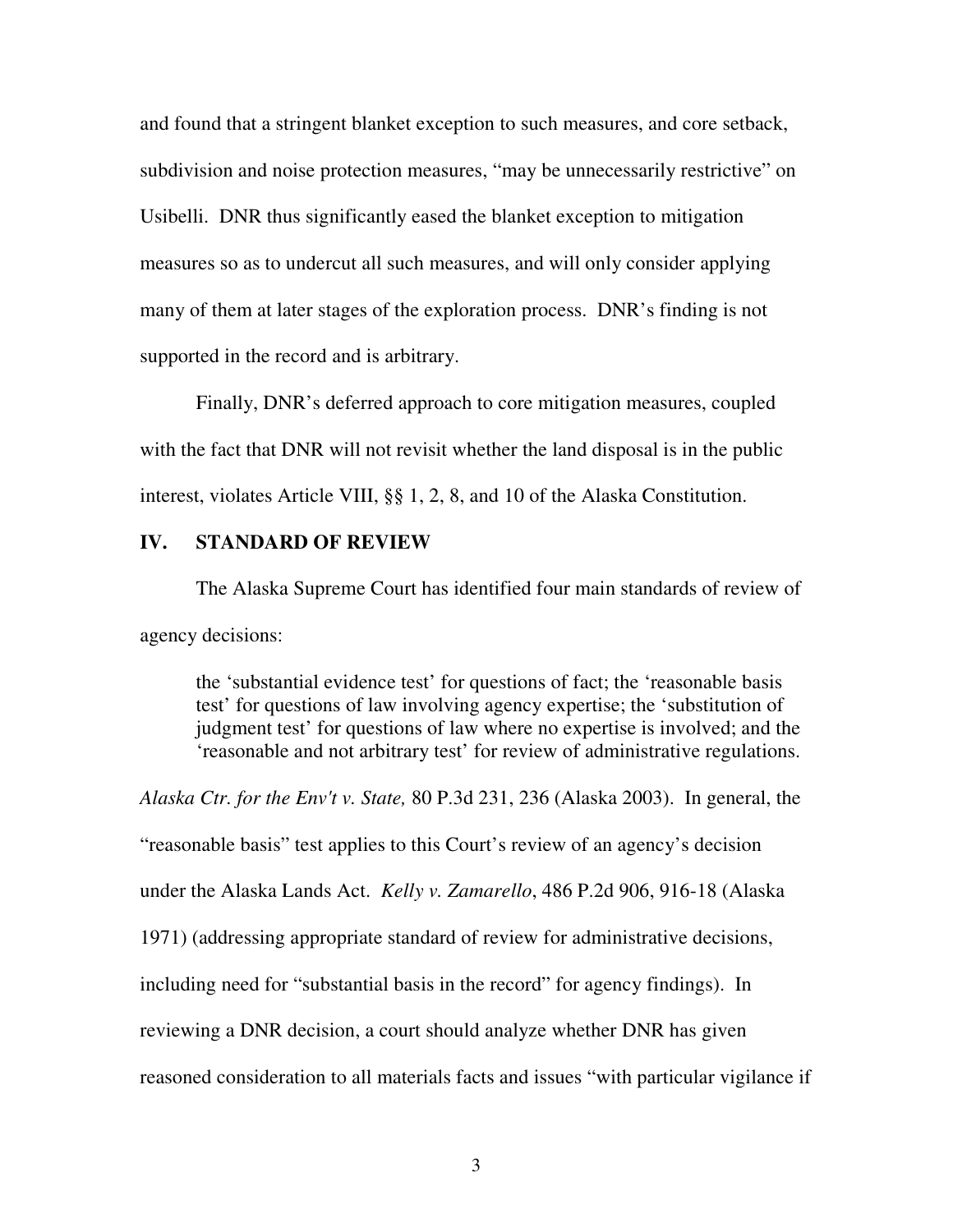it 'becomes aware, especially from a combination of danger signals, that the agency has not really taken a hard look at the salient problems and has not genuinely engaged in reasoned decision making.'" *Trustees for Alaska v. State*, 795 P.2d 805, 809 (Alaska 1990) (citations omitted) (Trustees).

 The Court reviews questions of constitutional law *de novo* applying its "independent judgment." *Brooks v. Wright,* 971 P.2d 1025, 1027 (Alaska 1999). In doing so, the Court will adopt "a reasonable and practical interpretation in accordance with common sense based upon the plain meaning and purpose of the provision and the intent of the framers." *Alaska Legislative Council v. Knowles,*  21 P.3d 367, 370 (Alaska 2001) (internal citations omitted). Moreover, constitutional questions generally are mixed questions of fact and law, and the Court "will consider precedent, reason, and policy." *Id.*

#### **V. FACTUAL AND PROCEDURAL BACKGROUND**

The Usibelli license is located in the Healy area of the Denali Borough. Exc.195. Denali National Park comprises roughly 70% of the Denali Borough, and the Healy area, adjacent to Denali National Park's northeast border, contains the majority of the population of the Denali Borough. Exc.195-97.

Many residents are drawn to the area for its natural beauty, recreation opportunities, and quality of life. As one commenter stated: "I came here to enjoy a simple, quiet life unencumbered as much as possible from the materialistic concerns of the modern world." R.2249; *see also* R.151, 539, 548, 636-37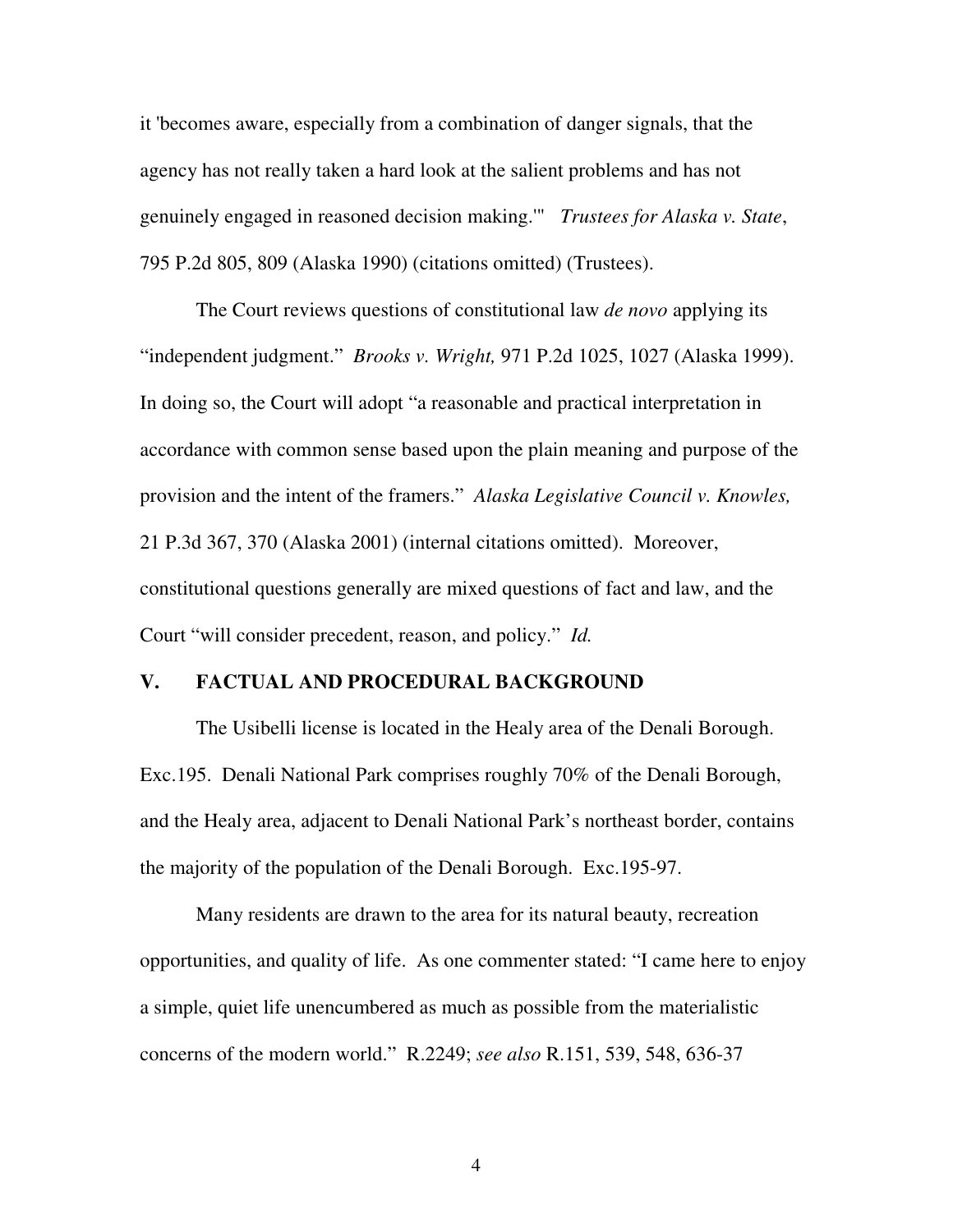(expressing similar sentiments). Subsistence, sport hunting and fishing are also important for residents of the Healy region. Exc.201-03.

A portion of the Stampede Trail management unit of the Tanana Basin Area Plan (Tanana Plan) known as the Wolf Townships, is located within the license area. The Wolf Townships area is known for its extremely high value as habitat for the Denali and Delta caribou herds, and is an area in which fish and wildlife habitat and recreation are designated as primary uses. Exc.1, 125-26.

The primary employment in the Healy area is tourism, Exc.204, and the "front country" area outside Denali National Park is seen as an important place to develop new tourism opportunities. Exc.205. Coal mining is also a long-standing part of the local economy. Exc.197.

In 2003, Usibelli submitted eight separate shallow-gas lease applications for 44,680 acres of state-owned land largely on the east side of the Nenana River in the vicinity of Healy, Alaska, at a cost of \$5,000 per application. Exc.2-7, 8-47. Thereafter, DNR issued a call for public comments concerning Usibelli's lease applications, thereby beginning the legally-required "best interest" finding process. Exc.48-49.

Denali Citizens is a local non-profit citizens group established in 1974 with a mission of supporting sound planning and sustainable development in the Denali Borough. Exc.50. Denali Citizens does not oppose gas development in general, *see* Exc.585, and commented to DNR that the leases should only be issued if the impacts from activities under the leases would not degrade the quality of life of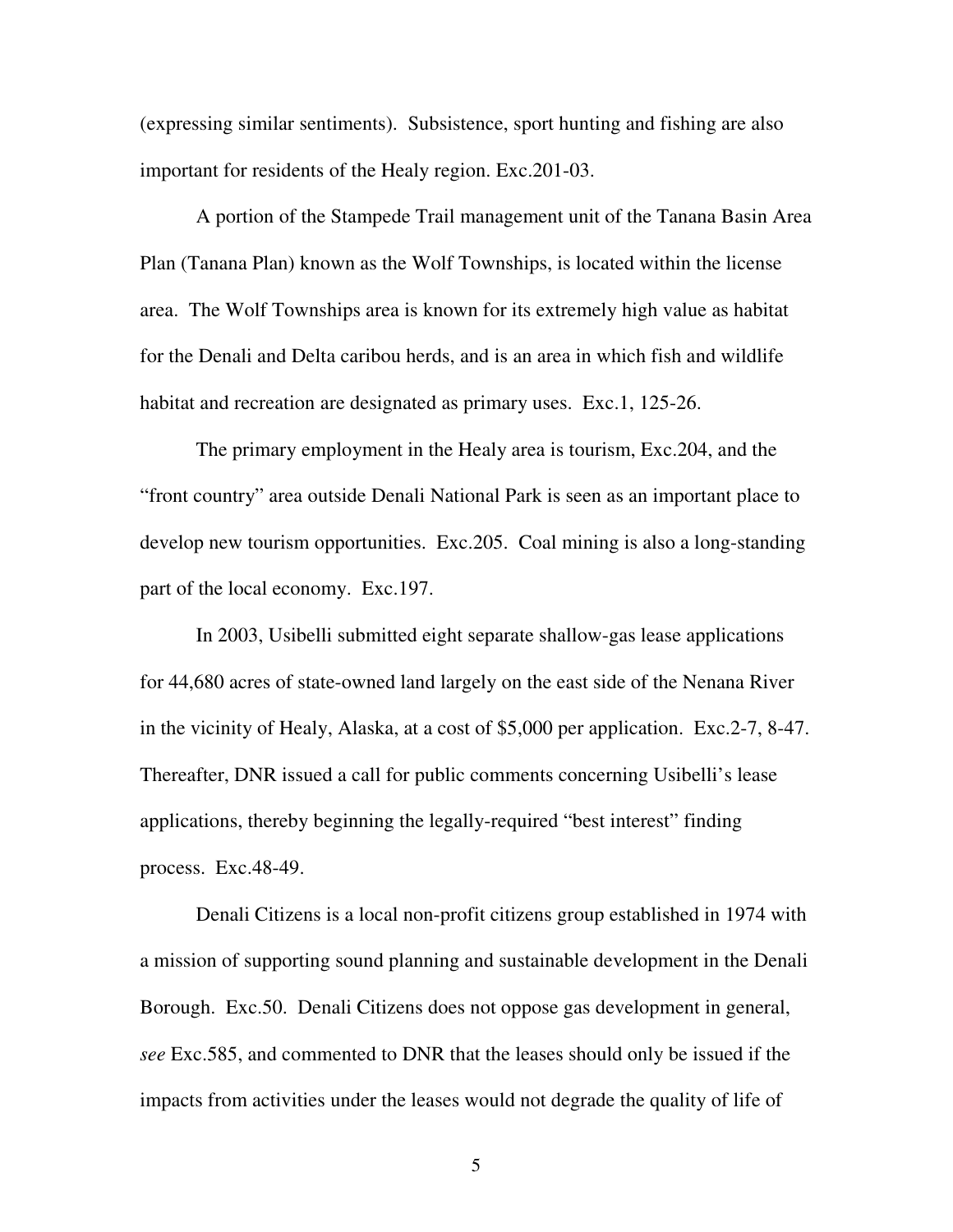area residents, the valuable wildlife resources of the area, and the long-term sustainable tourism-based economy. Exc.50. Denali Citizens also stated that any activity that did occur should be held to the highest environmental standards. *Id*. Denali Citizens then identified a number of concerns, including the impacts the proposed leases could have on local residents and the use and enjoyment of their property, land use, and the wildlife which is the backbone of the Denali Borough economy. Exc.51-53.

In 2004, Usibelli submitted seven shallow-gas lease applications that totaled 38,400 acres and included much of the area encompassed in the 2003 applications, also at a cost of \$5,000 per application. Exc.56-90. DNR had not made a decision on the earlier Usibelli lease applications by that time. It is unclear from the record why Usibelli filed new lease applications that had duplicate lands to its previous applications.

In the meantime, the Alaska State Legislature was considering H.B. 531, 23rd Ak. State Leg. (Ak. 2004), which would replace the leasing program under which Usibelli filed these applications with a new gas-only exploration licensing program. H.B. 531. Its' intent was to encourage exploration in areas outside of known oil and gas provinces, and the primary way in which it did this was to eliminate the "initial expense" to an interested party of gaining authorization for exploration activities. Exc.138, R.684. $<sup>1</sup>$ </sup>

 $\frac{1}{1}$  The lower entry cost and other differences between the between the licensing and leasing programs are explained in the record. *See* Exc.140.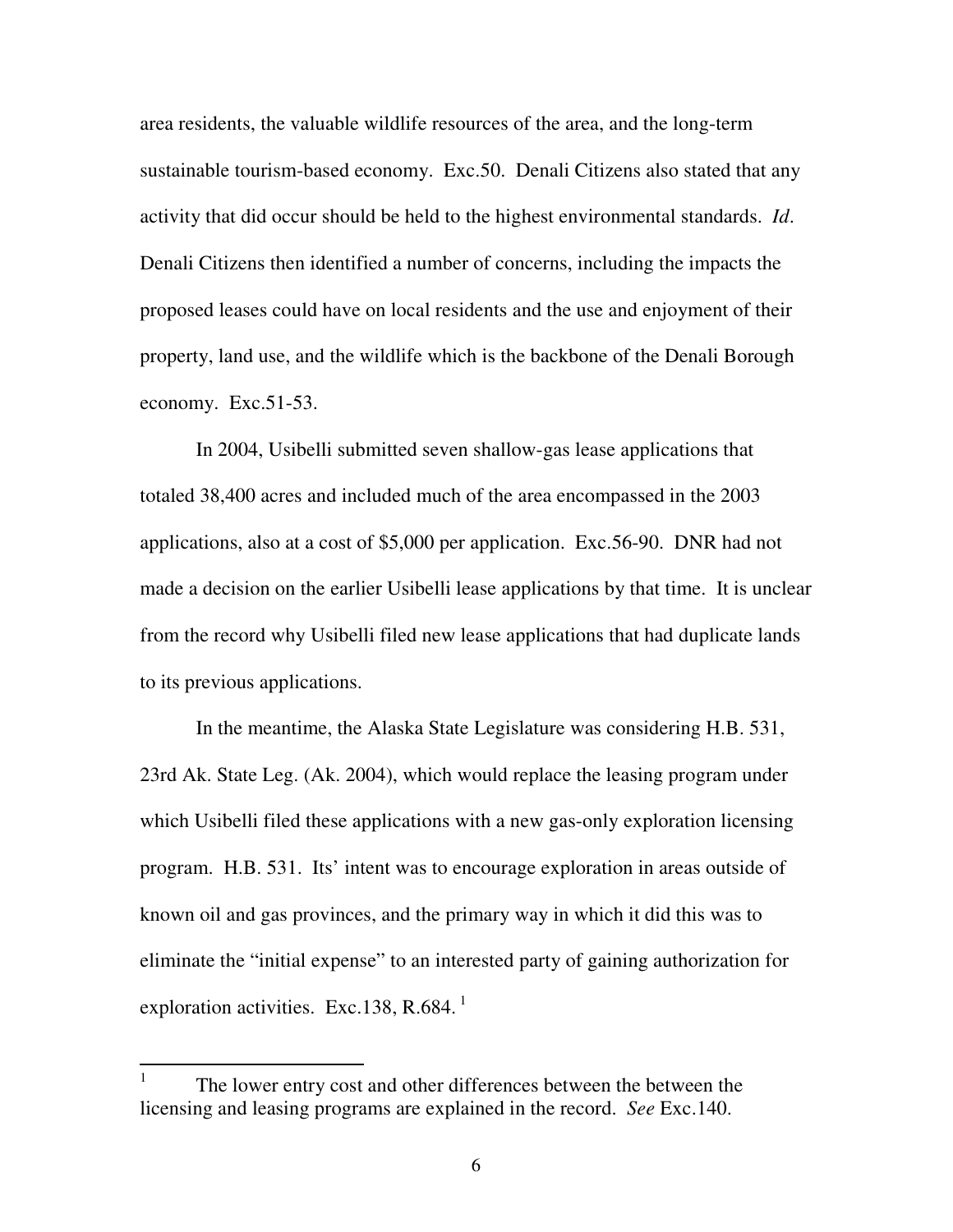In anticipation of this legislation becoming law, Usibelli submitted to DNR an exploration license proposal in which it expanded its target area to 208,630 acres, noting that its "most likely" product would be coalbed methane gas. R.216. This new proposal included the land on which it originally had filed its lease applications, as well as areas west of the Nenana River that included nearly all of the residential areas in the Healy area and the Wolf Townships. Exc.93.

Usibelli requested that consideration of the application be delayed until final resolution of H.B. 531. R.216. Subsequently H.B. 531 was signed into law, thereby creating the gas-only exploration licensing program. R.227. Usibelli then let lapse the original 15 lease applications. R.217.

Pursuant to this program, Usibelli would gain an exclusive right to explore the state subsurface land within the license area. Exc.122. Should it meet minimum work and other ministerial requirements, Usibelli can then convert all or a portion of the license to gas leases. *Id*.

Concurrent with Usibelli's interest in exploring for coalbed methane in the Healy-area, other parties were interested in exploring for coalbed methane in the Matanuska-Susitna (Mat-Su) Valley. DNR decided to develop enforceable standards for coalbed methane activities in the Mat-Su, which DNR also stated would be a model for the Healy area, Exc.589, and which all parties understood were to be applied to the Healy area. *See* Exc.95 (Usibelli comment on draft standards that Mat-Su standards would apply in Healy area); Exc.123-24 (Denali Citizens noting similar understanding). DNR also stated that the: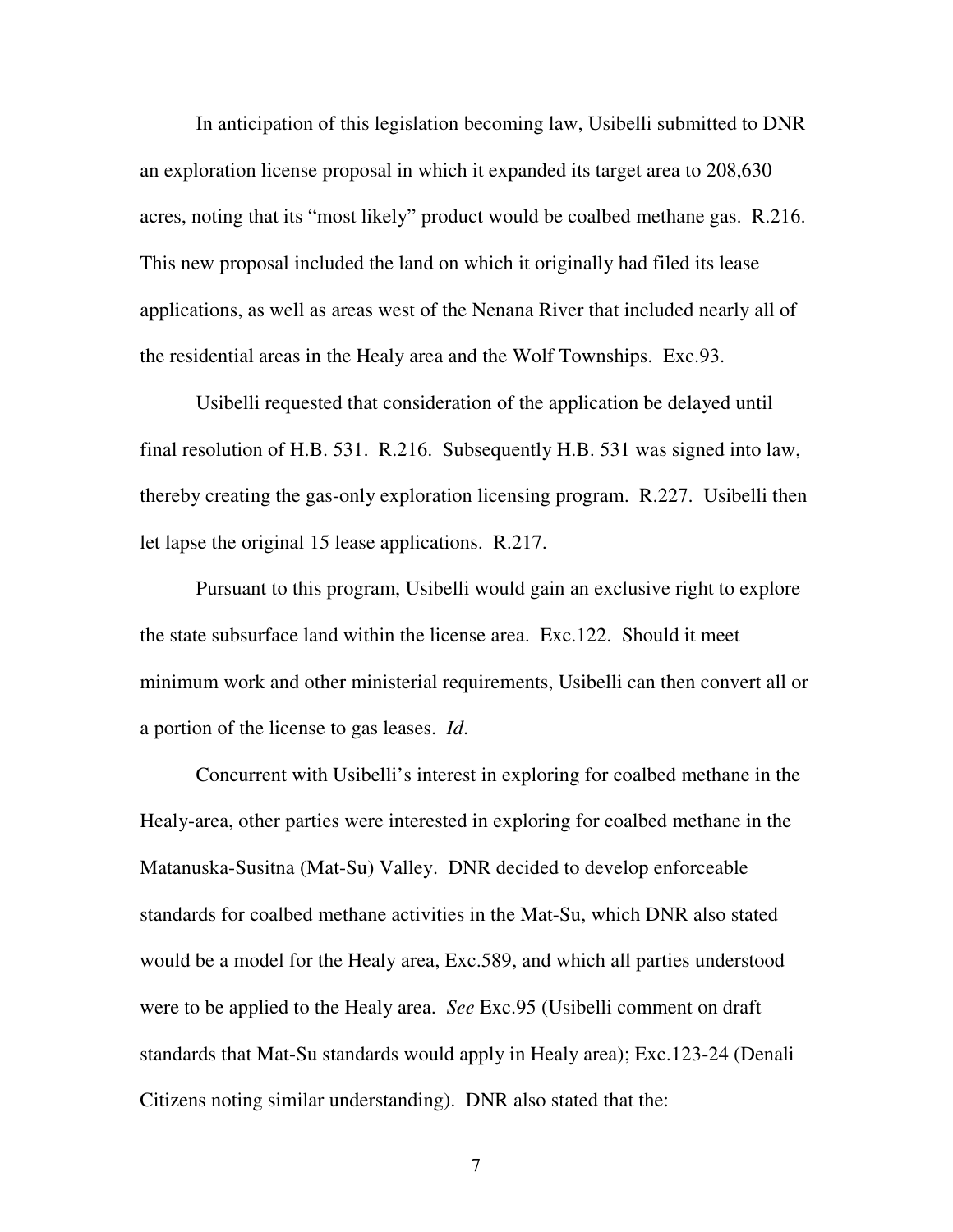adoption of enforceable standards will provide the public with confidence that future decisions regarding coalbed methane development are being made with an understanding of what is required to protect the interests of the residents of the state.

Exc.107.

In early 2005 DNR sought public input into what it should consider in the "best interest" finding for Usibelli's license proposal. Exc.122-22b. Along with many others, Denali Citizens submitted comments to DNR objecting to the massive expansion of the area that could be covered by gas activities. Exc.123- 28.<sup>2</sup> Denali Citizens noted that the expansion of Usibelli's proposal into residential areas of Healy and the wildlife and recreation-rich Wolf Townships created significant potential conflicts between gas activities, residents and surface estate landowners, and the primary wildlife and recreation values for the Wolf Townships as called for in the Tanana Plan. *Id*.

For those areas where coalbed methane exploration and development was, in its opinion, appropriate, Denali Citizens stated its appreciation that DNR would apply the Mat-Su coalbed methane standards as a foundation for Healy-specific standards. Exc.123-24. As Denali Citizens noted, it was of particular importance that facility siting, spacing, and noise standards be imposed as part of the "best interest" finding process. Exc.127.

 Later in 2005, DNR issued its preliminary "best interest" finding, which included DNR's initial determination that that the issuance of the license was in

 $\frac{1}{2}$  *See also* R.489-93, 500-01, 518, 521, 534-35, 571-74, 578-79 (examples of objections to area expansion).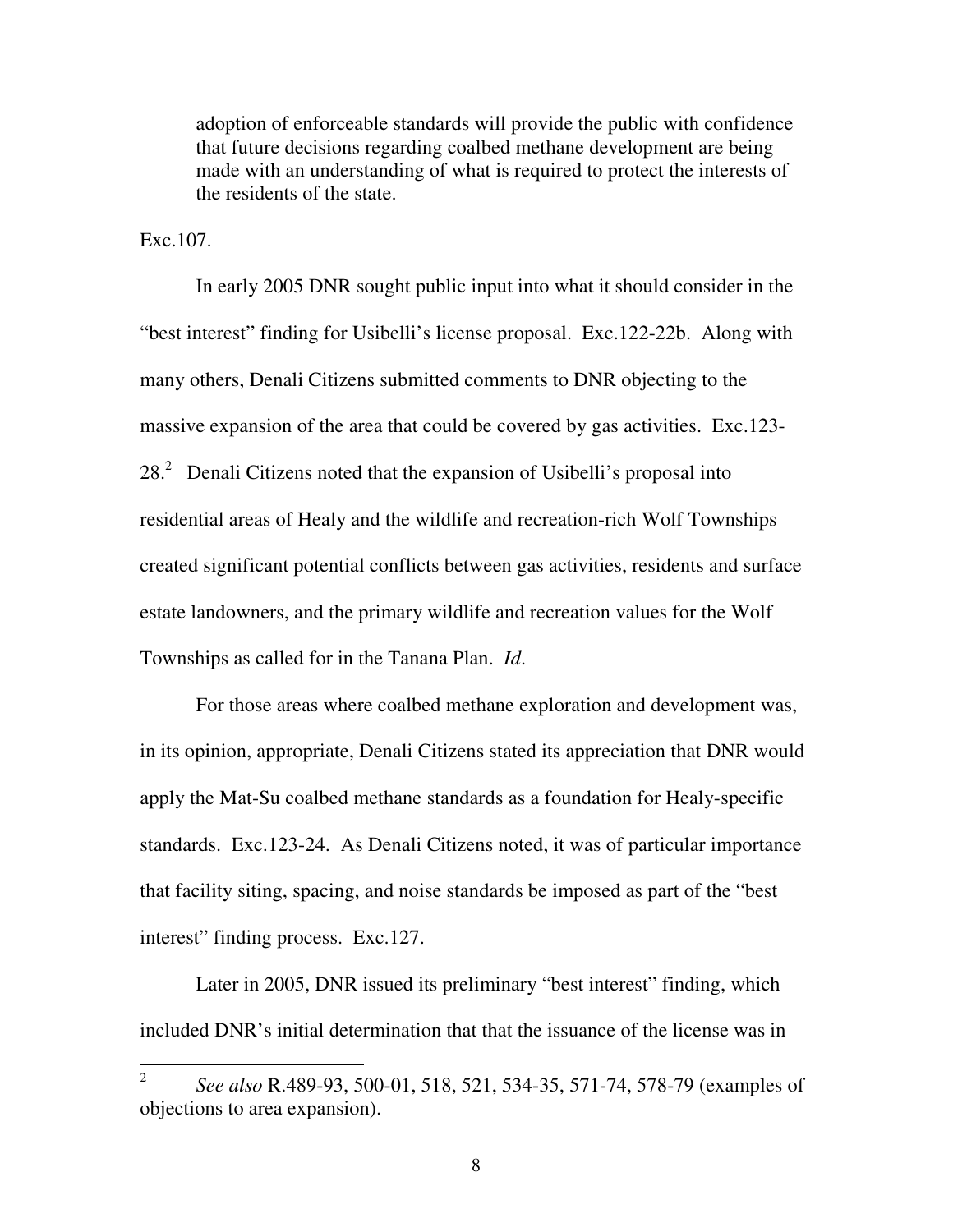the State's "best interest." Exc.131-312. DNR did not consider shrinking the license area, and noted that in response to comments it had "incorporated [in the preliminary finding] enforceable standards for coalbed methane activities in the Healy Basin," including standards that dealt with noise, siting and spacing.

Exc.146. DNR then stated that it was:

conditioning this preliminary best interest finding with a number of proposed mitigation measures designed to reduce or eliminate adverse effects, and to ensure that future exploration, development, production, and transportation activities, if pursued, will serve the best interests of the state.

Exc.150; *see also* Exc.249 (same). DNR also noted in the preliminary finding that it had "tailored" the Mat-Su standards to the Healy area, Exc.214, and "developed [them] after considering terms imposed on earlier licenses and competitive lease sales." Exc.251.

 DNR prohibited Usibelli from constructing drill pads within 500 feet and compressor stations within 1500 feet of any residential structure. Exc.255. DNR also precluded Usibelli from constructing drill pads or compressor stations in any residential subdivision in which more than half of the land is divided into lots sized five acres or less without consent of the surface property owners in that subdivision. *Id*. To mitigate the noise impacts of the proposal, DNR mandated maximum ambient noise limits for day and night that Usibelli could not exceed. Exc.253-54. DNR also provided that Usibelli submit a noise monitoring plan as part of its plan of operations that included short-term manned monitoring to ensure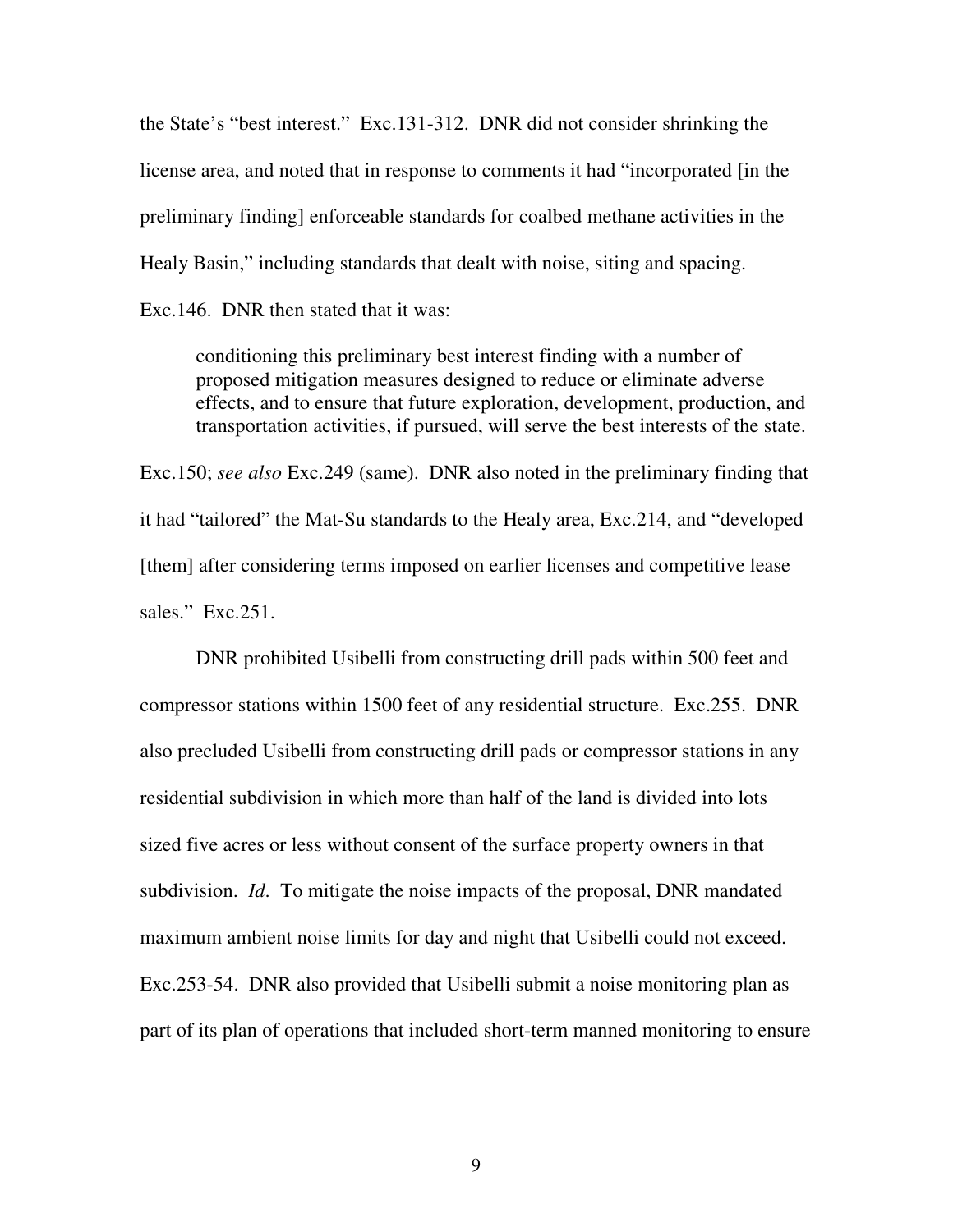compliance and corrective action if Usibelli were to become non-compliant.

Exc.253.

Finally, DNR stated that while it could grant exceptions to these mitigation measures, it would "only" do so upon

*a showing by the licensee that compliance with the mitigation measure is not feasible or prudent*, or that the licensee will undertake an equal or better alternative to satisfy the intent of the mitigation measure.

Exc.251 (emphasis added).

Denali Citizens submitted comments on the preliminary finding, requesting once again that DNR remove from the license area the residential areas west of the Nenana River as well as the Wolf Townships. Exc.318-20, 328-29. Denali Citizens noted that this proposal would "not preclude the project from going forward on the majority of land in the license proposal," Exc.329, a point which is evidenced by the much smaller original lease proposals pursued by Usibelli, Exc.8-47, 56-90, as well as DNR gas licensing decisions in other areas. Exc.591. Denali Citizens also offered productive comments to improve the exploration and development in subdivisions, setback, and noise mitigation measures. Exc.320.

Usibelli also commented on the preliminary finding. Exc.331-42. Usibelli stated that "the operational practicalities and economics would be significantly affected if DNR were to impose any more onerous mitigating measures" than the ones in the preliminary finding. Exc.337.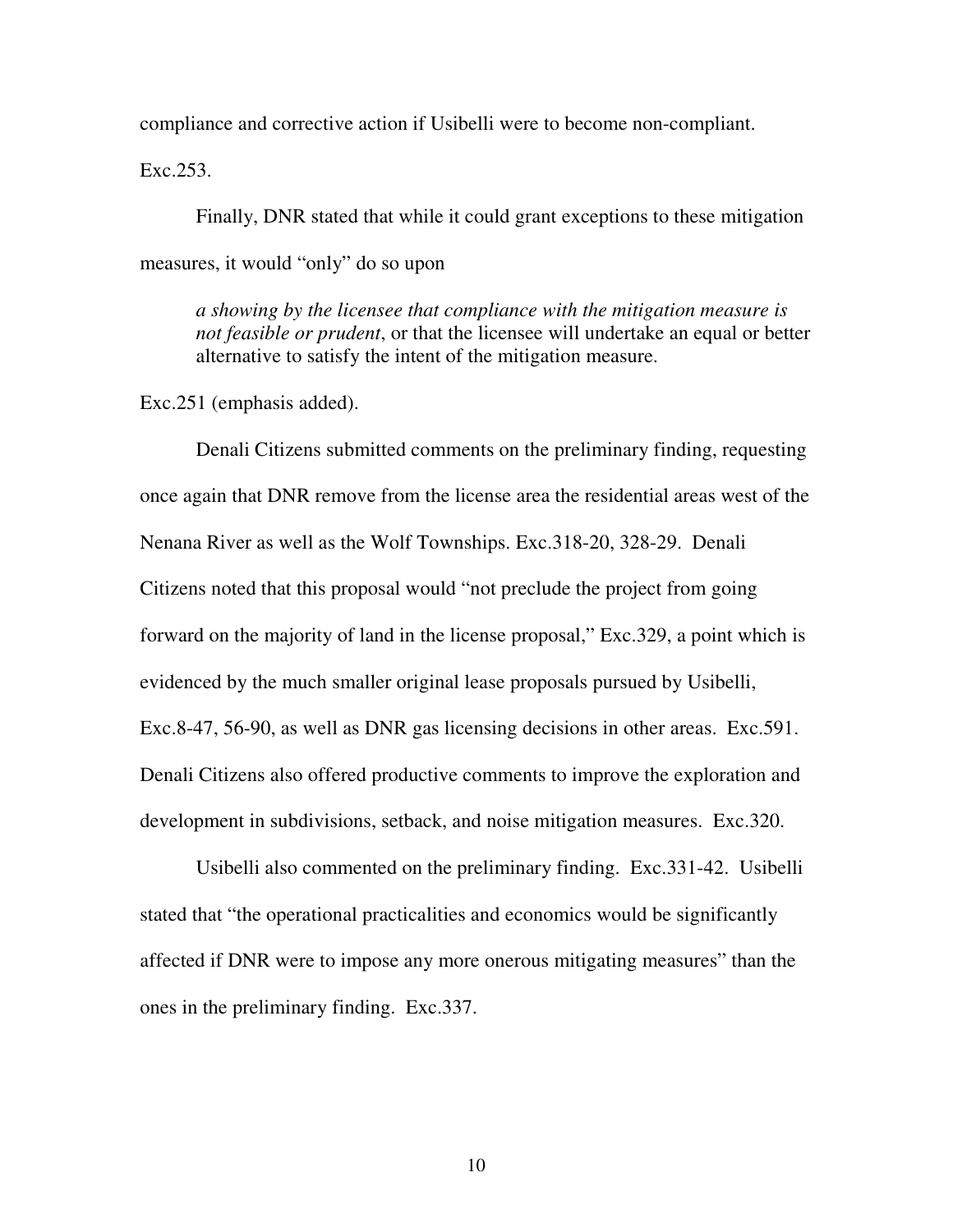The administrative process then sat dormant for five years. DNR issued a final "best interest" finding in 2010, concluding that it was in the state's best interest to issue the full exploration license to Usibelli. Exc.348-584.

In the final finding, DNR refused to remove areas west of the Nenana River, reasoning without reference to any documentation or analysis that doing so "may make the project economically unfeasible." Exc.515, *see also* Exc.513, 515- 16, 523-24 (similar comments). Notably, it also stated that the imposition of mitigation measures to avoid or minimize impacts "is preferable to removing large acreage from the license area." Exc.515. Despite this last statement, DNR also significantly backtracked from the mitigation measures imposed in the preliminary finding. DNR eased the terms of the blanket exception to mitigation measures, eliminating the "feasible and prudent" standard to justify exceptions, and replacing it with a "not practicable" standard:

[DNR] may grant exceptions to these mitigation measures. Exceptions will only be granted upon *a showing by the licensee that compliance with the mitigation measure is not practicable* or that the licensee will undertake an equal or better alternative to satisfy the intent of the mitigation measure.

Exc. 500 (emphasis added). Further, in DNR's words it "replaced" the consent requirement for subdivisions with a minimum setback requirement, and failed to note that DNR itself had already imposed this setback requirement on Usibelli in the preliminary finding. Exc.513, 515, 524. DNR also eliminated the noise standards from the mitigation measures. Exc.515.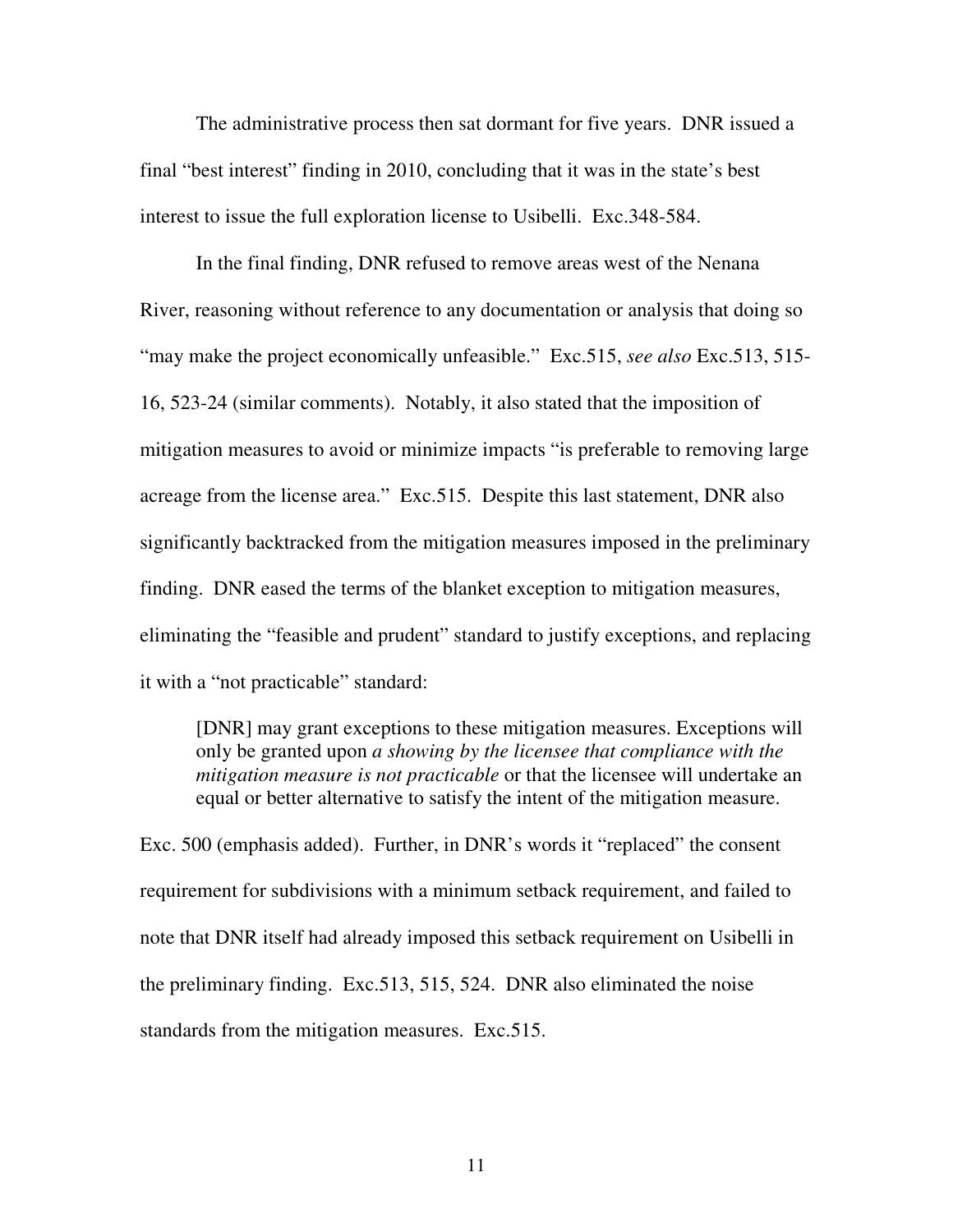Denali Citizens requested reconsideration of DNR's decision to grant Usibelli the exploration license. Exc.585-93. DNR granted Denali Citizens' request for reconsideration and then affirmed the final finding. Exc.596-606. DNR claimed that AS 38.05.035(g) required that it consider whether the project was economically feasible to Usibelli given the size of the license area and upheld its previous conclusion that reducing the size of the license area was not an option as it might make the project economically unfeasible for Usibelli. Exc.605. With respect to the elimination of the consent and noise mitigation measures, DNR declared that the "intent of changes to the mitigation measures concerning noise and buffers around residential areas was not to weaken protections, but to ensure flexibility while not unnecessarily restricting the licensee's activities," and that stipulating specific noise thresholds and disallowing certain gas-related facilities in subdivisions "may be unnecessarily restrictive." Exc.602.

 Denali Citizens then timely filed its notice of appeal of DNR's decision to this Court.

#### **VI. GENERAL LEGAL BACKGROUND**

The Alaska Land Act ("Act") is the statutory scheme that governs oil and gas licensing, leasing and development. Pursuant to that law, exploration licenses must go through a formal "best interest" finding process to ensure the license as approved is in the "best interest" of the State. AS 38.05.133; AS 38.05.035(e). As the Alaska Supreme Court has emphasized, DNR's function "is not to run an enterprise but to make decisions that "best serve the interests of the state*." State*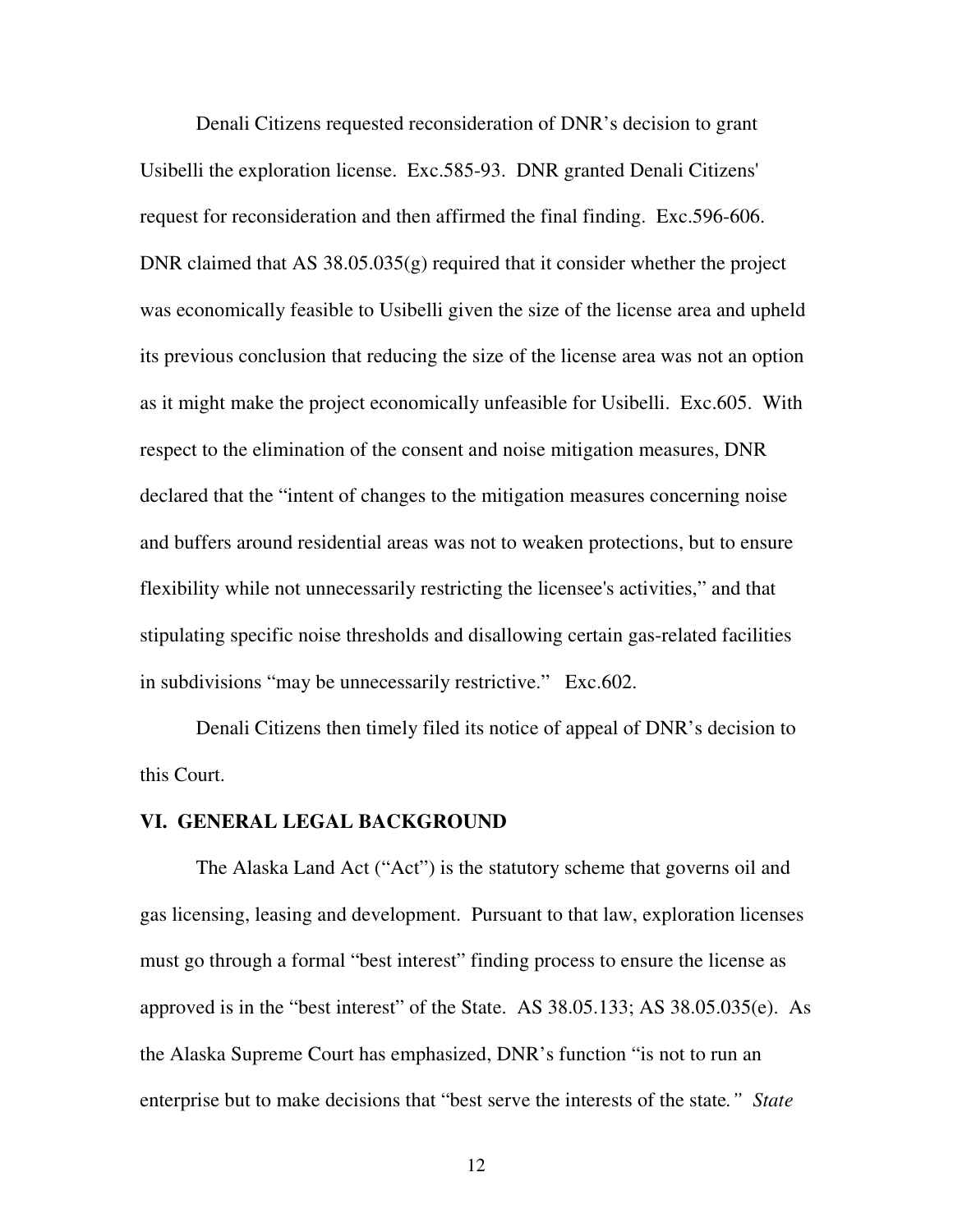*v. Arctic Slope Regional Corp*., 834 P.2d 134, 143 (Alaska 1991). In this process, DNR has the explicit discretion to limit the size of the license area to align with the state's best interests. AS 38.05.133(f).

DNR's duty to determine whether the disposal of state land or an interest in state land is in the best interest of the state is founded in Article VIII of the Alaska Constitution. *Arctic Slope*, 834 P.2d at 143. Pursuant to Article VIII, it is the State's policy "to encourage the…development of [the State's] resources by making them available for maximum use *consistent with the public interest*." AK Const. Art. VIII, § 1 (emphasis added). Article VIII, § 2 requires the Legislature to provide for "the utilization, development, and conservation of all natural resources belonging to the State, including land and waters, for the *maximum benefit of its people*." (emphasis added). In addition, "[t]he legislature may provide for the leasing of, and the issuance of permits for exploration of, any part of the public domain or interest therein, *subject to reasonable concurrent uses*." *Id.* at § 8 (emphasis added). And, to ensure compliance with Article VIII's requirements, the Constitution provides legal safeguards that apply to disposals of state lands: "[n]o disposals or leases of state lands, or interests therein, shall be made without prior public notice *and other safeguards of the public interest* as may be prescribed by law." *Id.* at § 10 (emphasis added).

#### **VII. ARGUMENT**

 DNR's refusal to consider a smaller license area because it could be economically infeasible to Usibelli is a finding that is not supported by the record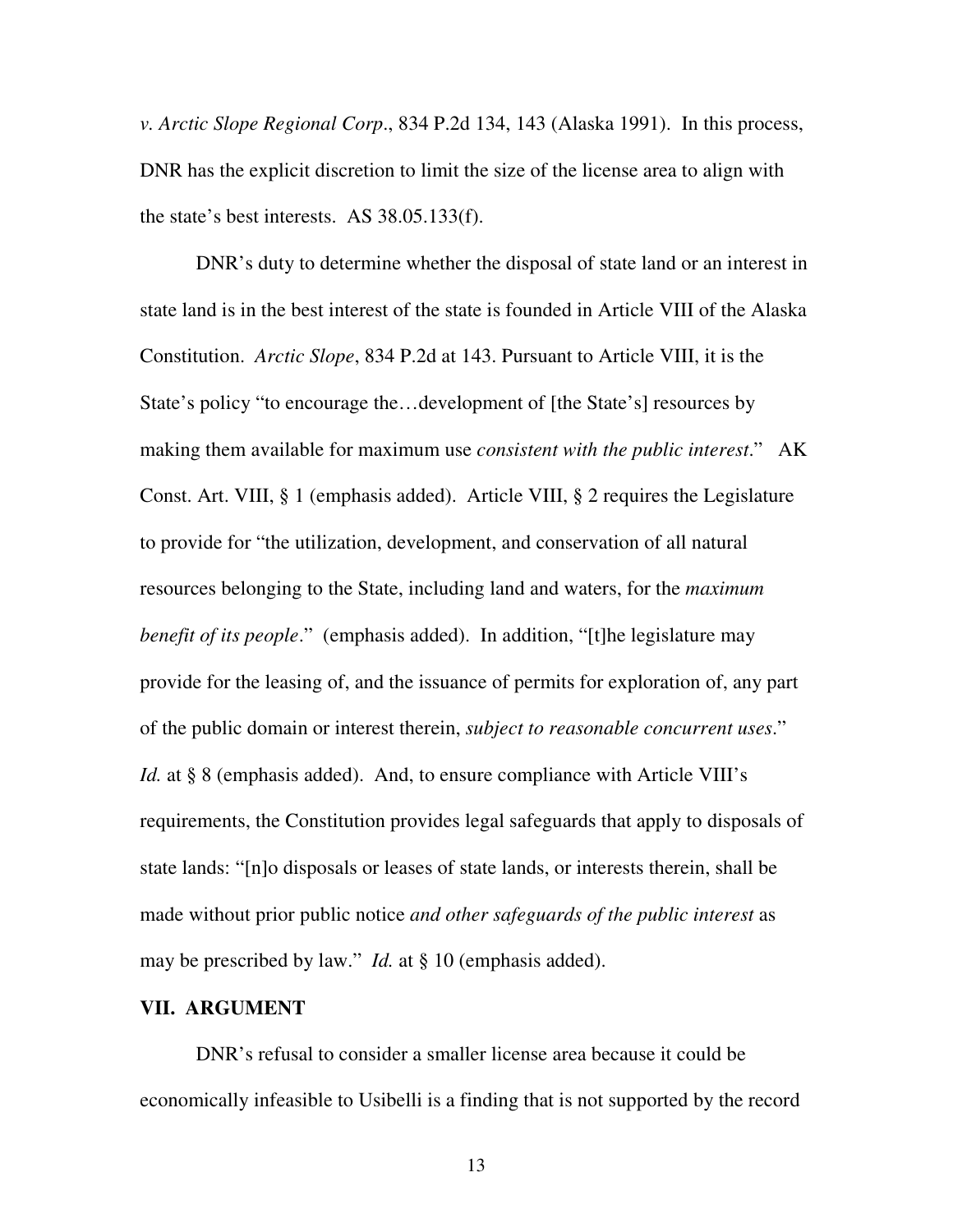and arbitrary. DNR's approach to mitigation measures is similarly arbitrary, and if not, it makes DNR's land disposal unconstitutional.

### **A. DNR's Finding That A Smaller License Area Is Not Feasible Is Arbitrary**

As noted above, DNR found that "[r]emoving the area west of the Nenana River from the license area may make the project economically unfeasible." Exc.515,  $604-05$ <sup>3</sup>. This finding is arbitrary, and thus so is DNR's decision that the license area could not be reduced in size.

DNR must base its factual findings on "substantial evidence," *Alaska Ctr. for the Env't*, 80 P.3d at 236, and give reasoned discretion to all material facts and issues. *Trustees,* 795 P.2d at 811. This means that DNR must take a "hard look at the salient problems" and engage in "reasoned decisionmaking." *Id.* at 809. The potential implications to residents, the community, and the wildlife and recreation-rich Wolf Townships, all support the fact that the massive expansion in size of Usibelli's proposal is a salient issue. *Id.*

Looking to the facts, Usibelli first targeted roughly 40,000 acres in its lease applications to DNR. Exc.8-47, Exc.56-90. When the State enacted the new gas exploration license program, eliminating significant up front and annual rental expenses, Usibelli shifted to that program and expanded its target to roughly 208,000 acres in the Healy area. R.216. With this expansion, Usibelli's target for

 $\overline{a}$ 

<sup>3</sup> The Alaska Lands Act requires that "best interest" findings address fiscal issues, AS  $38.05.035(g)(1)(B)(ix)$ , and DNR relied on this authority to base its decision on the economic feasibility of the license to Usibelli. Exc.604.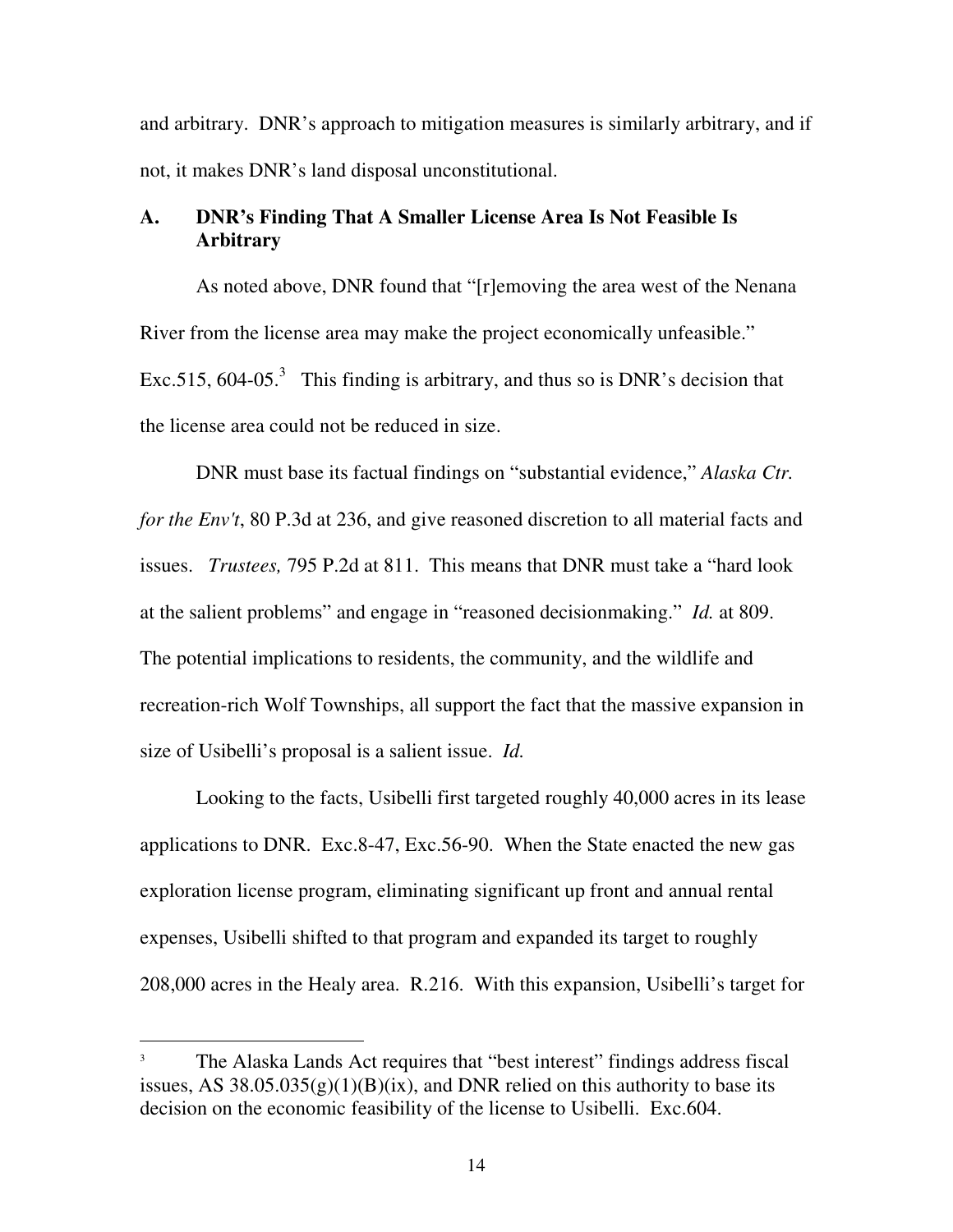the first time included the residential areas west of the Nenana River as well as the wildlife and recreation-rich Wolf Townships. Exc.93.

While not opposed in general to oil and gas activity, this expansion alarmed Denali Citizens, which repeatedly raised its concerns with the inclusion in the license application of the residential areas west of the Nenana and the Wolf Townships. Exc.123-28, 318-20, 328-29.<sup>4</sup> Denali Citizens specifically noted that such a reduction should not impact the overall ability of Usibelli to explore for gas in the Healy area. Exc.329. Not only did Usibelli's original lease applications targeting a much smaller area support this conclusion, so did the fact that DNR had approved a gas exploration proposal in the Holitna Basin which was less than 27,000 acres in size. *See* Exc.591.

While DNR concluded that limiting the license area "may make the project economically unfeasible," Exc.515, and thus declined to make the area smaller, nowhere did DNR analyze whether limiting the area actually would make the project infeasible. It did not, for example, ask or answer the question why, given that Usibelli had made two applications under the previous statutory scheme despite the higher monetary hurdles associated with that scheme, limiting the area when there are far lower entry expenses to Usibelli somehow would not be economic to Usibelli.

 $\overline{a}$ 

<sup>4</sup> As noted above Denali Citizens were not the only commenters opposed to this expansion. *See supra* note 2.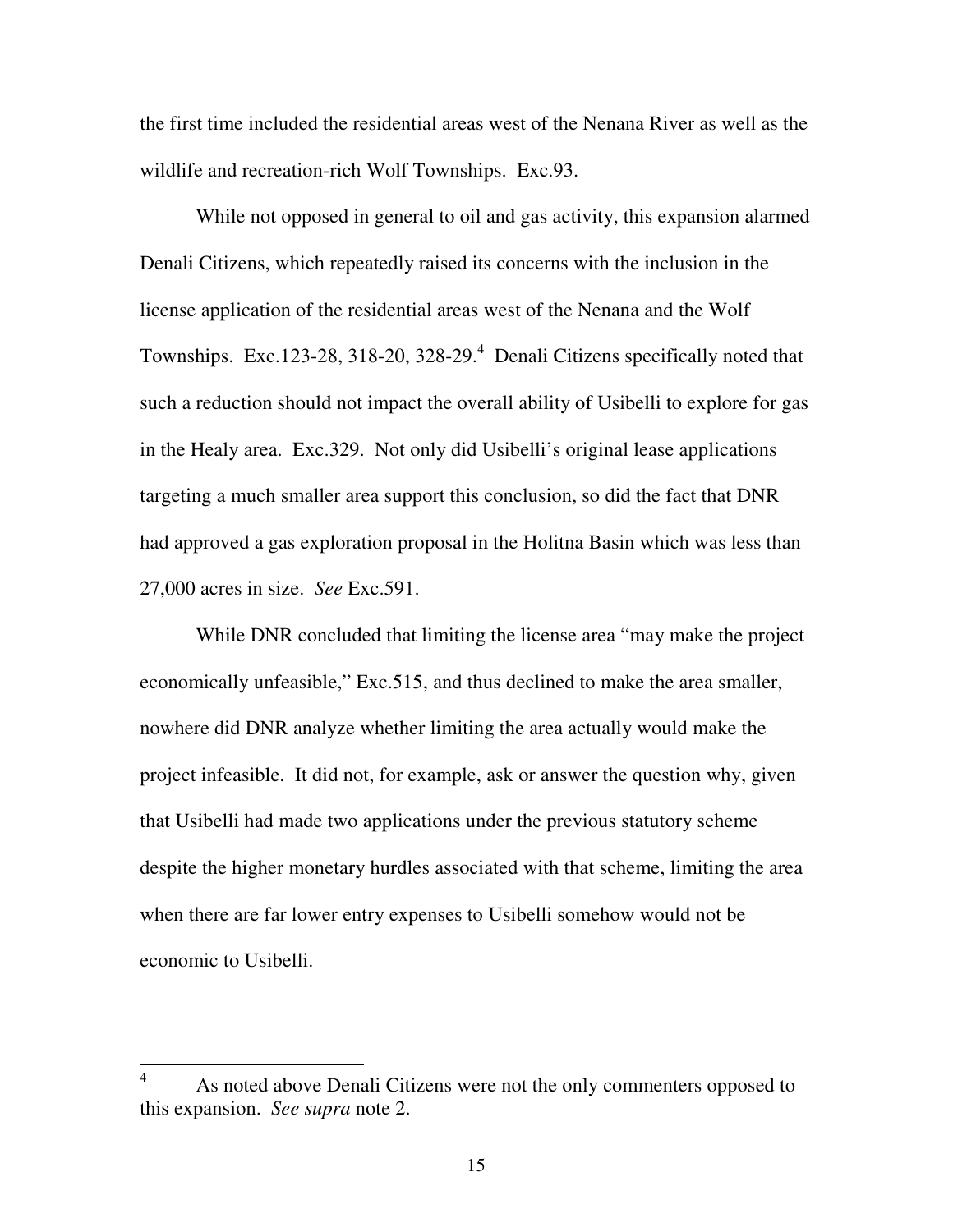In making this decision, DNR indicated that factors to consider include "the size of the area, what is known about the prospectivity of the area, and the individual situation of the licensee." Exc.605. Yet DNR failed to apply these factors to the Healy license. The first part of this explanation is of no import: the bland statement that a proposal may be unique says little about its' economic feasibility. While facts about the "prospectivity of the area" and the "individual situation of the licensee" may indeed make a difference on the economic feasibility of relative exploration license proposals, nowhere did DNR specifically analyze the "prospectivity" of the Healy region or Usibelli's "individual situation."

Rather than perform such analysis, DNR concluded that

[Denali Citizens] did not provide a compelling reason for why the exploration license is incompatible with protection of fish, wildlife, and habitats; because the DCC did not explain why the mitigation measures of the Final Finding are inadequate; and because the [Tanana Basin Area Plan] clearly states that the area west of the Nenana River and the Wolf Townships area are open for development of subsurface resources, I have decided not to exclude the west side of the Nenana River nor the Wolf Townships from the license area, and am affirming the license area as defined in the Final Finding.

*Id*. Yet, the burden does not rest on Denali Citizens. If DNR refuses to limit the size of the license area, which the law provides it ample discretion to do, AS 38.05.133(f), and refuses to do so based on a finding of economic infeasibility, DNR must base this finding on "evidence in the record." *Noey v. Dep't of Envtl. Conservation*, 737 P.2d 796, 806 (Alaska 1987) (failure of agency to ensure that record supports findings and conclusions is arbitrary and contrary to law); *Kelly*, 486 P.2d at 918 (agency finding needs "substantial basis in the record").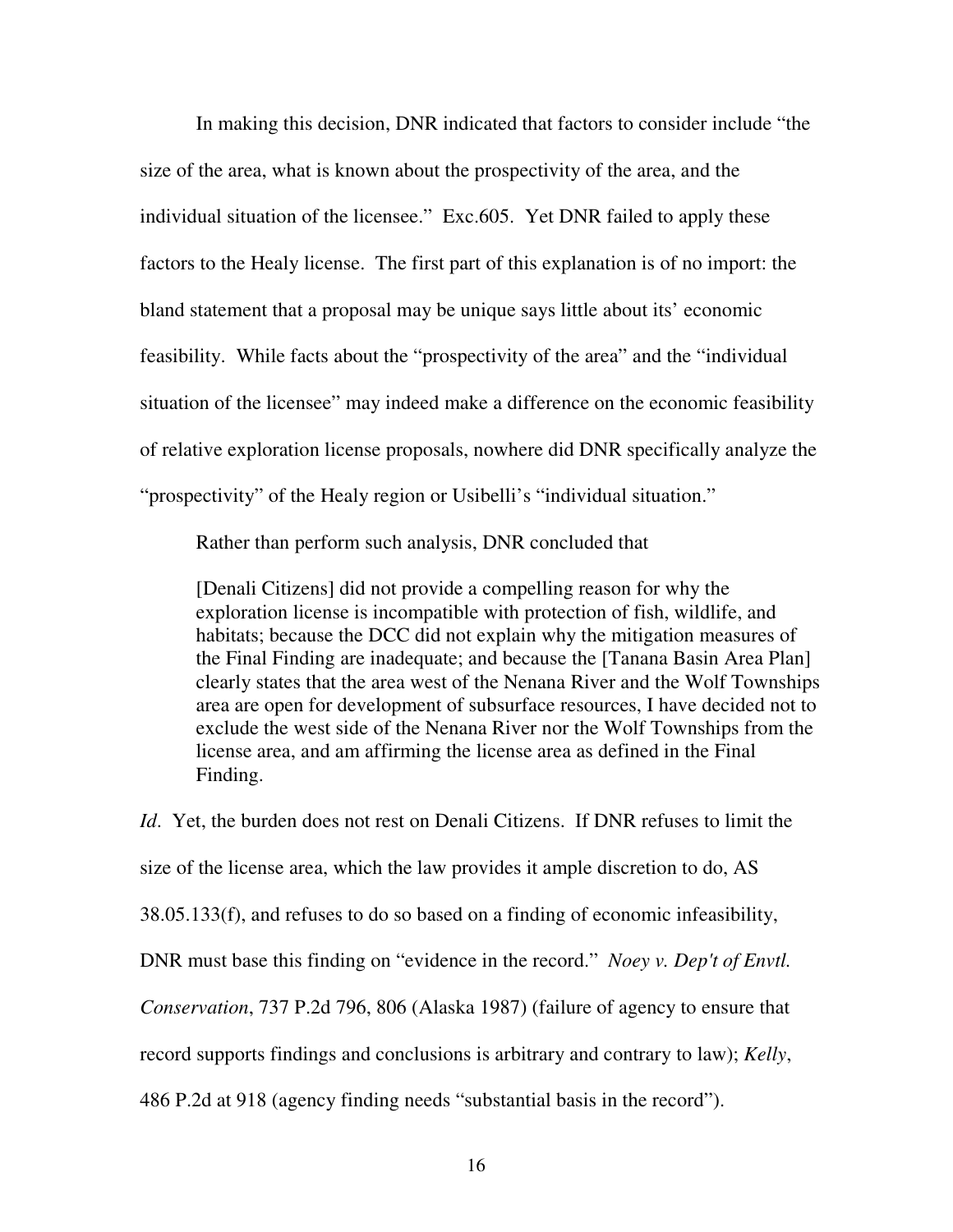In essence, what DNR is saying is that the fiscal analysis requirement of the "best interest" finding permits it to accede to an interested party's licensing proposal without question. Were DNR's baseless reasoning here to stand, the "best interest" analysis and DNR's authority to "limit" the size of a license would be rendered meaningless. This is not, however, the case under the law. DNR is "not to run an enterprise" but rather to make decisions that "best serve the interests of the state." *Arctic Slope*, 834 P.2d at 143. This requires "reasoned decisionmaking," *Trustees*, 795 P.2d at 811, with support in the record, *Noey*, 737 P.2d at 806; *Kelly*, 486 P.2d at 918.. This DNR did not do, and its decision should be reversed. *Id*.

### **B. DNR's Approach To Mitigation Measures Is Not Supported In The Law**

In its final decision, DNR significantly lowered the standard for a blanket exception for all mitigation measures and did not impose fundamental protections for other values and uses of the Healy area, saying instead that it would only consider doing so at later stages. DNR's reasoning for doing so – that imposing measures at the license stage would somehow be unnecessarily restrictive  $-\mathrm{is}$ arbitrary. Furthermore, the deferral of important mitigation measures, coupled with the fact that DNR does not revisit the "best interest" of the state prior to approving later phases of activity under the license, violates Article VIII, § 1, 2, 8, and 10 of the Alaska Constitution.

### **1. DNR's Findings Not To Impose Strict Mitigation Measures Are Arbitrary**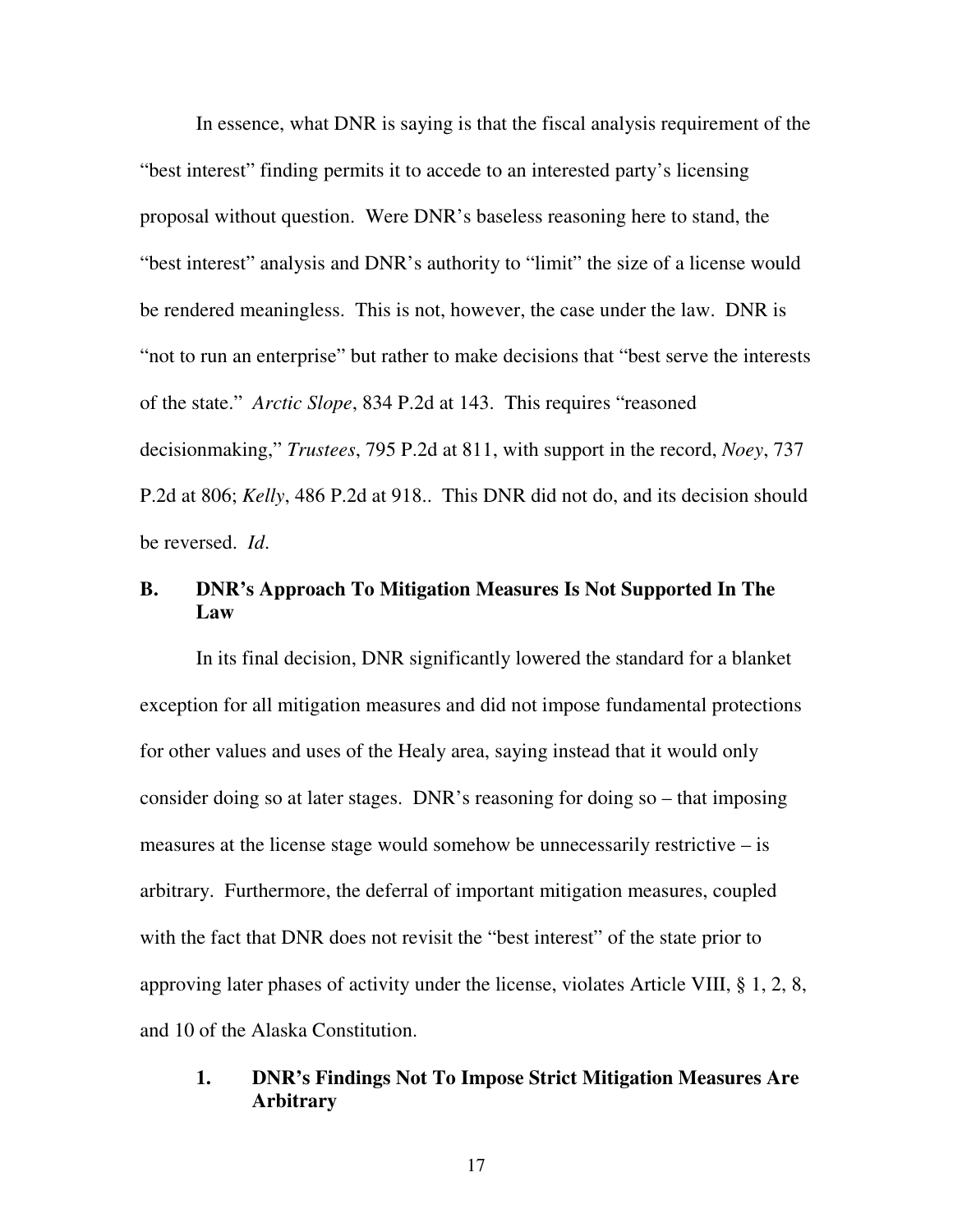DNR stated that enforceable standards are critical to ensuring that coalbed methane activities occur in a manner that "protect(s) the interests of the residents of the state of Alaska." Exc.107. DNR also publicly committed that the "best interest" finding [w]ill include mitigation measures to protect against unreasonable conflicts with other users and environmental impacts." R.2184.

In line with this commitment, DNR initially imposed in the preliminary finding mitigation measures on the license to deal with potential impacts from subsequent licensee activity such as exploration and development drilling, operation of compressors, construction of temporary and permanent drill pads, roads, pipelines and other facilities. In its final finding, however, DNR significantly lowered the standard pursuant to which Usibelli could gain an exception to any mitigation measure. It also eliminated core protections for surface property owners, residents, wildlife, and recreators. Its justifications for doing so – that it did not intend to weaken protections but rather to retain flexibility, and that such measures might be unnecessarily restrictive – are not borne out in the finding or the larger administrative record. Paradoxically, it also stated that:

the Healy exploration license mitigation measures are among the strongest and most detailed of mitigation measures for State of Alaska oil and gas lease sales and exploration licenses.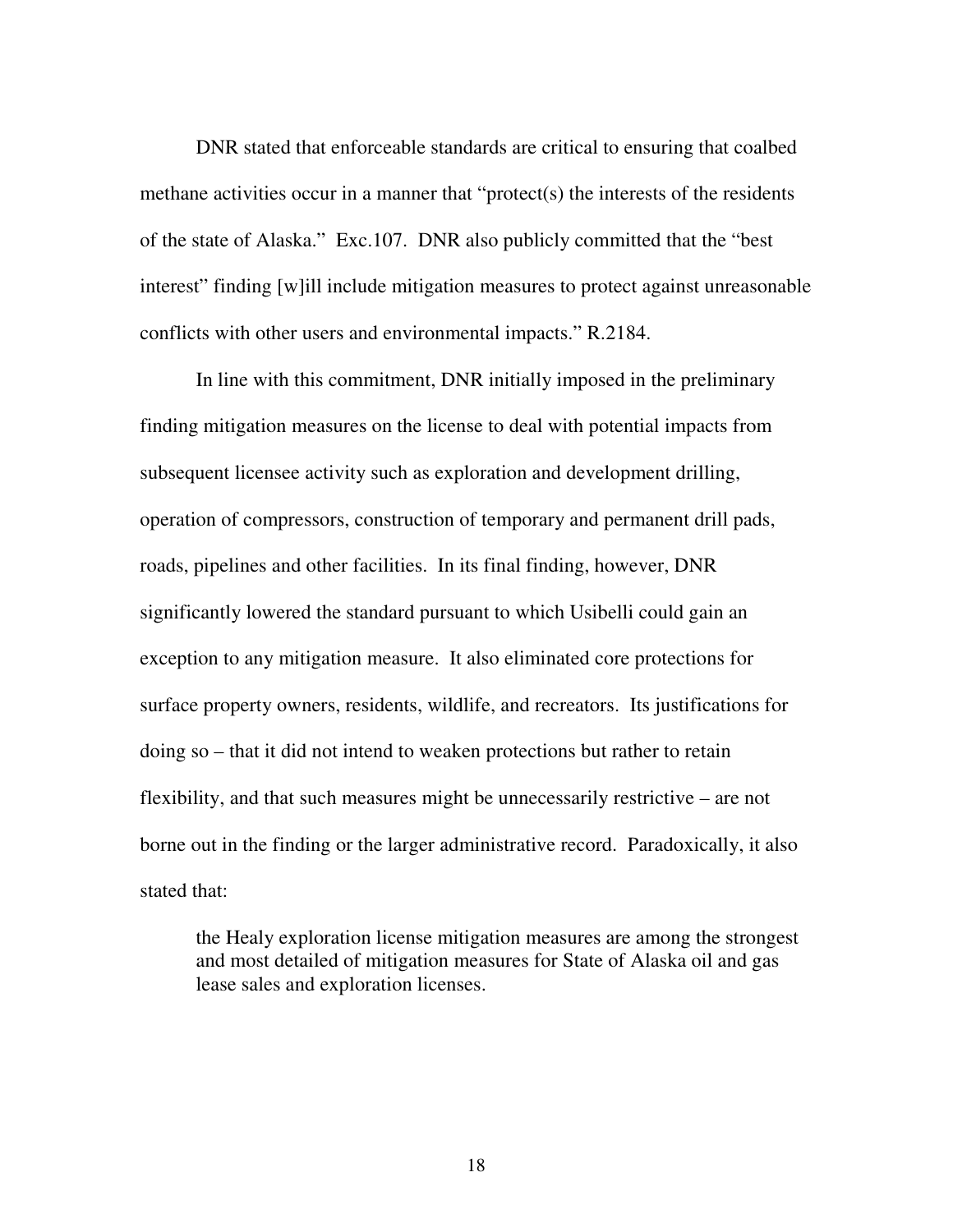$Exc.599$ <sup>5</sup> In order for its decision to stand, DNR must have given reasoned discretion to all material facts and issues. *Trustees*, 795 P.2d at 811. DNR did not do so*.*

### *a. DNR's Approach To The Blanket Exception To Mitigation Measures Is Arbitrary*

In the preliminary finding, DNR provided Usibelli with the opportunity to

avoid the application of any mitigation measure if it could demonstrate that

"compliance with the mitigation measure is not feasible or prudent." Exc.251.

DNR defines "feasible and prudent" to mean:

consistent with sound engineering practice and not causing environmental, social, or economic costs that outweigh the public benefit to be derived from compliance with the standard.

Exc.259. As noted by the Alaska Supreme Court, the "feasible and prudent"

standard is "stringent" and "strongly protective." *Alaska Ctr. for the Env't,* 80

P.3d at 244 *quoting Trustees for Alaska v. State, Dep't of Natural Res.,* 851 P.2d

1340, 1344 (Alaska 1993)(*Trustees II)*. 6 This standard is crafted to be used in only

very limited circumstances:

where forcing compliance with the standard would be impossible or cause a worse result than non-compliance [and that] feasible and prudent deviations from the normal standards should be narrow in interpretation and result only where the *public* good outweighs the *public* costs.

 5 *See also* R.1682 ("many of the mitigation measures of Chapter Nine of the Final Finding are among the most detailed and restrictive mitigation measures imposed in Alaska for state oil and gas licenses and leases").

<sup>6</sup> While these cases were addressing the feasible and prudent standard in the context of the Alaska Coastal Management Program and not Title 38 "best interest" findings, the standard is exactly the same. *See Id*. at text accompanying note 57.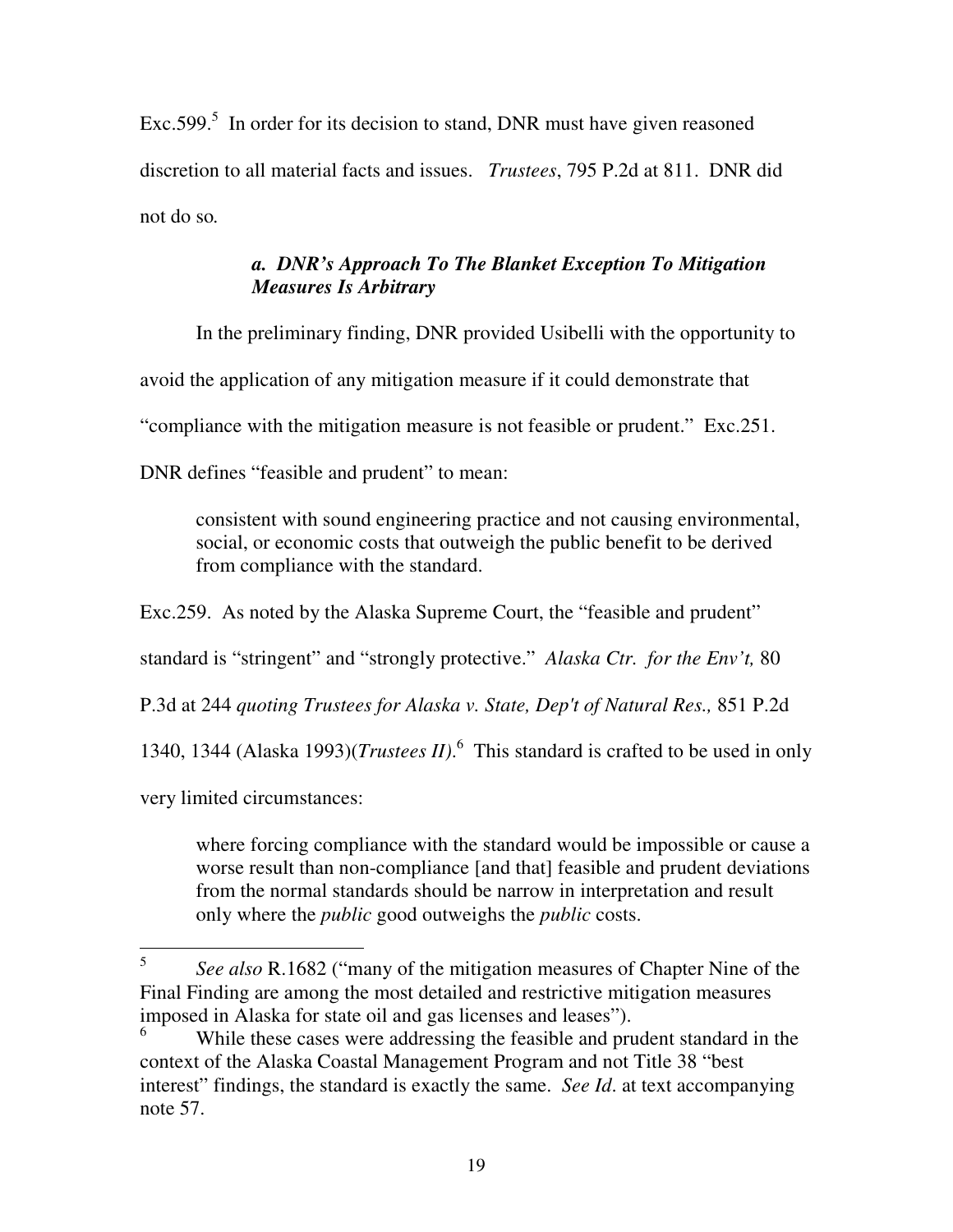*Id.* at 246-47 (quotations omitted, emphasis in original).

The "feasible and prudent" standard was also the subject of U.S. Supreme Court review in *Citizens to Preserve Overton Park v. Volpe,* 401 U.S. 402 (1971)(*Overton*). In *Overton*, federal statutes provided that highways were not to be built through public parks where a "feasible and prudent" alternative route existed. *Id.* at 411-12. The government in that case argued that this standard in essence required a cost-benefit analysis – if an alternative that went around the park was more costly, it would not be feasible and prudent and the agency could choose a route through the park. *Id*. at 411-12. The Court rejected this interpretation of the standard, reasoning that it would relegate the park to unprotected status because the value of parks are, by their nature, hard to quantify in economic terms, and thus non-parkland routes are nearly always more expensive and more disruptive than parkland routes and thus would never meet the standard. *Id*. at 413. The Court held that alternative routes should be chosen unless

there were truly unusual factors present in a particular case or the cost or community disruption resulting from alternative routes reached extraordinary magnitudes.

*Id.* Consequently, agencies could only approve routes through parkland in "unusual" or "extraordinary" situations. *Id*.

To the extent that DNR desired to have a blanket exception to mitigation measures for the Healy Basin license without losing the strength of those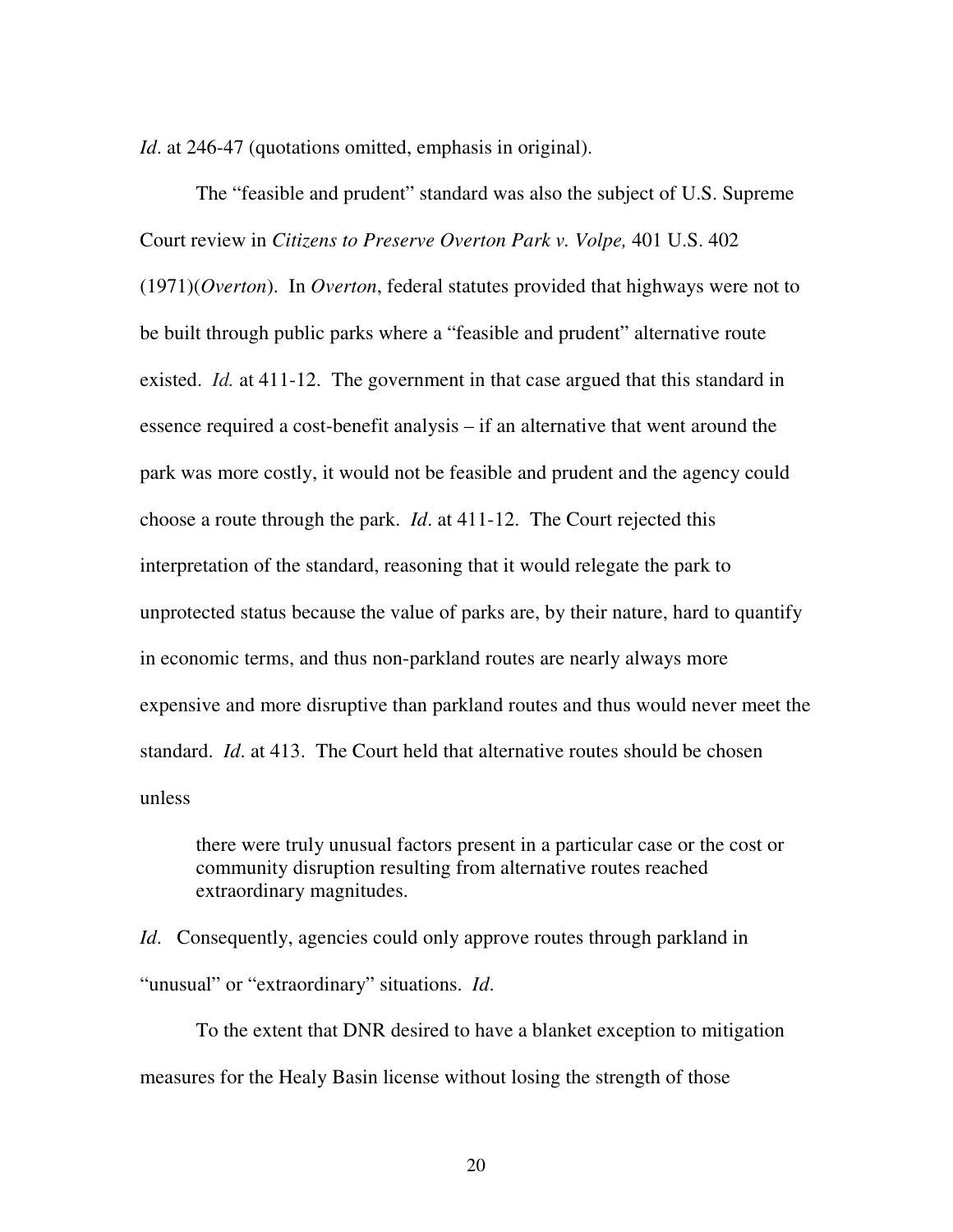measures,<sup>7</sup> the "feasible and prudent" standard would seem an appropriate standard. Yet, in the final finding, DNR used the much weaker "not practicable" standard for the blanket exception:

Exceptions will only be granted upon *a showing by the licensee that compliance with the mitigation measure is not practicable.* 

Exc.500 (emphasis added). DNR interprets the term "practicable" to mean:

feasible in light of overall project purposes after considering cost, existing technology, and logistics of compliance with the mitigation measures.

Exc.507.

This definition is close to the one used by the Corps of Engineers in its Clean Water Act section dredge and fill permitting program, where the Corps must deny a § 404 permit "if there is a practicable alternative to the proposed discharge which would have less adverse impact on the aquatic ecosystem." 40 C.F.R. 230.10(a). *See* 40 C.F.R. 230.3(q)( the term *practicable* means available and capable of being done after taking into consideration cost, existing technology, and logistics in light of overall project purposes). As applied in the Clean Water Act context, therefore, it is intended to be an easy standard to meet, as doing so would help avoid harm to waters of the United States (which after all is the purpose of the Clean Water Act). DNR's application of this standard in the Healy

 7 Again, DNR stated that Healy mitigation measures are "among the strongest and most detailed of mitigation measures for State of Alaska oil and gas lease sales and exploration licenses." Exc.599; *see also* R.1682 (Healy measures "are among the most detailed and restrictive" in Alaska).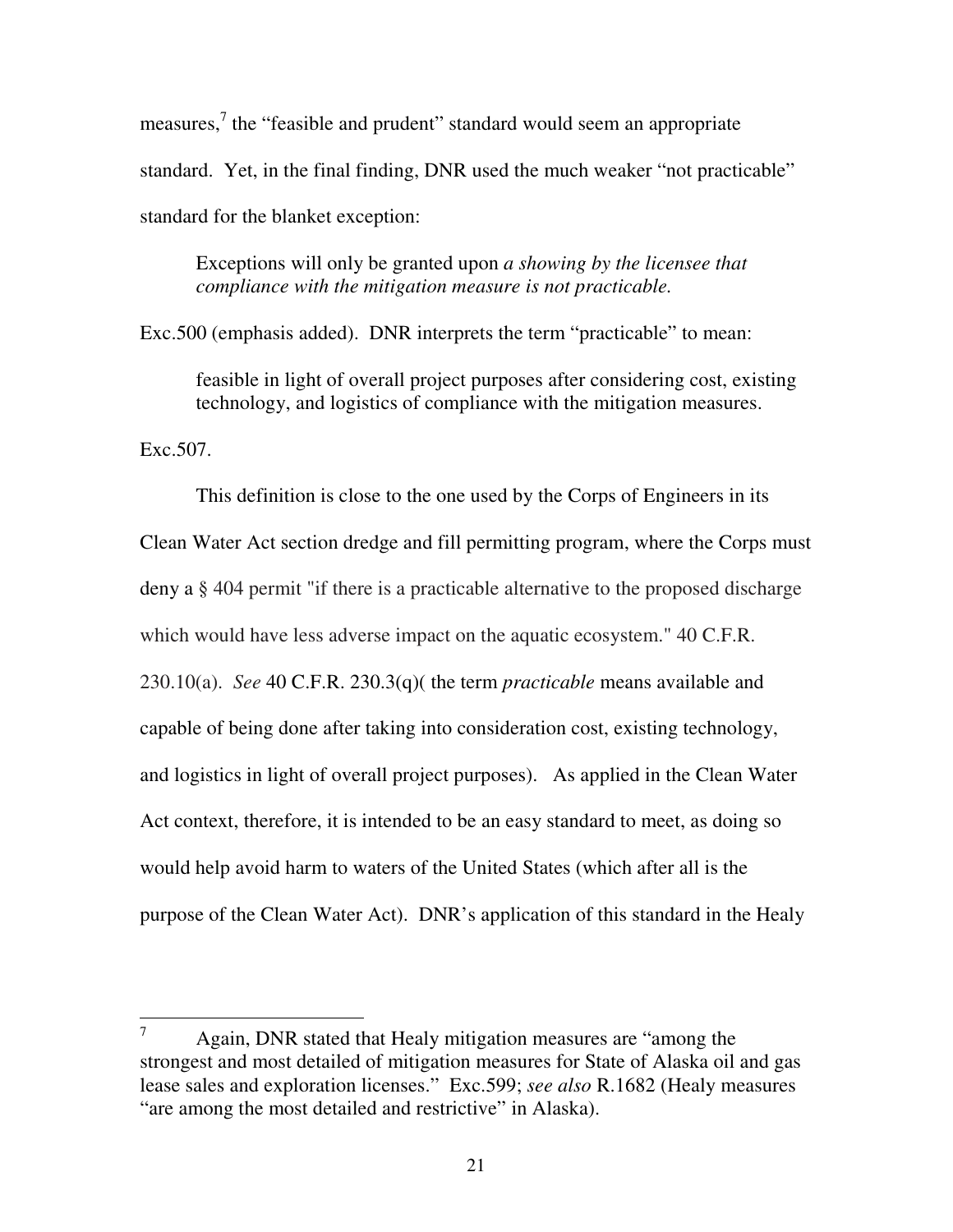Basin context turns this intent on its head by using a low standard to allow a potentially more damaging alternative.

 Missing from this standard is the concept of "prudence," such as whether "the *public* good outweighs the *public* costs." *Trustees II,* 851 P.2d at 1344 (emphasis in original). This allows for consideration of intangible benefits, which are hard to weigh against economic cost. *Overton*, 401 U.S. at 411-13.

 In essence, DNR changed the blanket exception from one that was "stringent" and "strongly protective,"<sup>8</sup> and which would then only apply in "unusual" or "extraordinary" circumstances, $9$  to one that could be used when the costs of compliance with the underlying mitigation measure may be higher than the costs of the more protective alternative. *See e.g*. R.1341-42 (DNR responding to Usibelli concern about cost by noting that the "not practicable" standard in blanket exception allows for greater consideration of economics). This is hardly the "strong" and "restrictive" standard DNR claims it imposed. Exc.599, R.1682.

 DNR states that the mitigation measures were developed "after considering terms imposed on earlier licenses and competitive lease sales." Exc.500. A review of the mitigation measures in these other contexts, however, reveals that the Healy blanket exception is the weakest among all the oil and gas licenses

 $\frac{1}{8}$ *Alaska Ctr .for the Env't*, 80 P.3d at 244.

<sup>9</sup> *Overton*, 401 U.S. at 413.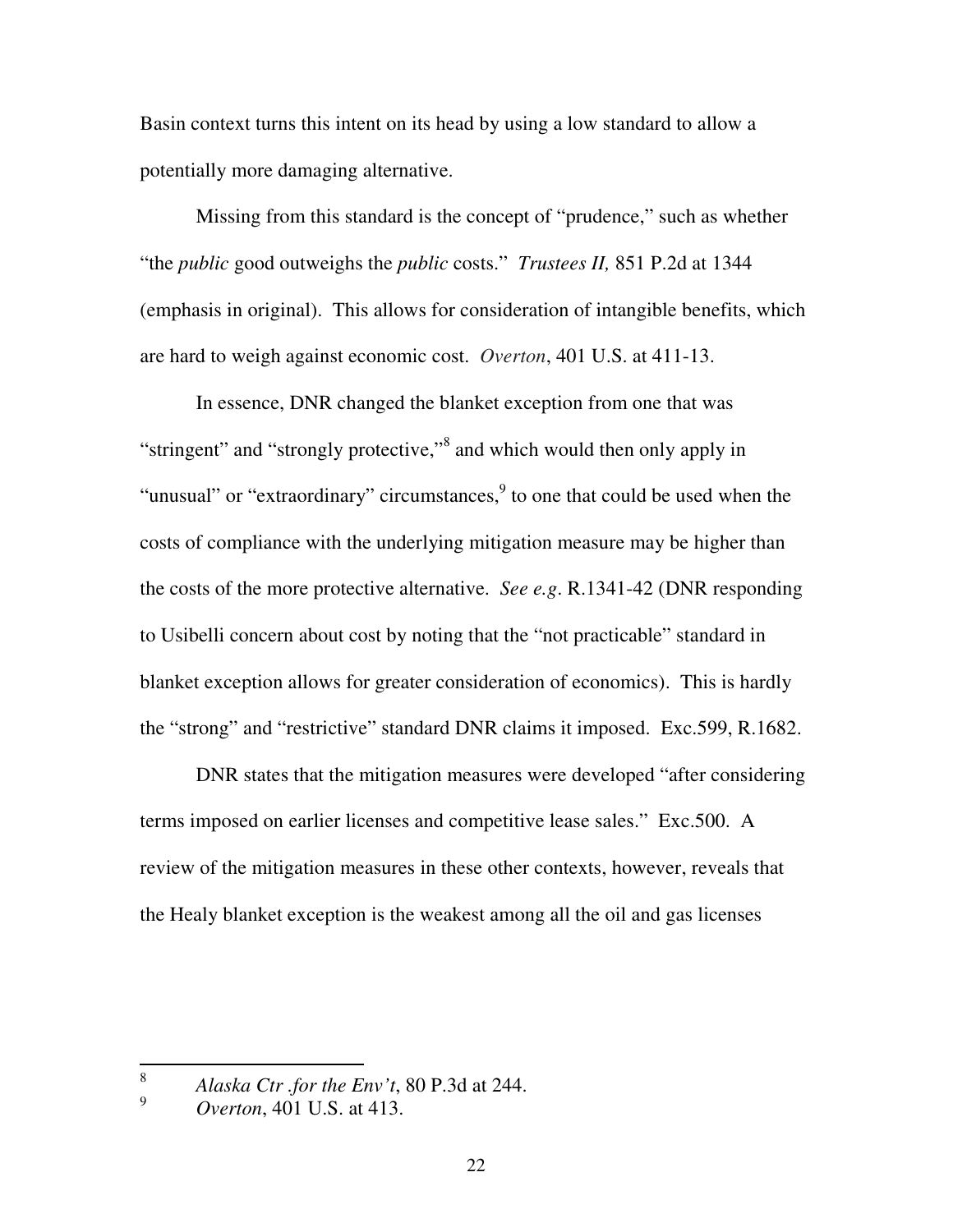granted in Alaska. *See* Exhibit 1.<sup>10</sup> Of the four licenses (including Healy Basin) granted by DNR, two contain blanket exceptions for mitigation measures using the "not feasible and prudent" standard (Holitna and Susitna), and the fourth has no blanket exception at all (Nenana). Exh.  $1<sup>11</sup>$  Further, the Mat-Su coalbed methane standards contain no blanket exception. *See Id.<sup>12</sup>*

 Other than the response to Usibelli's cost comment, Exc.539-40, DNR does not explain why it so significantly lowered the standard for blanket exceptions to the mitigation measures. DNR justified undercutting specific mitigation measures by stating that its intent "was not to weaken protections, but to ensure flexibility while not unnecessarily restricting the licensee's activities." Exc.602, *see also* Exc.609. As an initial matter, DNR could not properly rely on this rationale to support its decision as it did not so state in the administrative process. *See Ellis v. State, Dep't of Nat. Res*., 944 P.2d 491, 493 (Alaska 1997) (Court "determine(s) from the administrative record whether there was a reasonable basis" for agency decision); *Kelly*, 486 P.2d at 918 (agency finding needs "substantial basis in the record"). Yet for the sake of argument, as the above discussion details, there is a

<sup>10</sup> Exhibit 1 is a comparison chart of DNR licenses. Appellants present this exhibit for the convenience of the Court in place of presenting the information in a series of lengthy string cites.

<sup>11</sup> The definition of "feasible and prudent" in the Holitna and Susitna findings are the same as that which DNR used in the preliminary finding for Healy. *See*  Exh. 1.

<sup>12</sup> A few specific measures in the Holitna, Susitna, Nenana and Mat-Su coalbed methane documents also contain the "not feasible and prudent" exception language, and none contain the "not practicable" language. *See id.* (river buffer and other examples of "not feasible and prudent" exception language).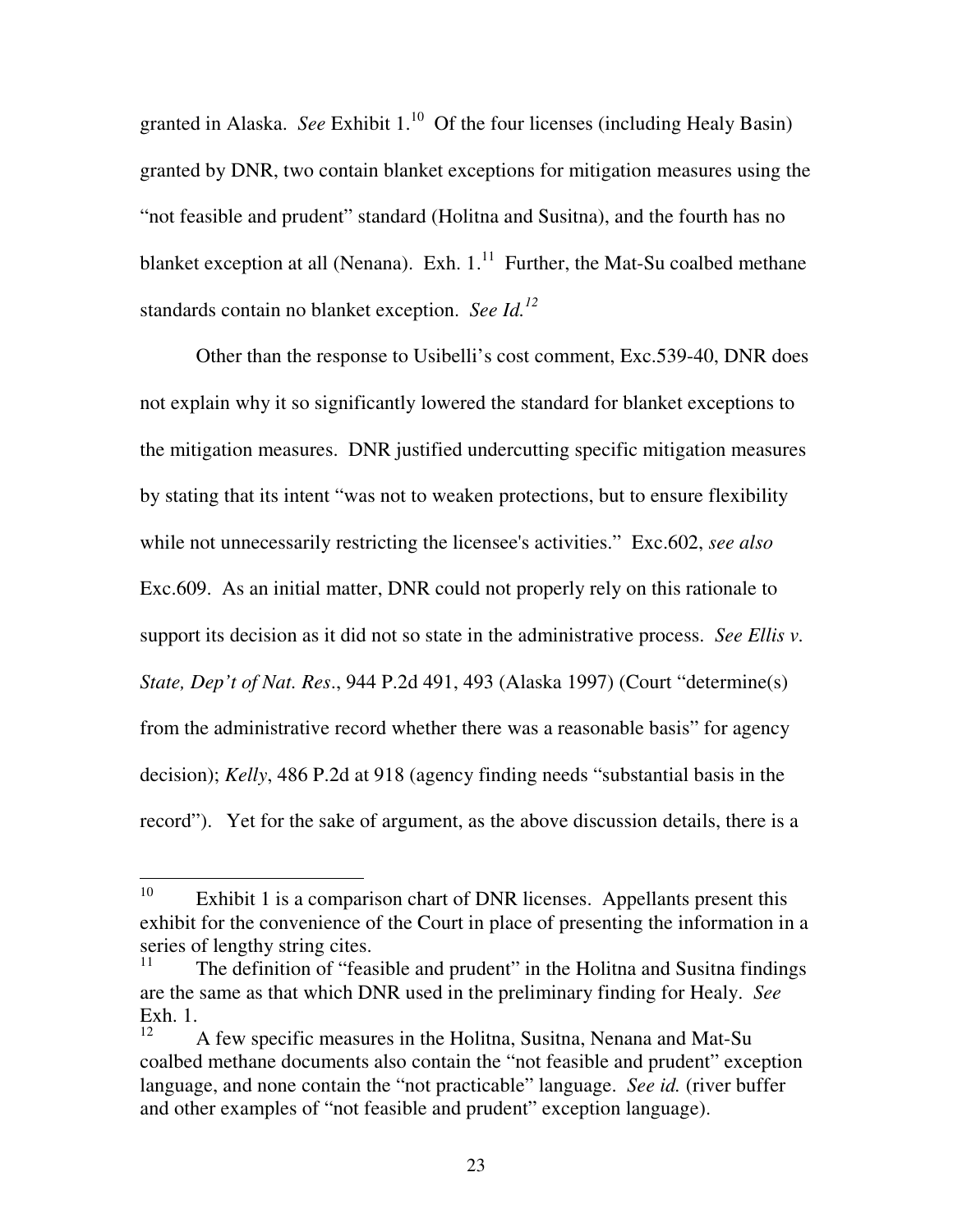huge disconnect between not intending to weaken the standards and what DNR actually did, which was to undercut every single measure with the "not practicable" blanket exception standard.<sup>13</sup>

 Importantly, DNR's approach to the blanket exception undercuts the values prioritized by the Tanana Plan. That Plan provides that fish, wildlife and recreation are the "primary use[s]" in the Wolf Townships. Exc.1. Pursuant to the Tanana Plan, the unit will be managed to encourage [] use, conservation or development" of primary uses and a "secondary use is permitted when its occurrence will not adversely affect achieving the objectives for the primary uses." Tanana Plan at  $1-5$ .<sup>14</sup> Consequently, just as allowing the road through Overton Park under the feasible and prudent standard would have relegated that park to unprotected status because non-parkland routes are nearly always more expensive

<sup>13</sup> In addition to being obvious on its face, a review of specific standards also serves to demonstrate this point. For example, mitigation measure 5a provides that "[w]aste from operations must be reduced, reused, or recycled to the *maximum extent practicable*." Exc.506 (emphasis added). Yet Usibelli could be excused from this measure that includes a "maximum extent practicable" specific exception if it demonstrates that complying with it is "not practicable." This makes no sense. None of the other licenses nor the Mat-Su standards have this non-sensical conflict. *See* Exh. 1. This is another "danger signal[], that the agency has not really taken a hard look at the salient problems and has not genuinely engaged in reasoned decision making." *Trustees*, 795 P.2d at 809 (citations omitted).

<sup>14</sup> The Tanana Plan is available at

http://dnr.alaska.gov/mlw/planning/areaplans/tanana/pdf/sub4e.pdf (visited August 19, 2011). To imply, as does DNR, that because this land is open to mineral entry there is a presumption that access to it is consistent with all other uses is incorrect. *See* Exc.601. All state lands classified after 1983, such as the 1985 Tanana Plan, is by regulation open to mineral entry. 11 AAC 55.040. As the Tanana Plan states, regulation is to be placed on this secondary use during the land disposal process. Exc.1.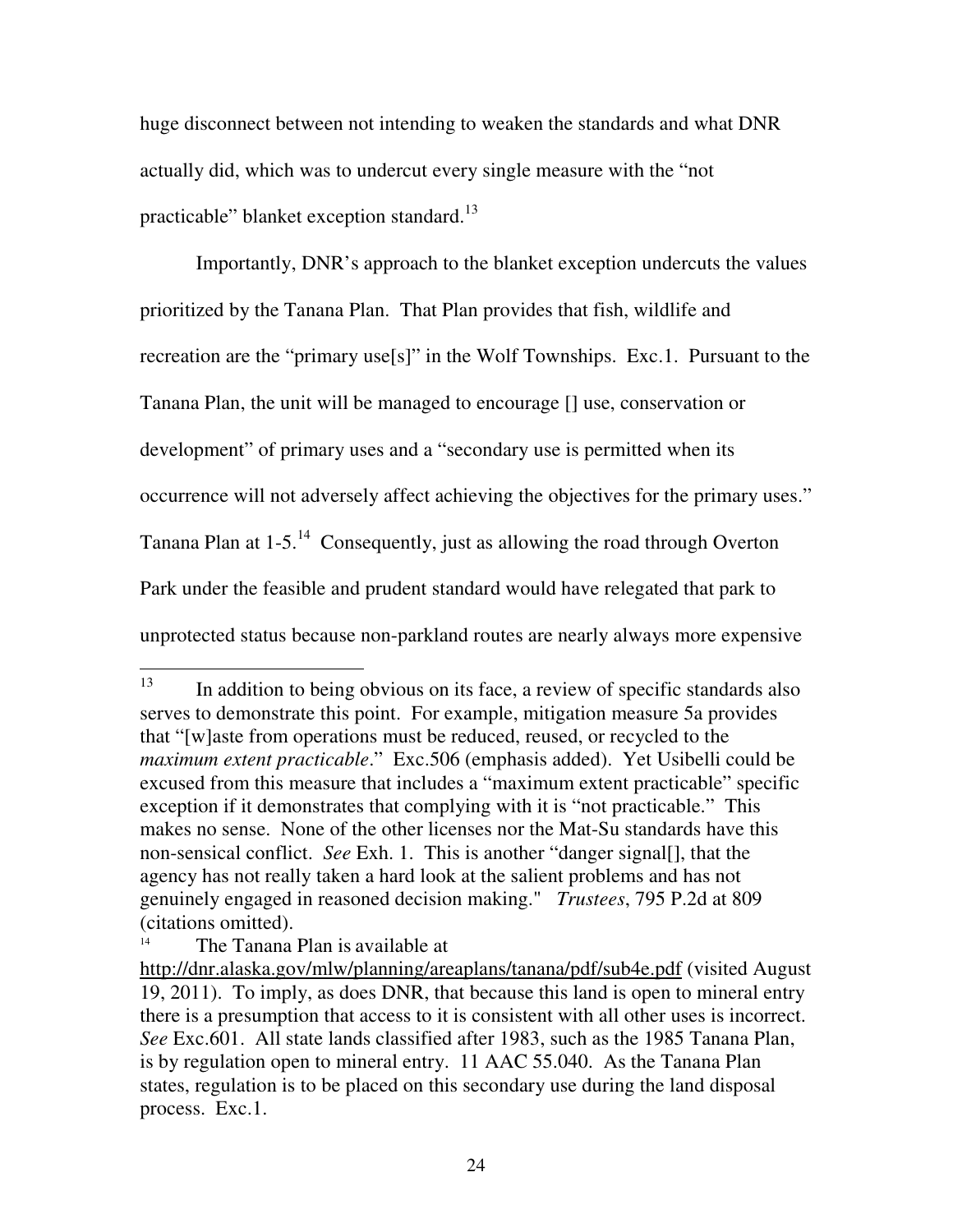and more disruptive than parkland routes,  $15$  allowing a "not practicable" exception to what should otherwise be "primary use" protections for caribou or other Area Plan resources and values would erase the import of the Area Plan.

#### *b. DNR's Approach To Specific Mitigation Measures Is Arbitrary*

In its final finding, DNR also did not apply or define key mitigation measures until later phases. In addition to problems with the blanket exception, this approach is arbitrary.

In its preliminary "best interest" finding, DNR included a mitigation measure that precluded the siting of drill pads and compressor stations in subdivisions in which more than half of the land was divided into 5 acre lots or less without the consent of the surface property owners. Exc.255. The preliminary finding also included standards requiring the analysis of noise impacts on residential and other users of the proposed project area, establishing day and night time noise levels, and requiring manned monitoring to ensure compliance with the standards. Exc.253-54. Usibelli was also required to submit a corrective action plan within 10 days if the standards were not met. *Id*. These noise standards were similar to those imposed by DNR on coalbed methane activities in the Mat-Su Valley. *See* Exc.116-17.

In its final finding, DNR eliminated the subdivision consent measure in its entirety, declaring that the changes were not intended to weaken protections but to afford Usibelli flexibility, and that specifically disallowing drill pads and

 $\overline{a}$ 

<sup>15</sup> *See Overton*, 401 U.S. at 412.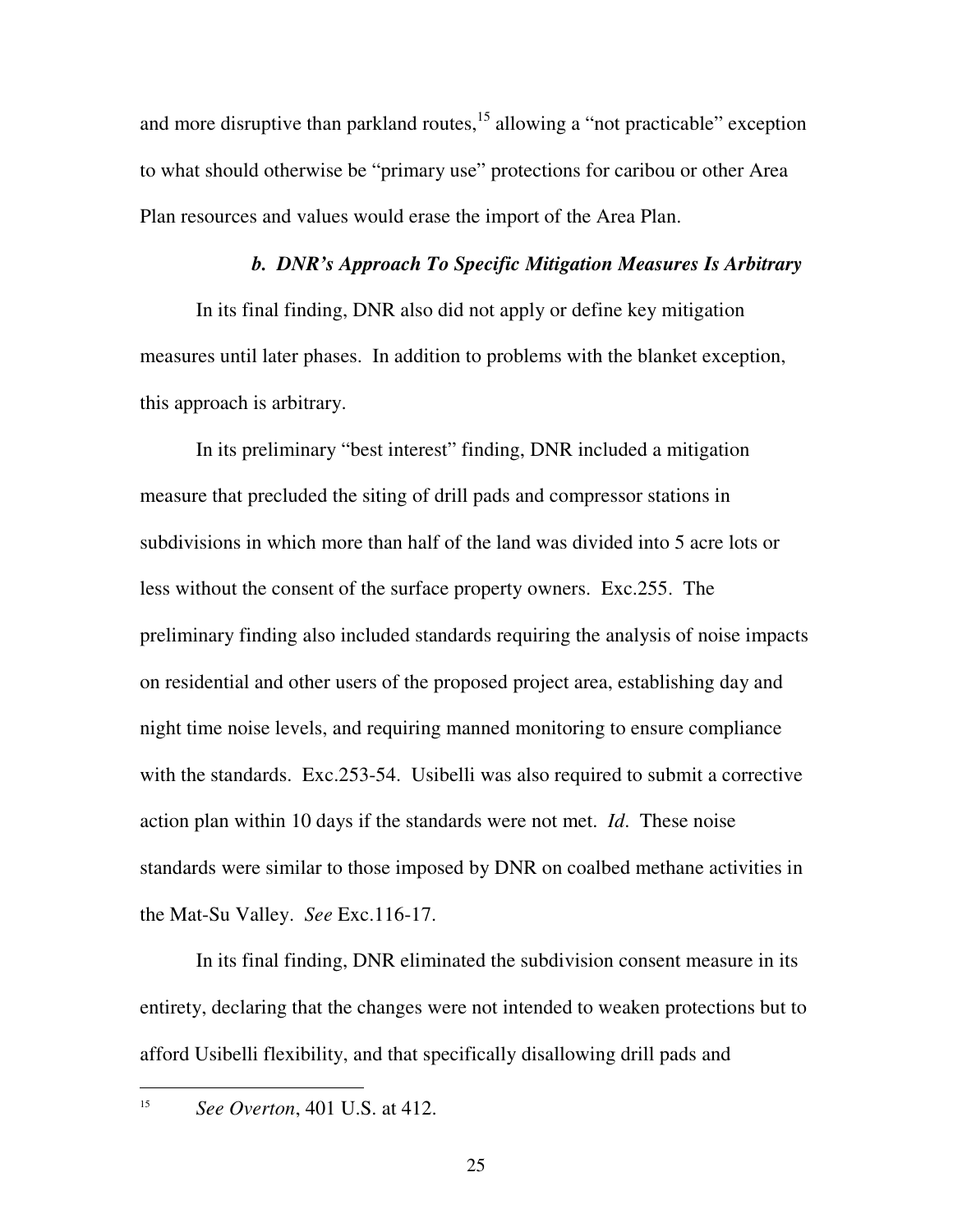compressor stations from subdivisions "may be unnecessarily restrictive" for

Usibelli. Exc.609; *compare* Exc.255 *with* Exc.502. DNR stated that the "small lot

subdivision exclusion [was] replaced by" a setback requirement from occupied

strictures of 500 feet for drill pads and 1,500 feet for compressor stations.

Exc.524. It also eliminated the noise measure using similar reasoning. Exc.502.

Upon reconsideration, DNR explained that

[t]he intent of changes to the mitigation measures concerning noise and buffers around residential areas was not to weaken protections, but to ensure flexibility while not unnecessarily restricting the licensee's activities. Specifically disallowing drill pads and compressor stations in subdivisions and stipulating specific noise thresholds may be unnecessarily restrictive, especially when lots are unoccupied or undeveloped, perhaps for long periods of time. Requiring the consent of all property owners in a subdivision could result in drill pads and compressor stations not being allowed in subdivisions at all.

Exc.602; *see also* Exc.609. DNR also alleged that it had seen examples of successful coalbed methane exploration and development in residential neighborhoods where both residents and the operator were happy. *Id.* DNR provided no other explanation or support for such claims.

As an initial matter, Usibelli itself stated that its project would only be "significantly affected" if DNR imposed "more onerous mitigating measures" than those in the preliminary finding. Exc.337 ("The operational practicalities and economics would be significantly affected if DNR were to impose any more onerous mitigating measures"). The mitigation measures in the preliminary finding were not, therefore, "unnecessarily restrictive" on Usibelli.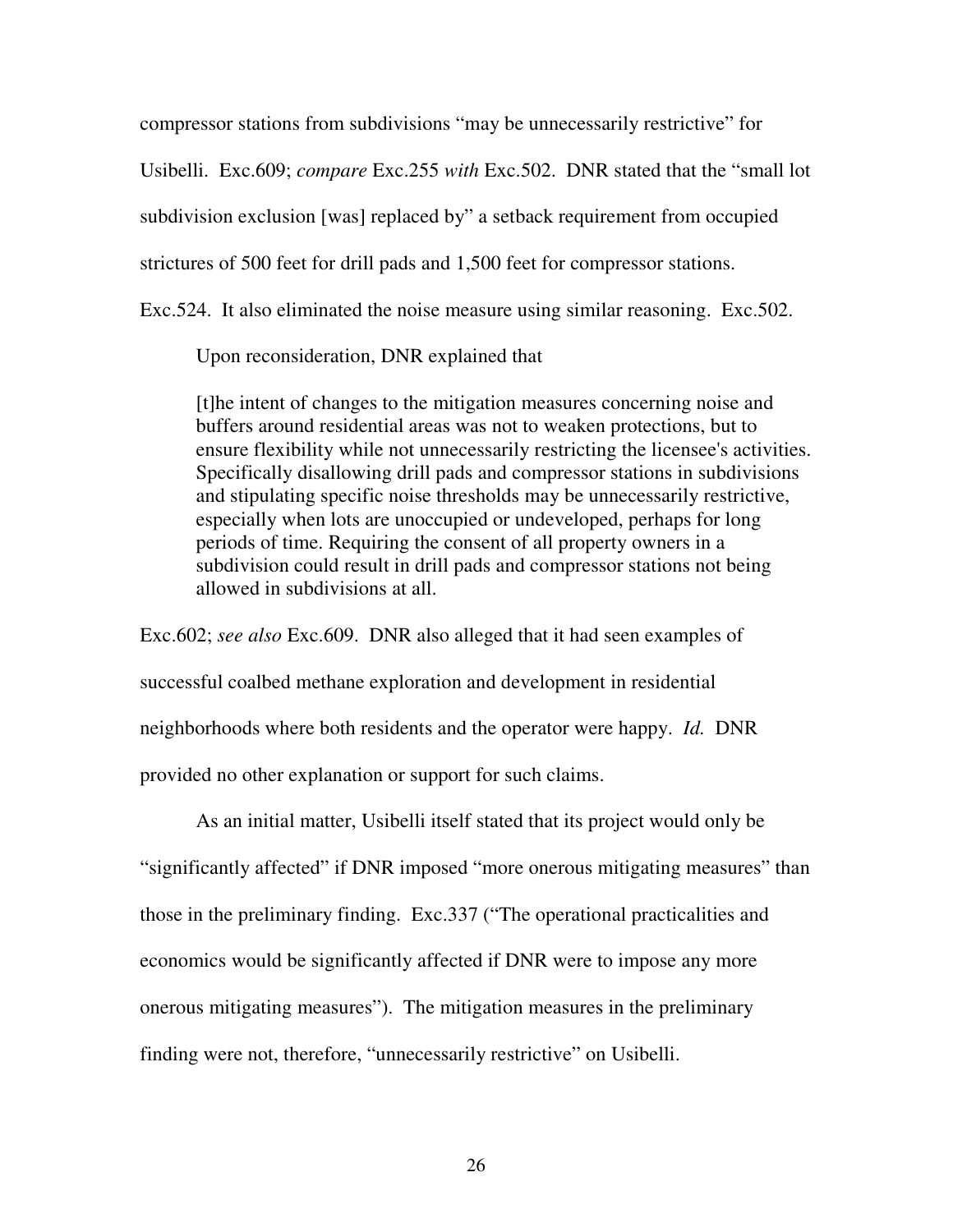Moreover, DNR's elimination of these protections, by definition, makes weaker the protections accorded to other uses and values, thus rendering arbitrary its statement that it did not intend for this result. Exc.602. For example, the setback requirement, which only applies to occupied structures, does nothing to protect small vacant or uninhabited parcels. Usibelli can locate a compressor or wells right next to or near property lines if the adjoining landowner does not at that time have an occupied residential structure on it. Although DNR claims that vacant lots favor elimination of the subdivision exclusion, Exc.602, elimination of the exclusion could significantly restrict or eliminate the vacant lot owner's ability to develop or sell his or her property. For DNR to claim otherwise is irrational, and thus arbitrary. *See Ellis*, 944 P.2d at 493 (Court "determine(s) from the administrative record whether there was a reasonable basis" for agency decision); *Trustees*, 795 P.2d at 809 (citations omitted) (agency must take a hard look at the salient problems and genuinely engage in reasoned decision making.)

. DNR also justifies the elimination of these measures by saying that they "may be unnecessarily restrictive." Exc.602. This claim is unsupported by any analysis, and the facts and circumstances show otherwise. The Denali Borough has a small population, the resulting number of subdivisions is limited, and the vast majority of Denali Borough's residents and subdivisions are west of the Nenana River while the vast majority of the proposed license area is east of the Nenana River. R.234, 236, 156, Exc.329. Usibelli even prioritized unpopulated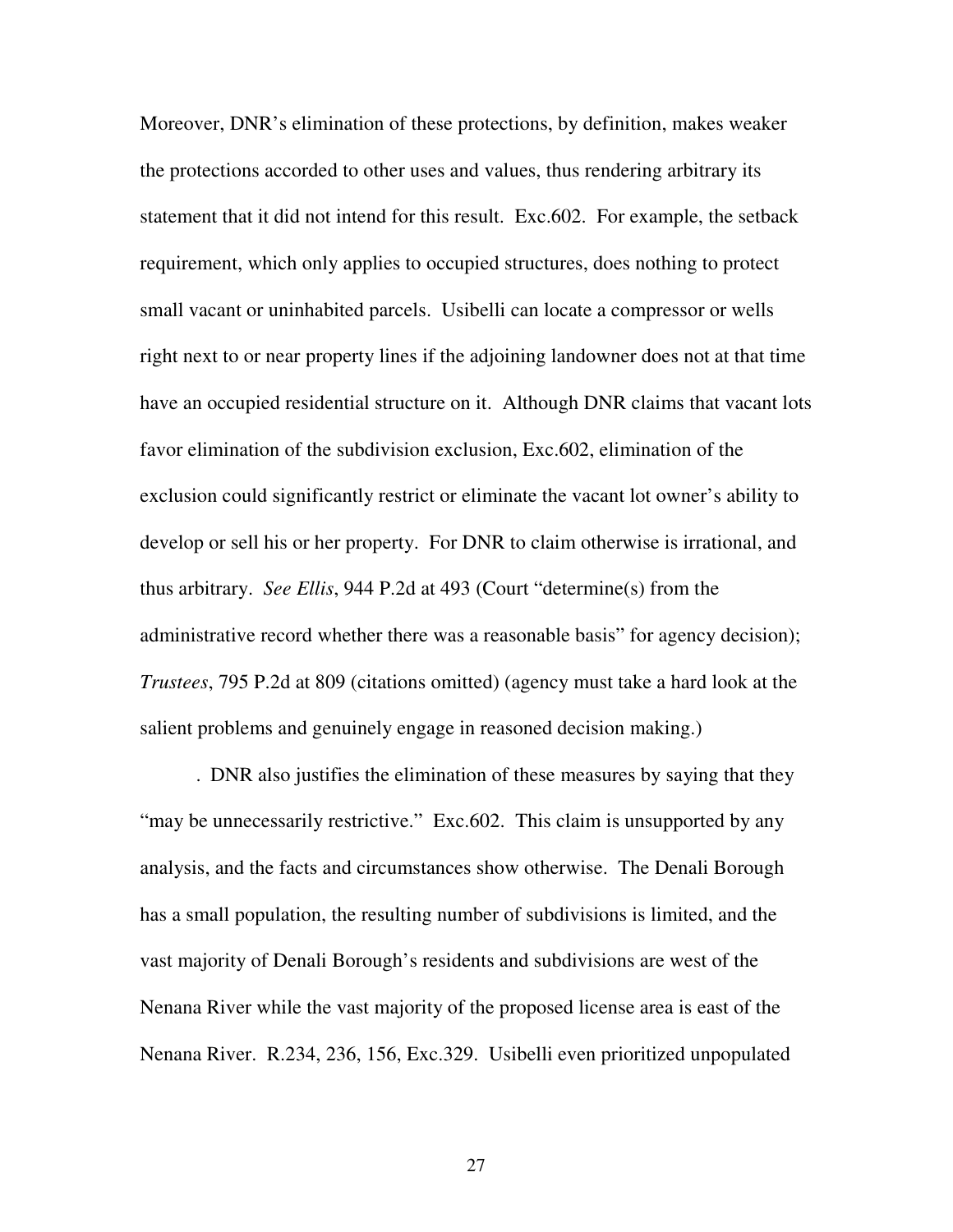areas in its initial gas exploration approval efforts. Exc.2-7, R.12-21, Exc.8-47, 56-90. Consequently, DNR's unsubstantiated claim that the subdivision and noise measures might be unnecessarily restrictive is not supported by the record and is therefore arbitrary. *See Ellis*, 944 P.2d at 493; *Kelly*, 486 P.2d at 918.

 As noted, DNR eliminated the noise-related mitigation measures. Exc.502. Instead, DNR provided that measures to mitigate noise impacts from facilities and compressor stations would be considered on a site-specific basis. *Id*. DNR thus did not limit in its land disposal decision the noise from Usibelli's proposed project in any manner. There are no standards that Usibelli must meet, numerical or otherwise. There is no limit on drilling or compressor station noise. There is no limit on cumulative noise or the number of noise sources that can be on one's property. There are no noise-related mitigation measures that are mandatory. There are no baseline studies required, even though the Healy area generally is very quiet.

DNR removed the noise limits because it claimed that "stipulating specific noise thresholds may be unnecessarily restrictive." Exc.602. Yet, DNR provides no basis for this conclusion. As noted above, Usibelli itself stated that its project would only be "significantly affected" if DNR imposed "more onerous mitigating measures" than those in the preliminary finding. Exc.337. Therefore, the only documentation or information in the administrative record supports the opposite of DNR's conclusion. *See Ellis*, 944 P.2d at 493; *Kelly*, 486 P.2d at 917.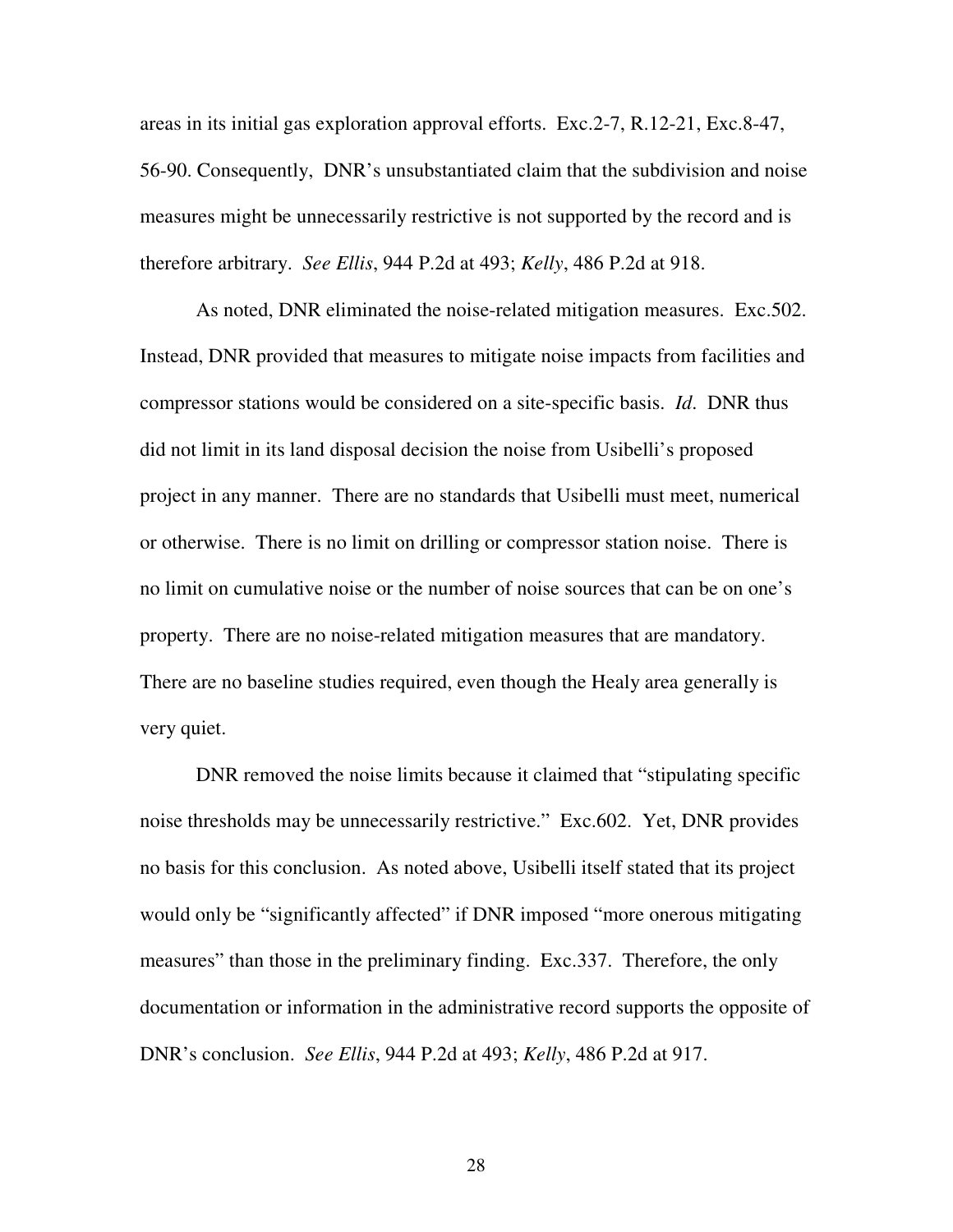In fact, DNR's own actions discredit such a claim. DNR asserts stipulating noise standards may be unnecessarily restrictive yet it established threshold noise standards for coalbed operations in the Mat-Su Borough in advance of exploration. Exc.602, 116-17. As such, there is no reasonable explanation why threshold limits may be unnecessarily restrictive in the Denali Borough but fine for the Mat-Su Borough. The change in DNR's position also goes back on its public commitment to include in the final "best interest" finding "mitigation measures to protect against unreasonable conflicts." R.2184.<sup>16</sup>

Turning to the Wolf Townships, if there is to be oil and gas activity in the Wolf Townships, the Tanana Plan requires that DNR impose restrictions in the leasing process so that "[i]mpacts on caribou from exploration and development will be avoided or mitigated, especially during the calving season (May 1 - June 10)." Exc.1. $^{17}$  Specific measures are to be determined in the leasing process, such as "the siting and consolidation of facilities, avoiding or minimizing activities during calving season, and allowing unrestricted movement of caribou through the lease area." Exc.1.

As an initial matter, the Tanana Plan reference to the "leasing process" cannot be interpreted to mean anything but the land disposal phase. At the time

<sup>16</sup> That surface impacts such as noise and setbacks are important issues that, left unaddressed could lead to unreasonable conflicts, is supported by the public comments received on these issues, *see e.g.* R.151, 193, 502-12, 2249-50, 2252- 53, as well as DNR's own public statements. *See, e.g*. R.2193 (identifying noise and setbacks as "areas of concern.")<br> $^{17}$  The Welf Townships are in T

<sup>17</sup> The Wolf Townships are in Tanana Plan Management Unit 4E, Stampede Trail Section. Exc.601.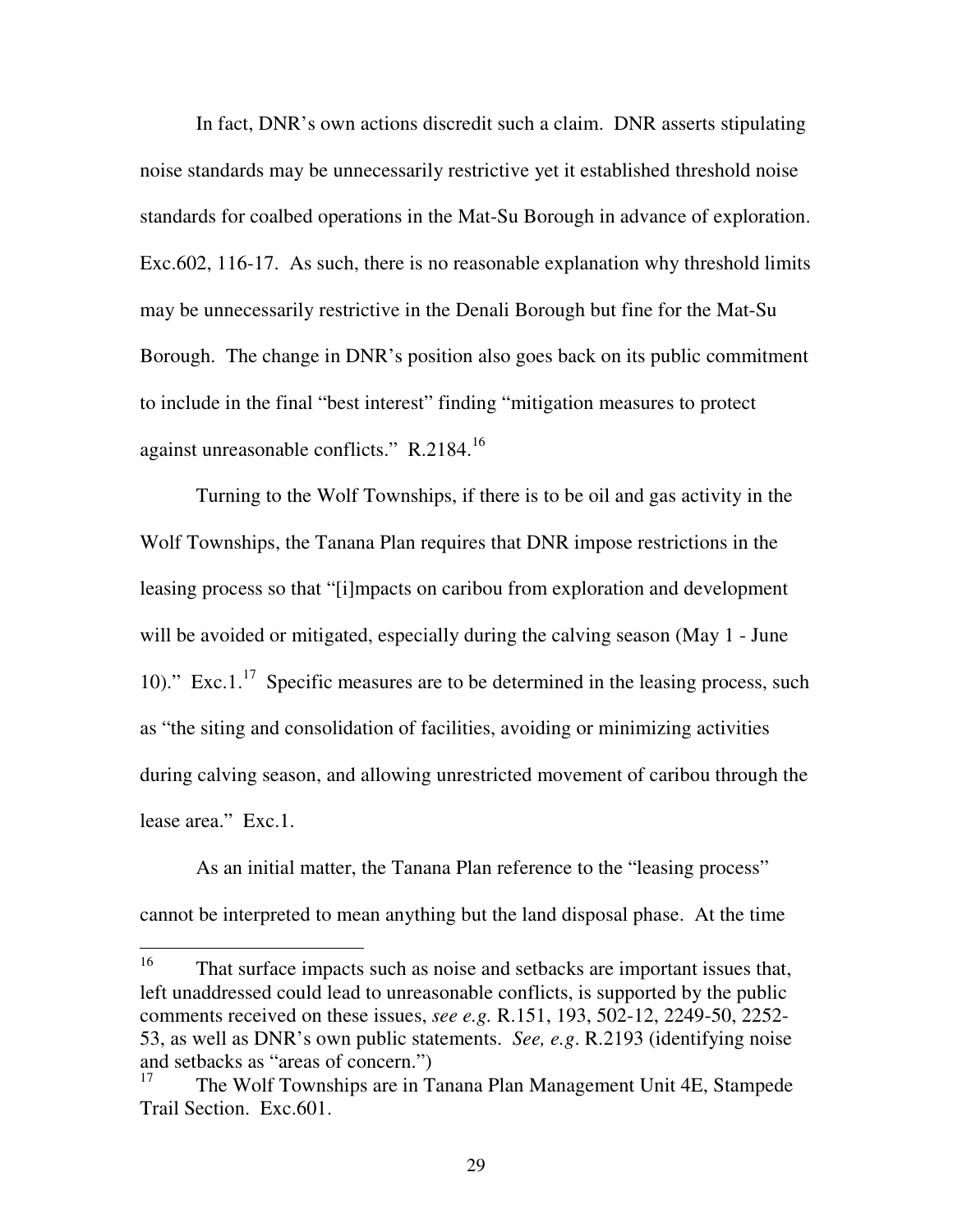the Tanana Plan was last updated there was no gas licensing program in the State of Alaska, $18$  and as the administrative process associated with this case makes clear, the leasing process is when the "best interest" finding is prepared. See Exc.48 (call for comments to prepare a "best interest" finding.)<sup>19</sup> Consequently, no claim can stand that these Tanana Plan requirements do not apply at the "best interest" finding phase for gas only licenses.

Yet, the mitigation measures imposed by DNR in the final "best interest" finding do not adequately protect the extremely high habitat and recreation values these particular lands possess. Again, the Tanana Plan includes a mandate that impacts on caribou from exploration be avoided or mitigated especially during calving season and that specific measures be determined during the leasing process. Tanana Plan at 3-132; Exc.599. For compliance with this requirement DNR points to mitigation measure 2(g), which provides in full that DNR,

in consultation with ADF&G, may impose seasonal restrictions on activities located in, or requiring travel through or overflight of, important moose and caribou calving and wintering areas.

Exc.505. Thus, DNR deferred the imposition of these protections until a later phase, and no "specific stipulation," Exc.599, exists to protect caribou in the Wolf

 18 *Compare* Exc.598 (Tanana Plan last updated 1991) *with* H.B. 531, 23rd Ak. State Leg. (Ak. 2004).

<sup>19</sup> *See also* Exc.598-99 (Tanana Plan defers decisions on to leasing process, and "[s]pecific stipulations for oil and gas exploration, development, and production activities will be developed and applied using the oil and gas lease sale process.")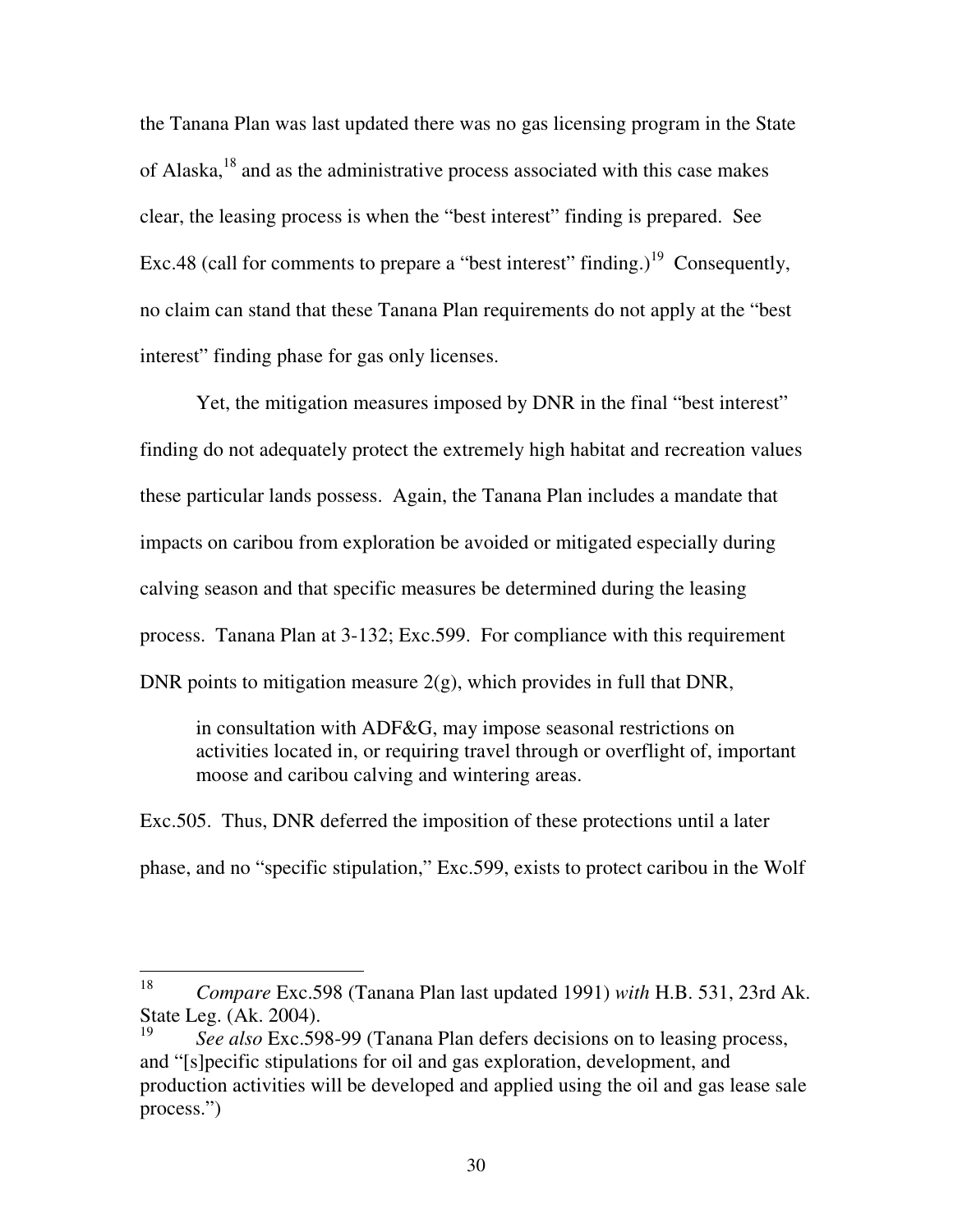Townships during the calving season or in its wintering grounds. Indeed, DNR did not even identify what it meant by "important" areas for moose and caribou. It is arbitrary for DNR to approve the exploration licenses on grounds that the high wildlife and recreation values of these lands are protected by seasonal restrictions when such restrictions are not imposed in the final "best interest" finding process. *Calvert v. State, Dept. of Labor & Workforce Development, Employment Sec. Div.*, 251 P.3d 990 (Alaska 2011) (only uphold agency decision on "such relevant evidence as a reasonable mind might accept as adequate to support a conclusion").

### **2. DNR's Approach To Mitigation Measures Renders Unconstitutional Its "Best Interest" Finding**

DNR's duty to determine whether the alienation of state land or an interest in state land is in the best interest of the State is derived from Article VIII of the Alaska Constitution ("Constitution"). *Arctic Slope,* 834 P.2d at 143. Article VIII is the natural resources article of the Alaska Constitution, and was the first of its kind when enacted. Pursuant to Article VIII, it is the policy of the State "to encourage the…development of [the State's] resources by making them available for *maximum use consistent with the public interest.*" AK Const. Art. VIII, § 1 (emphasis added).

Article VIII, section 2 requires the Legislature to provide for "the utilization, development, and conservation of all natural resources belonging to the State, including land and waters, for the *maximum benefit of its people*." (emphasis added). In addition, "[t]he legislature may provide for the leasing of,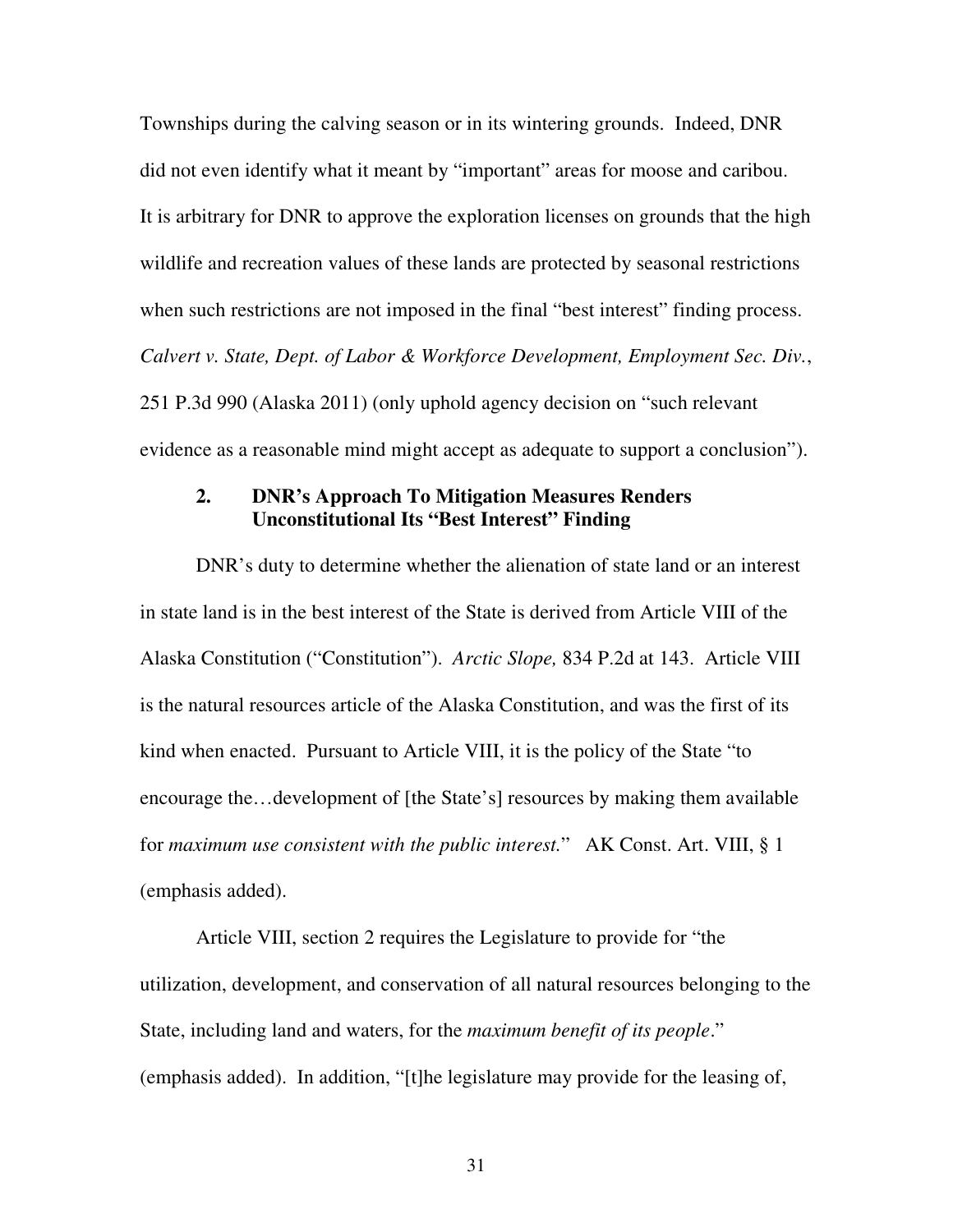and the issuance of permits for exploration of, any part of the public domain or interest therein, *subject to reasonable concurrent uses*." *Id.* at § 8 (emphasis added). Additionally, to ensure compliance with Article VIII's requirements, the Constitution provides legal safeguards that apply to disposals of state lands: "No disposals or leases of state lands, or interests therein, shall be made without prior public notice *and other safeguards of the public interest* as may be prescribed by law." *Id.* at § 10 (emphasis added). Thus, while the Legislature has domain over the State's natural resources, that control is not without boundaries. *Arctic Slope,*  834 P.2d at 143.

 Under the Act, DNR may phase its review if certain criteria are met. AS  $38.05.035(e)(1)(C)$ . This phasing approach permits DNR to limit the scope of its review at the disposal phase because DNR has the discretion under the statute to perform subsequent site-specific "best interest" findings at post-disposal phases. AS 38.05.035(e)*.*

In the case at hand, DNR made the decision to phase its review of the Healy Basin license. Exc.374-76. At the same time, DNR did not commit to preparing another "best interest" finding at later phases. *See Id*. (outlining subsequent approvals, which do not include a new "best interest" finding). Meanwhile, DNR also put off the decision whether and how to apply important mitigation measures until later phases. *See, e.g.* Exc.362, 364, 472.

 This approach violates the Constitution because it does not ensure that proper safeguards are in place at the disposal phase to protect the public interest.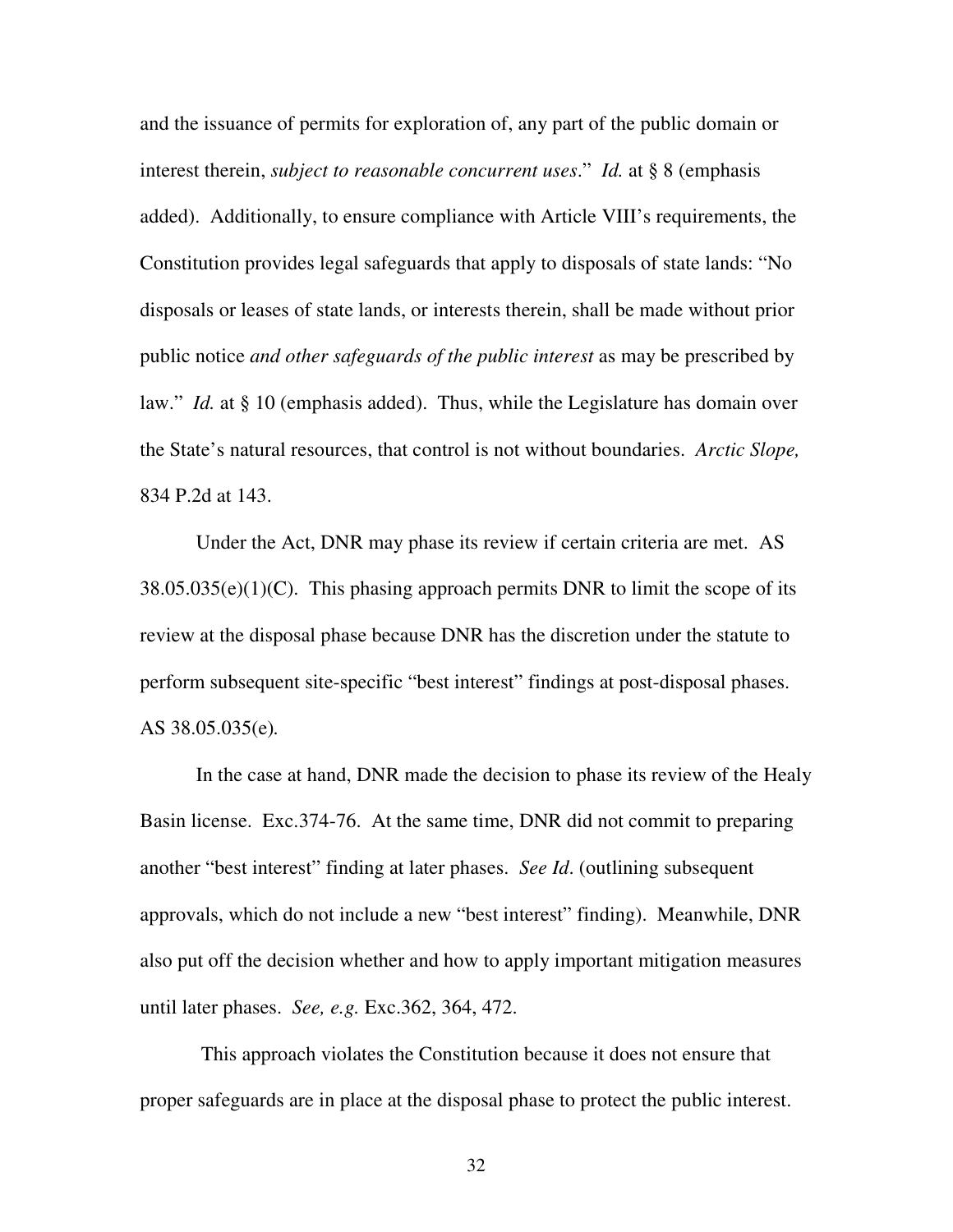The Alaska Supreme Court has acknowledged that there is a "broad constitutional mandate to protect the public interest in the dispositions of state land." *Northern Alaska Environmental Center v. State, Dep't of Natural Resources*, 2 P.3d 629,

635, n.27 (Alaska 2000) (*citing* Alaska Const. art. VIII, §§ 1, 10; Preamble of the

Act, ch. 169, SLA 1959; and *Alyeska Ski Corp. v. Holdsworth,* 426 P.2d 1006,

1011 (Alaska 1967)); *Moore v. State,* 553 P.2d 8, 25 (Alaska 1976).

Since DNR is delegated the responsibility to implement Article VIII, § 2 when disposing of State land, it must conduct its "best interest" findings and make its decisions in a way that support "*reasonable concurrent uses,"* and in line with the corresponding directive to "encourage…the development of…[the State's] resources by making them available for maximum use *consistent with the public interest*." AK Const. art. VIII, §§ 1 and 8 (emphasis added); *Kachemak Bay Conservation Society v. State Department of Natural Resources,* 6 P.3d 270, 276 (Alaska 2000). In doing so, DNR must also ensure that no disposal of state land is made without proper safeguards in place to protect the public interest. *See* AK Const. Art. VIII*,* § 10.

Here, DNR put off until later phases making important decisions about what protections will apply to other values and uses of the license area. *See supra* Section II.B.1 and 2. DNR also admits that enforceable standards are critical to ensuring that coalbed methane activities occur in a manner that "protect(s) the interests of the residents of the state of Alaska." Exc.107.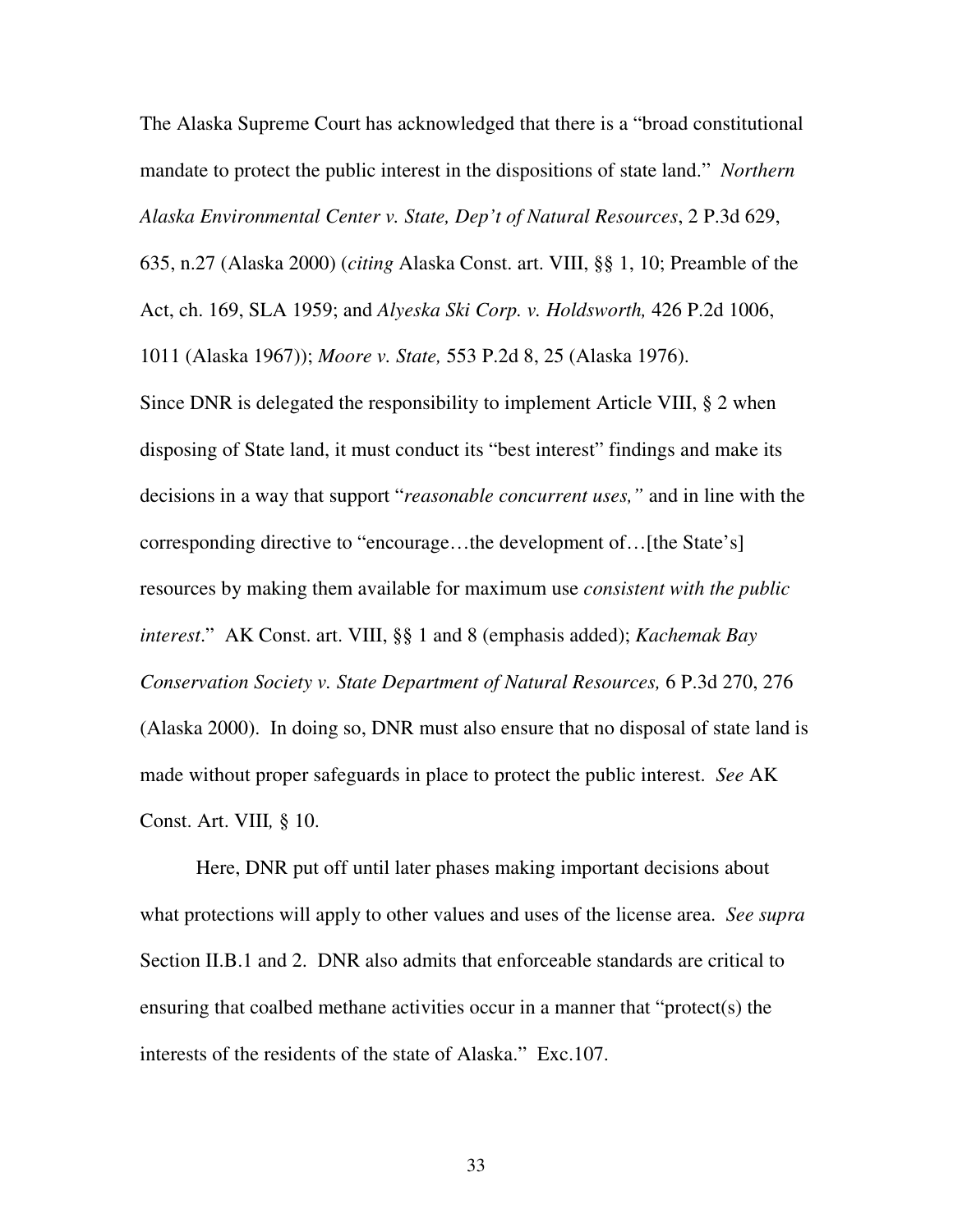Consequently, DNR did not know at the time it made its licensing decision what impacts might flow from its licensing decision. Therefore, because DNR did not commit to preparing a new "best interest" finding at a later phase to ensure it has met its constitutional obligations, DNR's "best interest" finding cannot stand as written. As the Alaska Supreme Court stated in *Kachemak Bay:*

[w]ithin the strictures specified by the legislature, phasing is now expressly allowed. It is not for us to overturn that policy choice.

We note, however, that the legislature's policy choice does not, by any means, relieve DNR of its duty to take a continuing "hard look" at future development on the lease sale lands. To the contrary, DNR is obliged, at *each phase* of development, to issue a best interests finding and a conclusive consistency determination relating to *that* phase before the proposed development may proceed.

6 P.3d at 293-94 (footnote 82 omitted; emphasis in original).

The Court should therefore vacate the finding to the extent it purports to cover subsequent phases of exploration or development, and compel preparation of new "best interest" findings at later phases.

### **VII. CONCLUSION**

For the reasons stated above, DNR's "best interest" finding for the Healy

Basin Gas Only Exploration license is arbitrary and contrary to law. The Court should set aside the finding and require a new analysis and "best interest" finding approach should Usibelli choose to proceed with the project.

Dated: August 26, 2010 Respectfully submitted,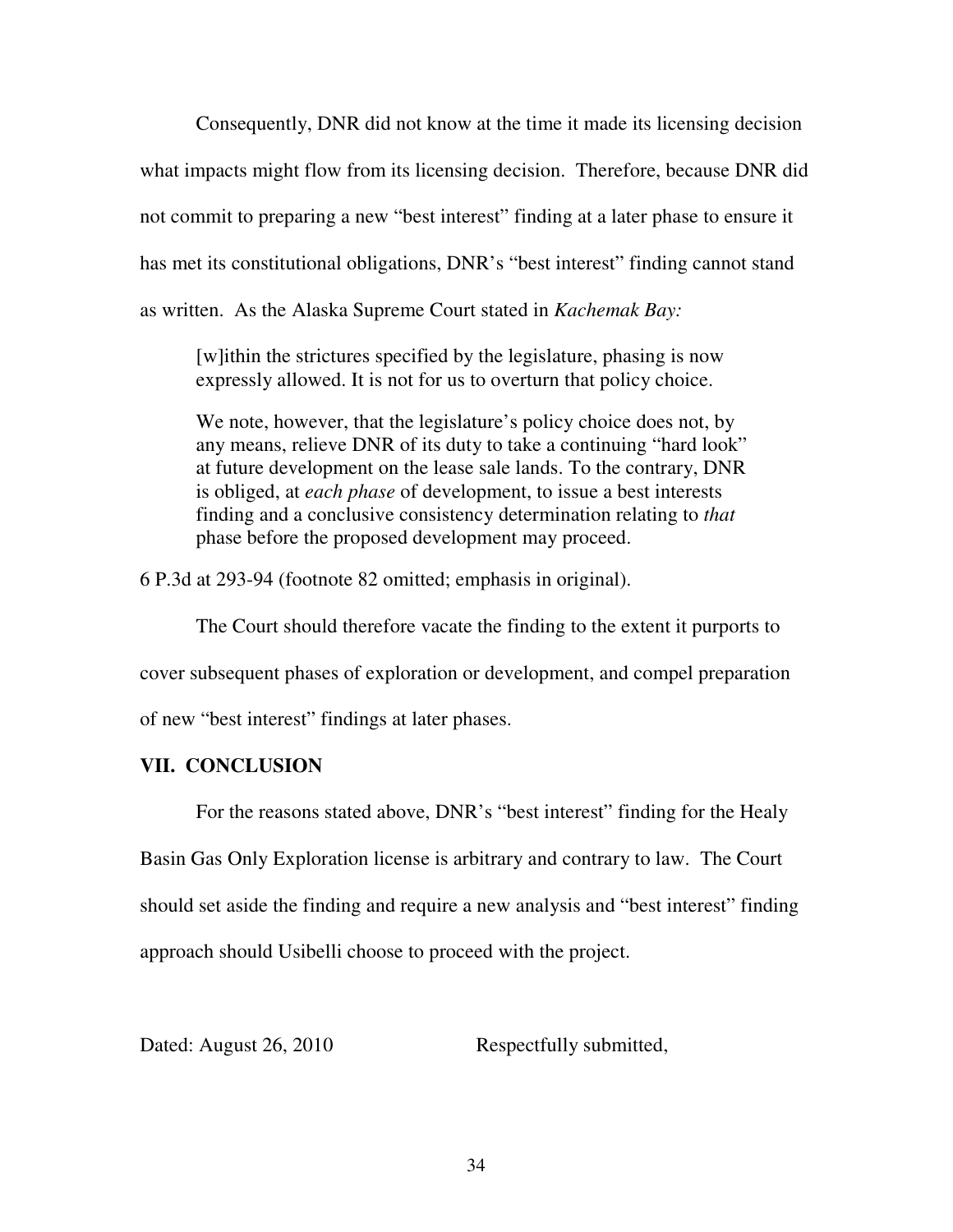PETER VAN TUYN Alaska Bar #8911086 Bessenyey & Van Tuyn, L.L.C. 310 K St., #200 Anchorage, AK 99501 (907) 278-2000 Attorney for Denali Citizens Council

\_\_\_\_\_\_\_\_\_\_\_\_\_\_\_\_\_\_\_\_\_\_\_\_\_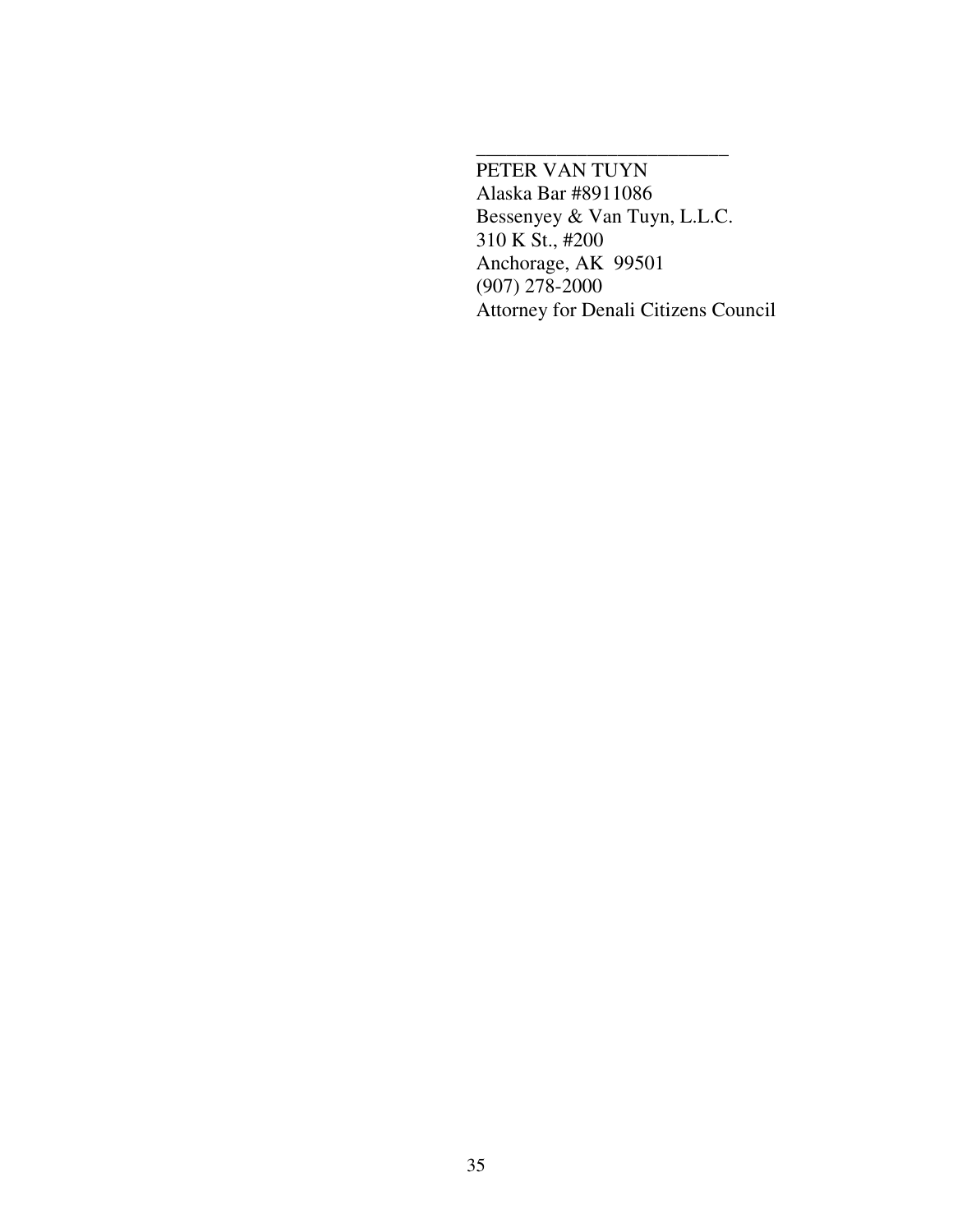# **Certificate of Compliance with Typeface**

This Brief is proportionately spaced and has a typeface of 13 points.

Dated: August 26, 2011 Respectfully submitted,

\_\_\_\_\_\_\_\_\_\_\_\_\_\_\_\_\_\_\_\_\_\_\_\_\_ PETER VAN TUYN Alaska Bar #8911086 Bessenyey & Van Tuyn, L.L.C. 310 K St., #200 Anchorage, AK 99501 (907) 278-2000 Attorney for Denali Citizens Council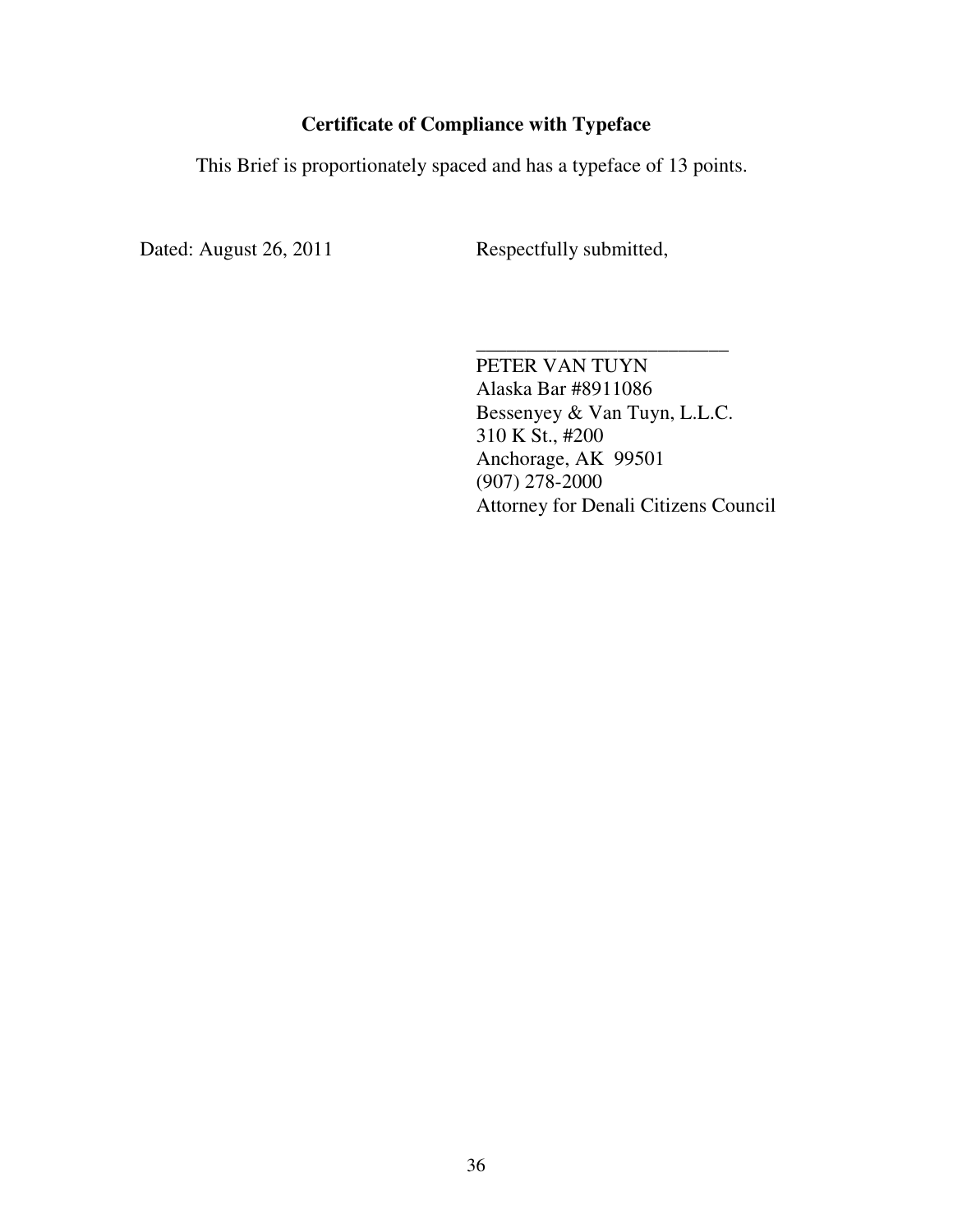Alaska Department of Natural Resources, Division of Oil and Gas, Best Interest Findings. http://www.dog.dnr.alaska.gov/programs/leasing/best\_interest\_findings/best\_interest\_findings.html (visited August 22, 2010)

| Area                  | <b>Type</b>            | <b>Blanket Exception</b>                                                                                                                                                                                                                                                                          | <b>Qualifying Language in Specific</b><br><b>Measures</b>                                                                                                                                                                                                                                                                  | <b>Definitions</b>                                                                                                                                                                                                                                     |
|-----------------------|------------------------|---------------------------------------------------------------------------------------------------------------------------------------------------------------------------------------------------------------------------------------------------------------------------------------------------|----------------------------------------------------------------------------------------------------------------------------------------------------------------------------------------------------------------------------------------------------------------------------------------------------------------------------|--------------------------------------------------------------------------------------------------------------------------------------------------------------------------------------------------------------------------------------------------------|
| Healy<br><b>Basin</b> | Exploratory<br>License | Exceptions will only be granted<br>upon a showing by the licensee<br>that compliance with the<br>mitigation measure is not<br>practicable or that the licensee<br>will undertake an equal or better<br>alternative to satisfy the intent of<br>the mitigation measure. R.1302                     | Waste from operations must be<br>reduced, reused, or recycled to the<br>maximum extent practicable.<br>R.1308.                                                                                                                                                                                                             | <b>Practicable</b> means feasible<br>in light of overall project<br>purposes after considering<br>cost, existing<br>technology, and logistics<br>of compliance with the<br>mitigation measures.<br>R.1309                                              |
| Holitna               | Exploratory<br>License | Exceptions will only be granted<br>upon a showing by the licensee that<br>compliance with the mitigation<br>measure is not feasible and<br><b>prudent</b> , or that the licensee will<br>undertake an equal or better<br>alternative to satisfy the intent of<br>the mitigation measure. Page 7-1 | Facilities may be sited within [river]<br>buffers if the licensee demonstrates to<br>the satisfaction of the Director, in<br>consultation with ADF&G, that site<br>locations outside these buffers are not<br><b>feasible or prudent</b> or that a location<br>inside the buffer is environmentally<br>preferred. Page 7-2 | "Feasible and prudent"<br>means consistent with sound<br>engineering practice and not<br>causing<br>environmental, social, or<br>economic costs that<br>outweigh the public benefit<br>to be derived<br>from compliance with the<br>standard. Page 7-5 |